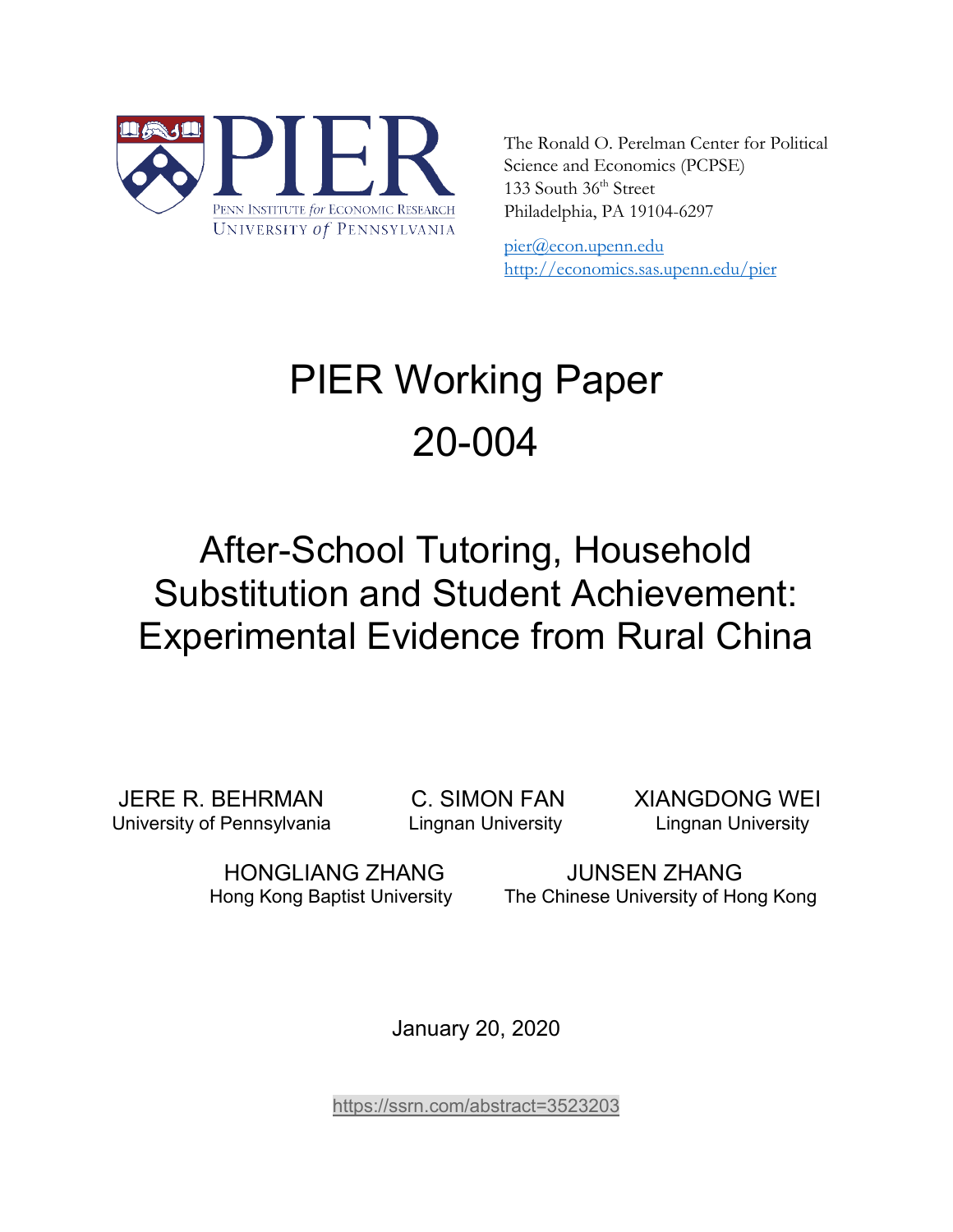# After-School Tutoring, Household Substitution and Student Achievement: Experimental Evidence from Rural China<sup>∗</sup>

Jere R. Behrman<sup>1</sup>, C. Simon Fan<sup>2</sup>, Xiangdong Wei<sup>2</sup>, Hongliang Zhang<sup>3</sup>, and Junsen Zhang<sup>4</sup>

Departments of Economics and Sociology, University of Pennsylvania, United States Department of Economics, Lingnan University, Tuen Mun, Hong Kong Department of Economics, Hong Kong Baptist University, Kowloon Tong, Hong Kong Department of Economics, The Chinese University of Hong Kong, Shatin, Hong Kong

<sup>∗</sup>This study is registered in the AEA RCT Registry and the unique identifying number is AEARCTR-0005294. We thank Joshua Angrist, Weili Ding, Esther Duflo, Steven Lehrer, Leign Linden, Xiang Ma, Mark Rosenzweig, and seminar participants at the National University of Singapore, Peking University, Shanghai Jiao Tong University, Seoul National University, 2016 Asian Family in Transition Conference, and 2019 Asian and Australasian Society of Labour Economists Conference for valuable discussion and comments. We acknowledge funding support provided by the National Natural Science Foundation of China (No. 71173178), Hong Kong Research Grants Council General Research Fund (No. 458910), and the Chinese University of Hong Kong Research Committee Group Research Scheme. We are also grateful to the Educational Bureau of the Longhui County in China for administrative support, and Chuantao Cui, Bei Luo, Amy Ru Chien Tseng, Baojun Wang, Jia Wu, and Xiang Zhou for excellent research assistance.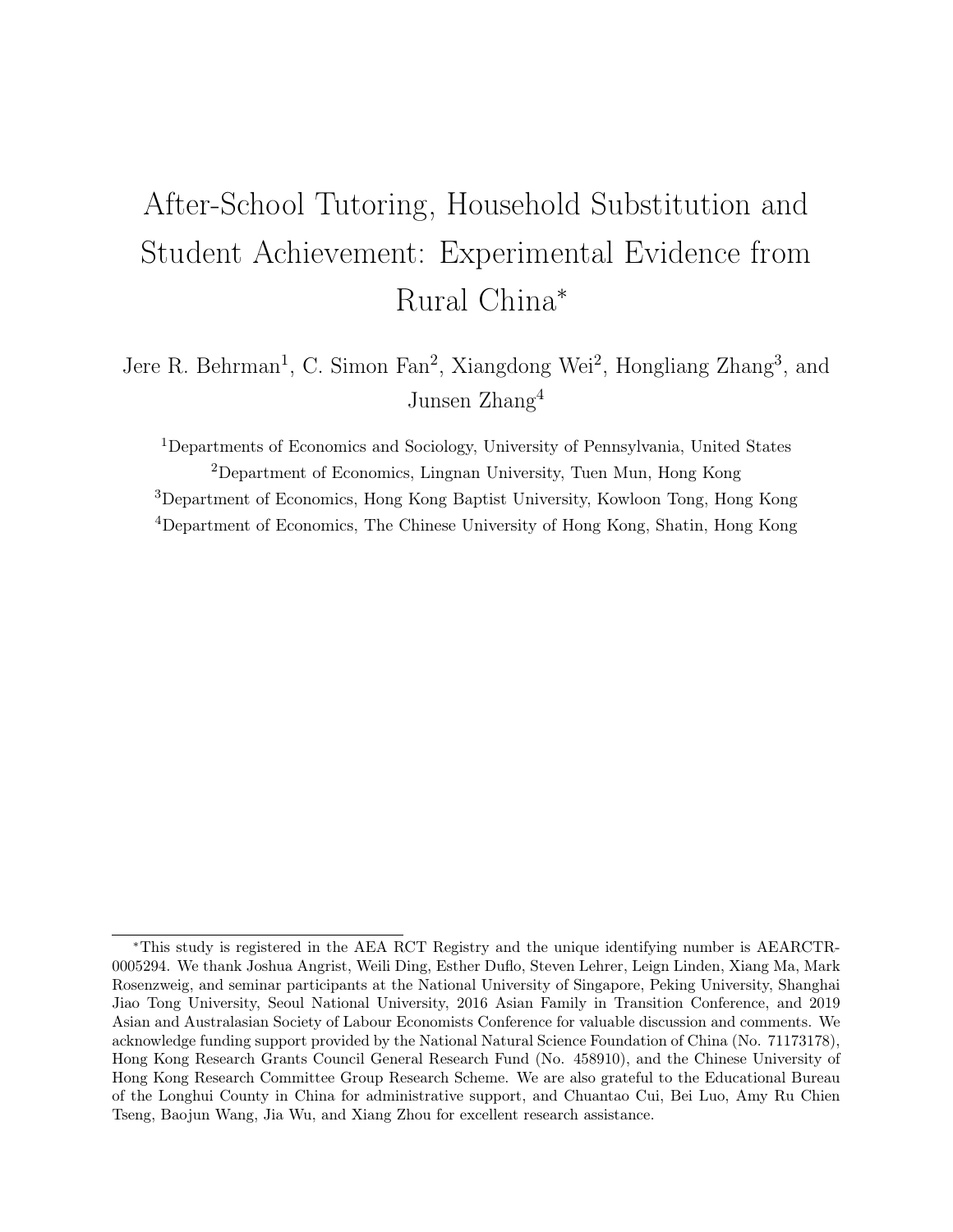#### Abstract

Worldwide children's access to after-school learning activities is highly dependent on family backgrounds. Concern over the implications of such activities for child development and educational inequality has led to a global rise of public provision of after-school learning support. However little is known about interactions of public after-school activities and household investments in children's learning. This paper contributes to the literature on the effects of public inputs on household inputs and student achievement in after-school settings. We build a model that integrates public and private inputs to produce student achievement through two competing mechanisms – diminishing returns to total inputs and complementarity between public and private inputs. When diminishing returns dominate complementarity, the model predicts the substitution away of private inputs due to increases in public inputs for all households, although the extent of crowding-out is smaller and therefore the test score gains are larger for children from disadvantaged family backgrounds facing higher costs of private inputs. We implement a randomized controlled after-school tutoring experiment in rural China where many children are left-behind by both parents and cared for by grandparents. During the program, tutees living with parents reported large and significant reductions in the amount of tutoring received at home, whereas tutees living apart from both parents reported much smaller, and often insignificant, reductions. We find that tutees' math scores improved significantly, and more for children living without parents, although there is no evidence for improvement in tutees' endline reading scores.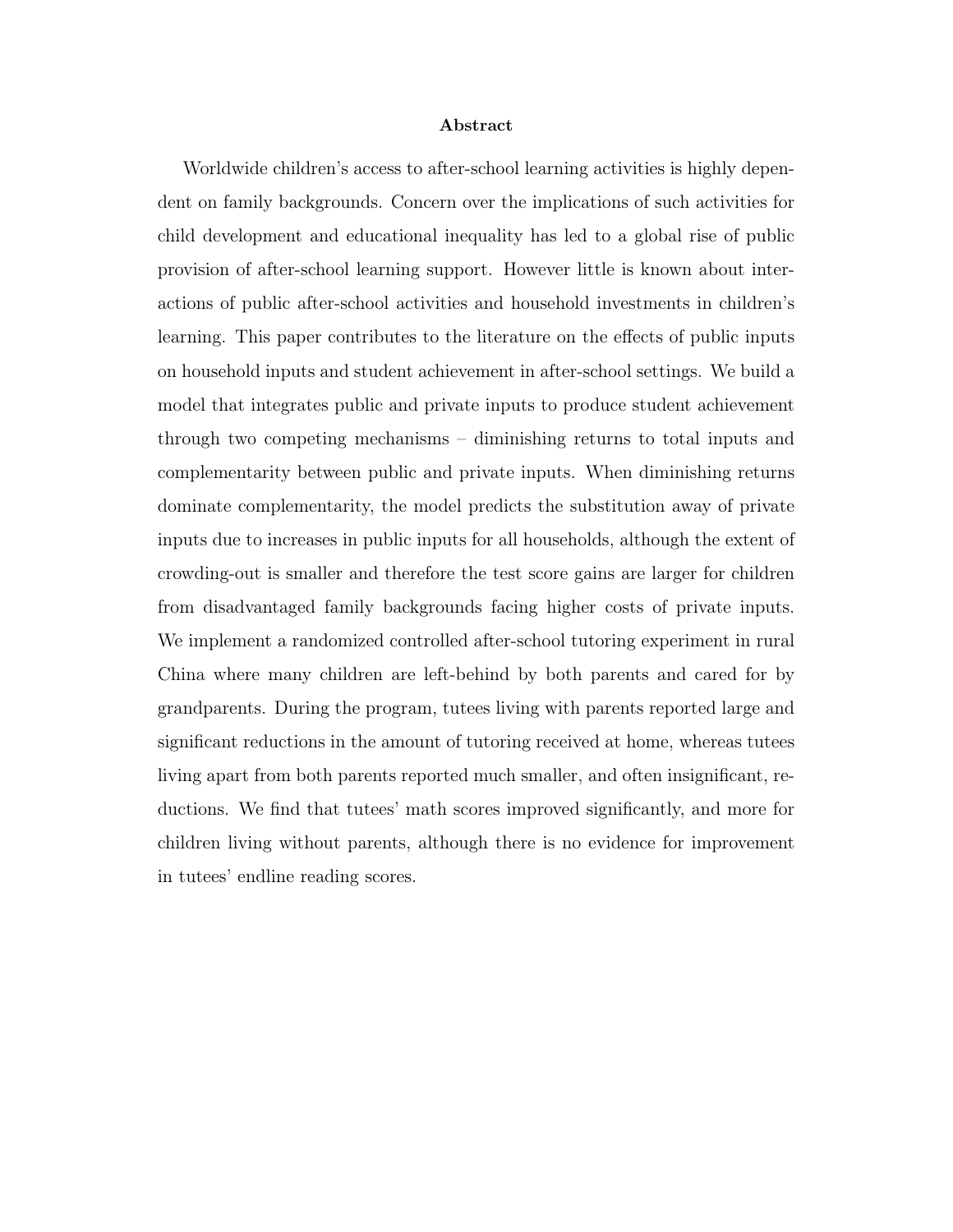# 1 Introduction

Today, in much of the world, students engage in academically-focused after-school learning activities, taking the form of either family direct involvement or supplementary educational services. However, almost everywhere, children's access to after-school learning opportunities is highly dependent on family backgrounds (e.g., [Weiss et al.,](#page-39-0) [2009;](#page-39-0) [Bray and Lykins,](#page-36-0) [2012\)](#page-36-0). For example, in the U.S., [Guryan, Hurst and Kearney](#page-37-0) [\(2008\)](#page-37-0) show that college-educated mothers spend on average 16.5 hours per week in child care compared to only 12.1 hours for high school dropouts<sup>[1](#page-3-0)</sup> and [Duncan and Murnane](#page-37-1) [\(2016\)](#page-37-1) find that top-quintile families spend seven times more than bottom-quintile families on child-enrichment activities. A strong positive relationship between family socioeconomic status (SES) and student participation in private supplementary education has also been documented in other countries, such as China [\(Zhang and Xie,](#page-39-1) [2016\)](#page-39-1), South Korea [\(Kim and Lee,](#page-38-0) [2010\)](#page-38-0), Japan [\(Matsuoka,](#page-38-1) [2015\)](#page-38-1), and Poland [\(Safarzyńska,](#page-38-2) [2013\)](#page-38-2). The advantage gained by children with higher SES through their families' private resource investments, in terms of both time and money, is a source of educational inequality that reduces social mobility [\(Park et al.,](#page-38-3) [2016\)](#page-38-3).

Partly owing to concern over the implications of after-school learning opportunities on child development and educational inequality, public provision of after-school learning support has risen globally. In the U.S., the  $21^{st}$  Century Community Learning Centers  $(21^{st}$ CCLC) program was authorized under the No Child Left Behind Act (NCLB) as an afterschool program model to provide academic enrichment and services during non-school hours to help students attending high-poverty, underperforming schools meet federal and state standards in core academic subjects.<sup>[2](#page-3-1)</sup> In addition, school districts were also mandated to use a portion of their Title I funding to offer supplementary educational services to students attending schools that have failed their "adequate yearly progress" goals for three consecu-

<span id="page-3-0"></span><sup>&</sup>lt;sup>1</sup>In another study, [Ramey and Ramey](#page-38-4) [\(2010\)](#page-38-4) show that the most important uses of the extra time spent by college-educated parents are teaching children and organizing and attending extracurricular activities.

<span id="page-3-1"></span><sup>&</sup>lt;sup>2</sup>The  $21^{st}$  CCLC program was first authorized by Congress in 1994 as a community-learning-center model to open-up public schools for broader use to provide academic, enrichment, and recreational activities after school for all community members [\(James-Burdumy, Dynarski and Deke,](#page-38-5) [2007\)](#page-38-5). In 2002, the NCLB reauthorized the  $21^{st}$  CCLC program and narrowed it to focus only on academic content to complement in-school learning. In the 2013-2014 school academic year, total federal funding of over \$1.1 billion was allocated to implement the  $21^{st}$  CCLC program serving approximately 1.7 million students [\(U.S.Department](#page-39-2) [of Education,](#page-39-2) [2015\)](#page-39-2).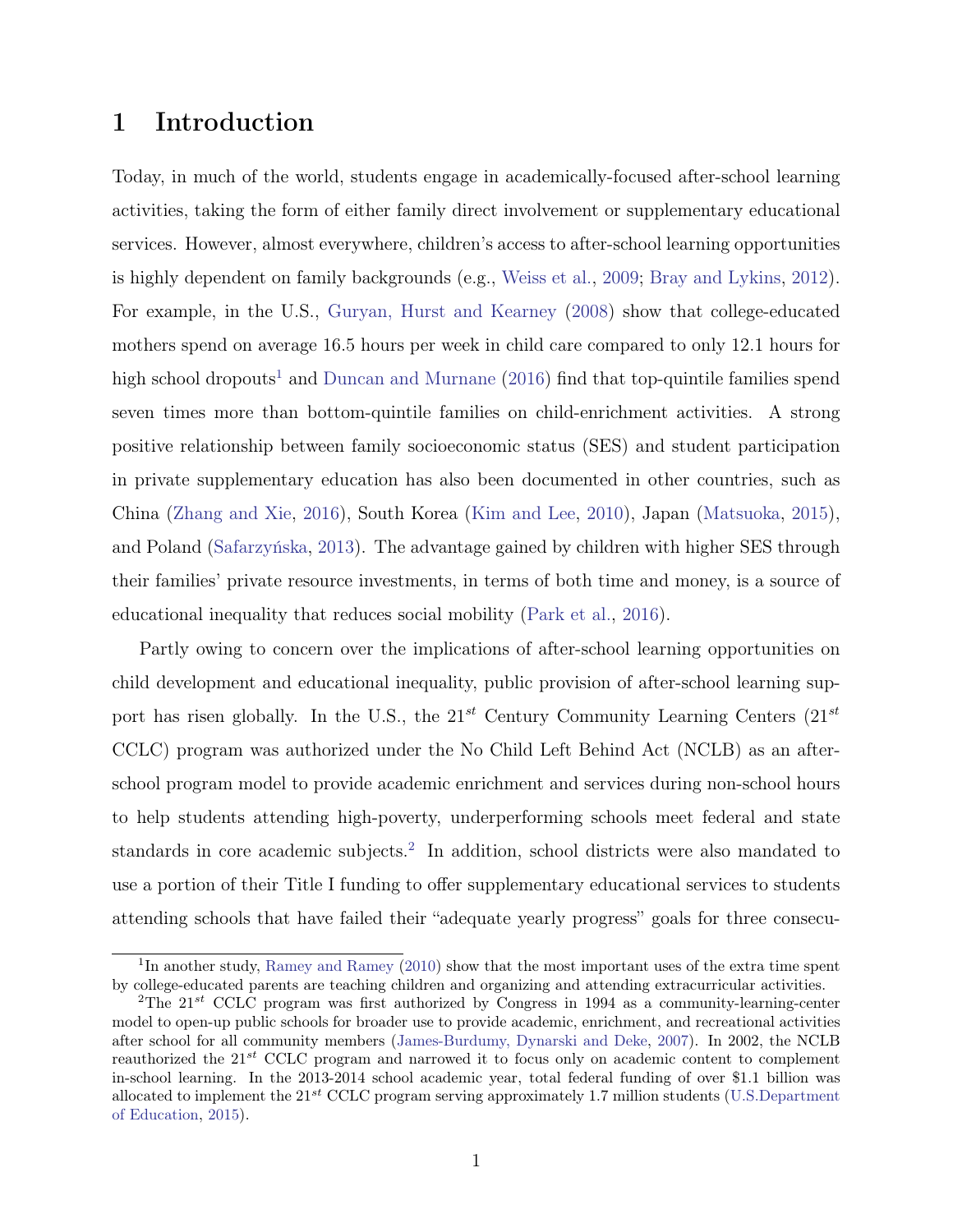tive years. In South Korea, where the average family spends nearly 20% of its income on private tutoring, the Ministry of Education has offered extra-hour, in-campus cramming sessions within public schools and television-based tutorial lessons via the nation's Educational Broadcasting System<sup>[3](#page-4-0)</sup> to provide an option, particularly for students from poorer families, other than private after-school tutoring [\(Chandler,](#page-37-2) [2011\)](#page-37-2). In China, which has over 400,000 after-school educational institutions and an estimated after-school market size of RMB 800 billion (USD 115 billion),<sup>[4](#page-4-1)</sup> the State Council recently issued an official document to launch a national campaign to tighten scrutiny of private after-school institutions and enhance the public role in providing after-school services [\(State Council of China,](#page-39-3) [2018\)](#page-39-3).

Yet despite the enormous policy interest, evidence of the effects of public after-school programs on children's academic outcomes is limited and far from unified. Whereas [Meyer](#page-38-6) [and Van Klaveren](#page-38-6) [\(2013\)](#page-38-6), [Miller and Connolly](#page-38-7) [\(2013\)](#page-38-7), and [Gaastra](#page-37-3) [\(2016\)](#page-37-3) find no evidence of academic benefits from after-school program participation in the Netherlands, Northern Ireland, and San Diego, respectively, significant positive effects are reported by [Banerjee](#page-36-1) [et al.](#page-36-1) [\(2010\)](#page-36-1) in India, [Zimmer, Hamilton and Christina](#page-39-4) [\(2010\)](#page-39-4) in Pittsburg, and [Cook et al.](#page-37-4) [\(2014\)](#page-37-4) in Chicago. Note that these studies estimate the gross or total policy effects of programs that combine the ceteris paribus effects holding other inputs constant and the indirect effects through changes in private inputs after household re-optimization [\(Todd and](#page-39-5) [Wolpin,](#page-39-5) [2003\)](#page-39-5). While some differences in the estimates are undoubtedly due to differences in program features, differences in household behavioral responses in private inputs also may be important sources of variation of the estimated gross policy effects. Although having received little attention in the aforementioned studies of public after-school programs, the empirical relationship between private household inputs and public inputs has been investigated in other contexts outside the after-school settings, albeit with mixed results even in terms of the direction of household behavioral responses. For example, whereas [Pop-Eleches and](#page-38-8) [Urquiola](#page-38-8) [\(2013\)](#page-38-8) and [Yuan and Zhang](#page-39-6) [\(2015\)](#page-39-6) find evidence of substitution between parental

<span id="page-4-0"></span><sup>3</sup>The Ministry of Education of South Korea mandated that 70% of questions on the national college entrance exam be based on lessons carried on the government-funded Educational Broadcasting System, thus creating a strong incentive for students to tune into this public program.

<span id="page-4-1"></span><sup>4</sup>These numbers are from two China Daily articles: [http://www.chinadaily.com.cn/a/201811/22/](http://www.chinadaily.com.cn/a/201811/22/WS5bf60804a310eff30328a54e.html) [WS5bf60804a310eff30328a54e.html](http://www.chinadaily.com.cn/a/201811/22/WS5bf60804a310eff30328a54e.html) (accessed 18 April 2019) and [http://www.chinadaily.com.cn/busi](http://www.chinadaily.com.cn/business/2016-12/29/content_27810429.htm) [ness/2016-12/29/content\\_27810429.htm](http://www.chinadaily.com.cn/business/2016-12/29/content_27810429.htm) (accessed 18 April 2019).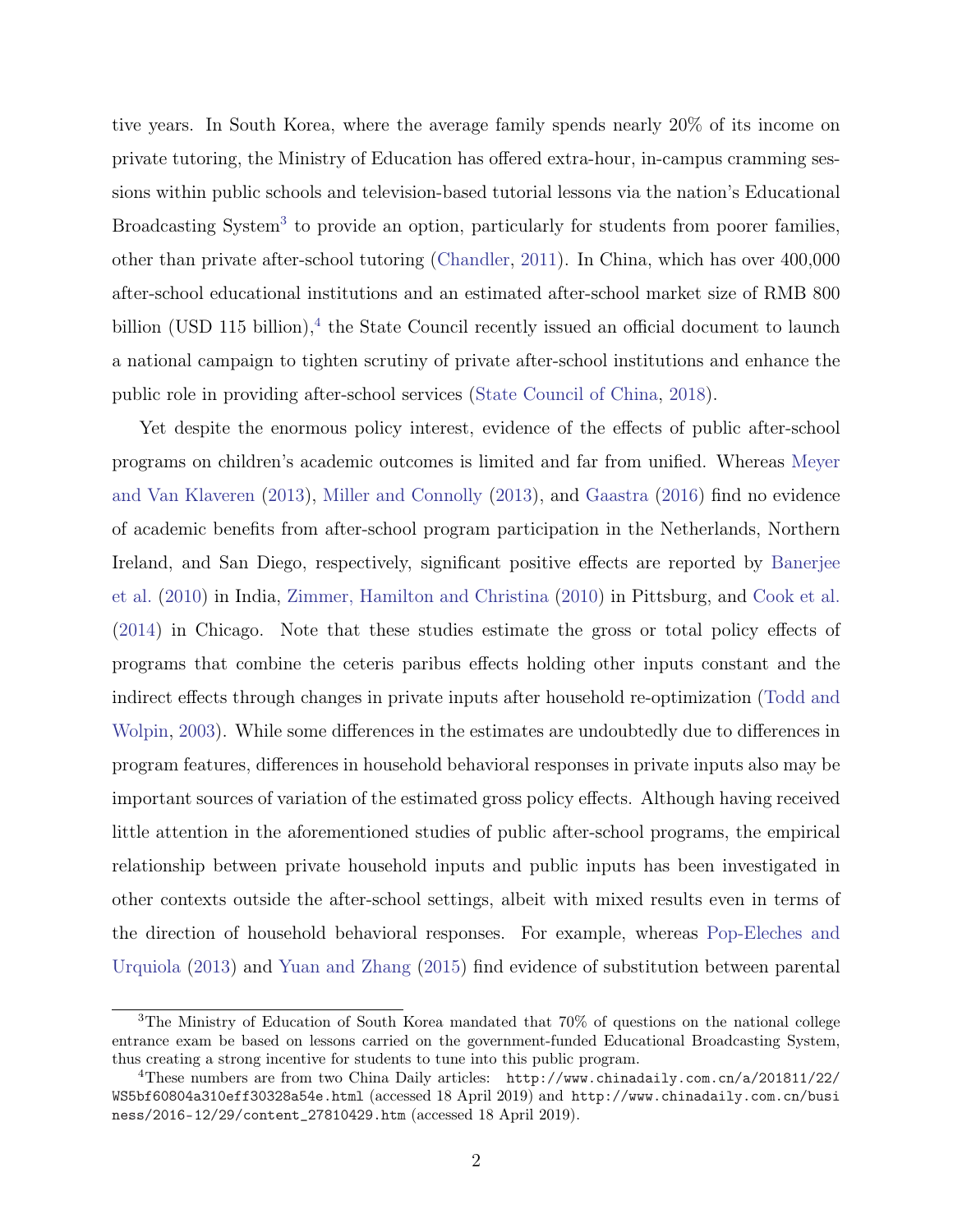inputs and school resources in Romania and China, [Gelber and Isen](#page-37-5) [\(2013\)](#page-37-5) show that parental involvement with children increases in response to access to the Head Start Program in the U.S. Moreover, in a study of both parental responses and achievement impacts of increases in school grants in India and Zambia, [Das et al.](#page-37-6) [\(2013\)](#page-37-6) find that only unanticipated increases in school resources – which are not offset by household own educational spending – have positive effects on test scores, whereas anticipated increases in school resources crowd out private household educational expenditures and generate no test score gains. Given the great heterogeneity in household behavioral responses found across programs and contexts and their relevance for the overall achievement effect that [Das et al.](#page-37-6) [\(2013\)](#page-37-6) demonstrate, it seems that household behavioral responses probably play significant roles in determining the overall effectiveness of public interventions in after-school settings.

In this paper, we first develop a simple model of student achievement production that features (i) diminishing returns to aggregate total tutoring received after school and (ii) complementarity between school-based, public tutoring inputs and home-based, private tutoring inputs in generating total tutoring. This model predicts that increases in public tutoring inputs crowd-out private tutoring inputs when diminishing returns dominate complementarity but encourage private tutoring inputs otherwise. Moreover, if there exists household heterogeneity in private tutoring costs,<sup>[5](#page-5-0)</sup> the model also predicts that behavioral responses and treatment effects differ across households. In particular, in the case in which increases in public tutoring inputs crowd-out private tutoring inputs (i.e., diminishing returns dominate complementarity), the model predicts greater substitution away from private tutoring inputs and therefore smaller test score gains for children from households relatively more cost-effective in private tutoring provision.

We then proceed to test the model predictions with regard to increases in public tutoring inputs using a randomized after-school tutoring experiment in which high-achieving  $4^{th}$  and  $5<sup>th</sup>$  graders provided high-dosage, one-on-one tutoring to low-achieving  $2<sup>nd</sup>$  and  $3<sup>rd</sup>$  graders. We take advantage of the widespread "left-behind children" phenomenon in rural China where many children are living apart from both parents who have migrated to work in cities, and implement the experiment in a rural Chinese county with a high prevalence of left-behind

<span id="page-5-0"></span><sup>&</sup>lt;sup>5</sup>That is, households differ in their costs of providing the same effective amount of private tutoring inputs.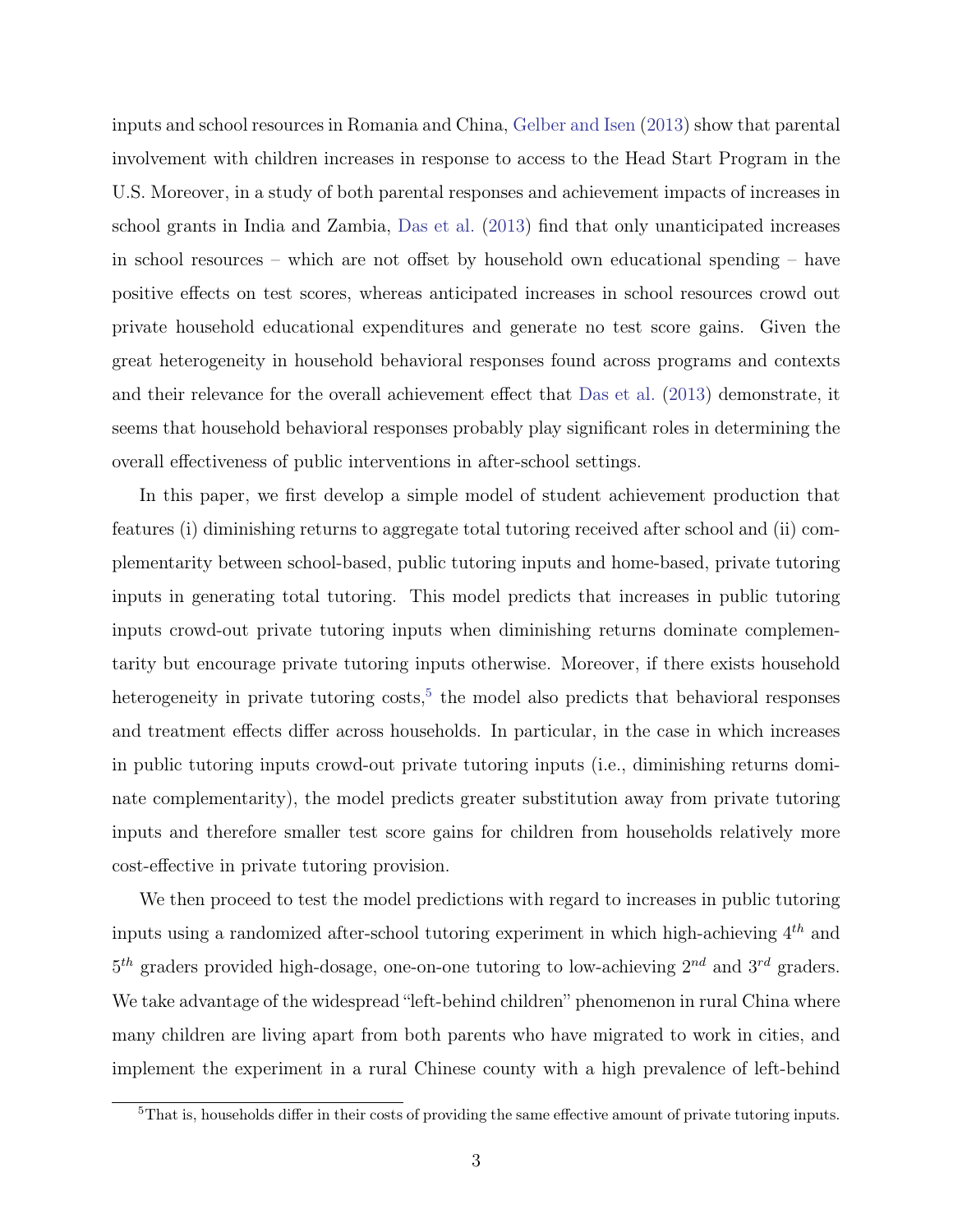children to assess household behavioral response and treatment effect heterogeneity between children with and without parents at home. Prior to the experiment children who had been left-behind by both parents – most of whom were cared for by grandparents – received far less home tutoring compared to children living with their parent(s).[6](#page-6-0) During participation in the tutoring program, tutees living with parent(s) reported large and significant reductions in home tutoring at both the extensive and intensive margins, whereas tutees living apart from both parents had much smaller, and often insignificant, reductions in home tutoring. We find that the tutoring program significantly improved tutees' endline math scores and the score gains were significantly larger for children without both parents at home. However, we find little evidence that the program increased tutees' endline reading scores. The disparity in the achievement effects between math and reading is not a complete surprise, as previous work on the efficacy of other educational interventions across subject areas also tend to find these interventions more effective for improving math scores than reading scores (e.g., [Abdulkadiroğlu et al.,](#page-36-2) [2011;](#page-36-2) [Angrist et al.,](#page-36-3) [2010;](#page-36-3) [Black et al.,](#page-36-4) [2008;](#page-36-4) [Dobbie and Fryer,](#page-37-7) [2013\)](#page-37-7).

This paper has several important contributions to the literature on the effects of public schooling inputs on private household inputs and student achievement. First, we develop a model that integrates public and private inputs to produce student achievement through two competing mechanisms – diminishing returns to aggregate tutoring inputs and complementarity between public and private inputs in generating the aggregate tutoring inputs. This model reconciles the divergent evidence of household responses to public schooling inputs found in different settings and contexts in prior research. Second, we extend the empirical investigation of this strand of literature to household behavioral responses and treatment effects of increases in public inputs in after-school learning support, which may cause greater substitution of private inputs compared to other forms of public inputs but has nonetheless been largely overlooked in prior research. Third, we exploit the "left-behind children" phenomenon in rural China to examine heterogeneity in household behavioral responses and treatment effects of access to an after-school tutoring intervention. By linking the difference in the extent of substitution of home-tutoring inputs between children with and without parents at home to the difference in their score gains, we are able to gauge more directly

<span id="page-6-0"></span><sup>&</sup>lt;sup>6</sup>Throughout the paper, "living with parent(s)" means living with either or both parents.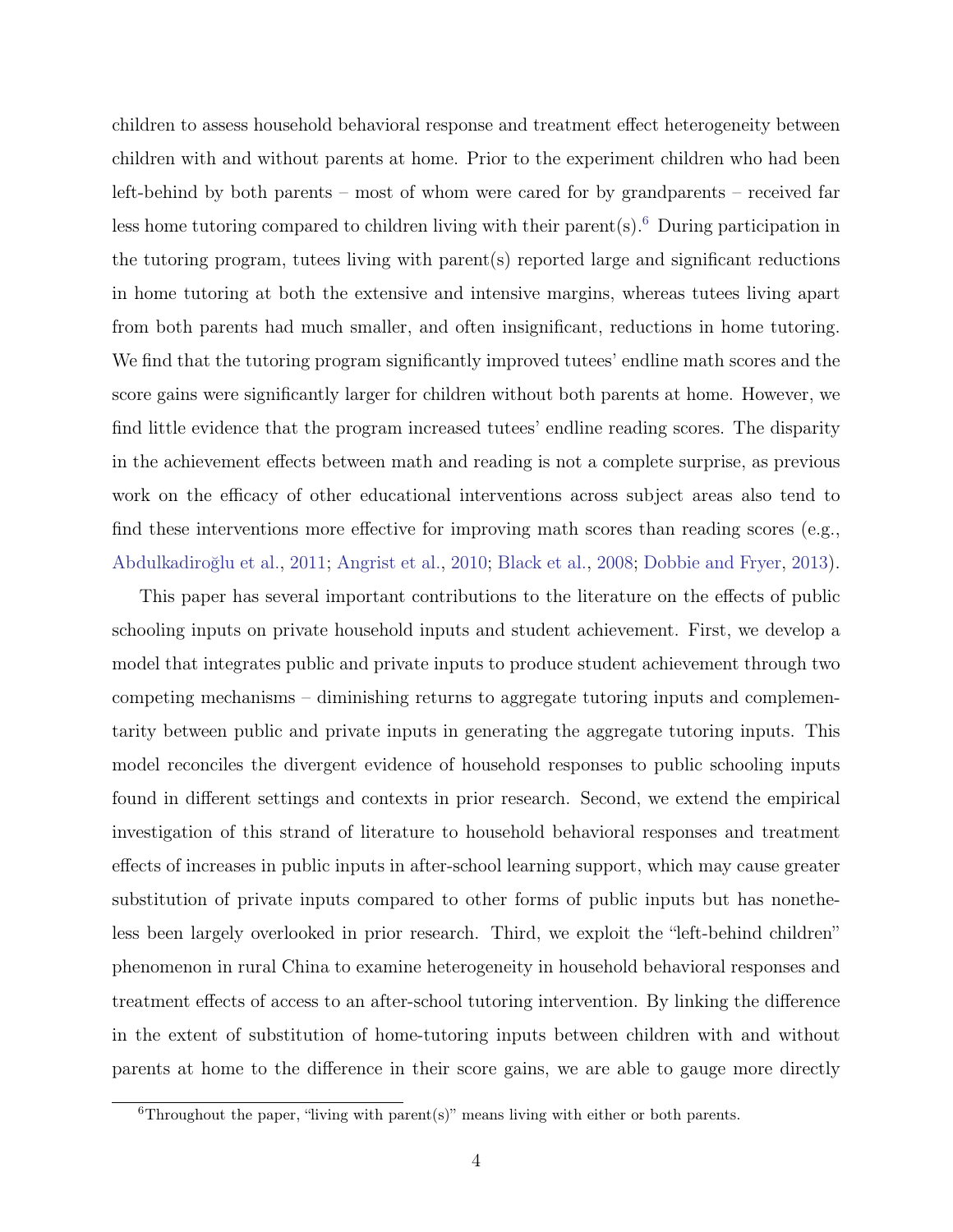the implications of household behavioral responses on the total effect of the intervention. Fourth, because the extent of household responses in home-tutoring inputs is quantitatively small and statistically insignificant for children living apart from their parents, our estimated policy effect on test scores for children left-behind by both parents places a sharper upper bound on the direct production function effect (i.e., the ceteris paribus effect) compared to other contexts with more room for household substitution of private inputs.

Since only students who had scored below the class median in the baseline test were eligible to be selected as tutees to participate in the after-school tutoring program, the empirical analysis of the paper is also related to the literature on remedial educational interventions targeted to children lagging behind academically (e.g., [Banerjee et al.,](#page-36-5) [2007,](#page-36-5) [2010;](#page-36-1) [Duflo,](#page-37-8) [Dupas and Kremer,](#page-37-8) [2011\)](#page-37-8). In particular, a strand of this research has employed randomized controlled trials (RCTs) to evaluate the effectiveness of high-dosage, small-group or one-onone tutoring outside the regular school hours. [Cabezas, Cuesta and Gallego](#page-36-6) [\(2011\)](#page-36-6) implement a RCT of a three-month small-group tutoring program to low-achieving  $4^{th}$  graders in Chile using college student volunteers as tutors, and find that the program has significant positive effects only for a subsample of students coming from low-performing and poor schools. [Cook](#page-37-4) [et al.](#page-37-4) [\(2014\)](#page-37-4) randomly assign 106 disadvantaged male high school students in Chicago who had lagged behind in both academic and non-academic achievements to an intervention with both high-dosage, individualized small-group math tutoring and behavioral therapy, and find that the intervention increased participants' math scores by 0.65 standard deviations (hereafter  $\sigma$ ) and expected graduation rates by 14 percentage points. [Weiss et al.](#page-39-7) [\(2019\)](#page-39-7) randomly assign 896 low-income community college students with remedial education needs in New York to experimental and control groups, and find that providing the students in the experimental group with tutoring outside of class, career guidance, and financial support significantly raises their college graduation rates. [Li et al.](#page-38-9) [\(2014\)](#page-38-9) randomly pair highand low-achieving classmates as benchmates in primary schools in urban China that enroll exclusively children of migrant workers without local hukou registration and offer the pairs group incentives for the lower-achiever's score improvement. They find that the intervention increases lower achievers' test scores by  $0.27\sigma$  without harming high achievers, although this overall effect combines influences of group incentives and peer interactions, the latter of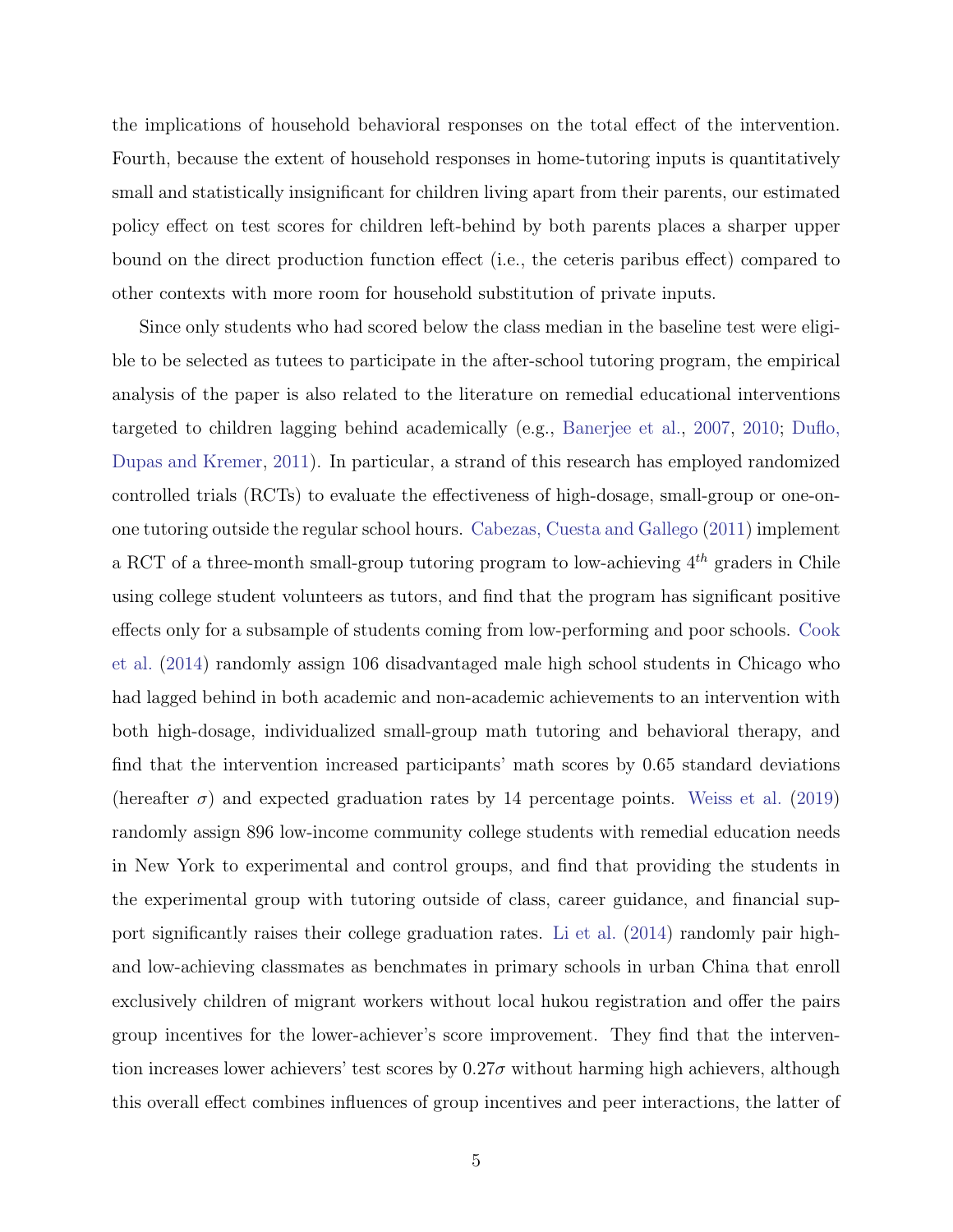which may also include peer tutoring outside regular school hours. Our study contributes to this strand of research in three aspects. First, we highlight both theoretically and empirically the important roles of household substitution behaviors in determining the effectiveness of remedial educational programs. Second, we demonstrate that remedial educational interventions are most effective for children who come from disadvantaged family backgrounds and have less home-learning support. Third, our results also imply that remedial educational programs offering learning inputs in settings that are subject to lesser substitution of household inputs will generate larger effects.

Finally, this paper further adds to an emerging literature demonstrating that children from disadvantaged backgrounds benefit the most from certain public educational interventions, such as universal child care programs (e.g., [Cascio and Schanzenbach,](#page-36-7) [2013;](#page-36-7) [Bitler,](#page-36-8) [Hoynes and Domina,](#page-36-8) [2014;](#page-36-8) [Havnes and Mogstad,](#page-37-9) [2015\)](#page-37-9) and charter schools or traditional public schools that inject successful practices of charter schools (e.g., [Angrist et al.,](#page-36-9) [2012;](#page-36-9) [Fryer,](#page-37-10) [2014\)](#page-37-10). For example, [Kottelenberg and Lehrer](#page-38-10) [\(2017\)](#page-38-10) and [Cornelissen et al.](#page-37-11) [\(2018\)](#page-37-11) find that in both Quebec and Germany children from disadvantaged family backgrounds benefit the most from the universal child care program, and [Angrist, Pathak and Walters](#page-36-10) [\(2013\)](#page-36-10) show that Massachusetts charter schools adhering to the "No Excuse" model<sup>[7](#page-8-0)</sup> are most effective for poor nonwhites and low-baseline achievers. Our findings of larger math score gains for children living apart from both parents suggest that focusing the limited public resources for after-school learning support on children with disadvantaged family backgrounds not only provides a cost-effective means of improving learning of children who have been lagging behind academically but also acts as an important equalizer for reducing inequality in child development by family backgrounds.

We organize our study as follows. Section 2 provides background on the educational system and "left-behind children" phenomenon in China. Section 3 develops a model to guide our analysis. Section 4 describes our after-school tutoring experiment. Section 5 presents our results on student achievement. Section 6 discusses our results on home-tutoring inputs. Section 7 concludes.

<span id="page-8-0"></span><sup>7</sup>The "No Excuse" pedagogy emphasizes discipline, traditional reading and math skills, selective teacher hiring, and increased instruction time.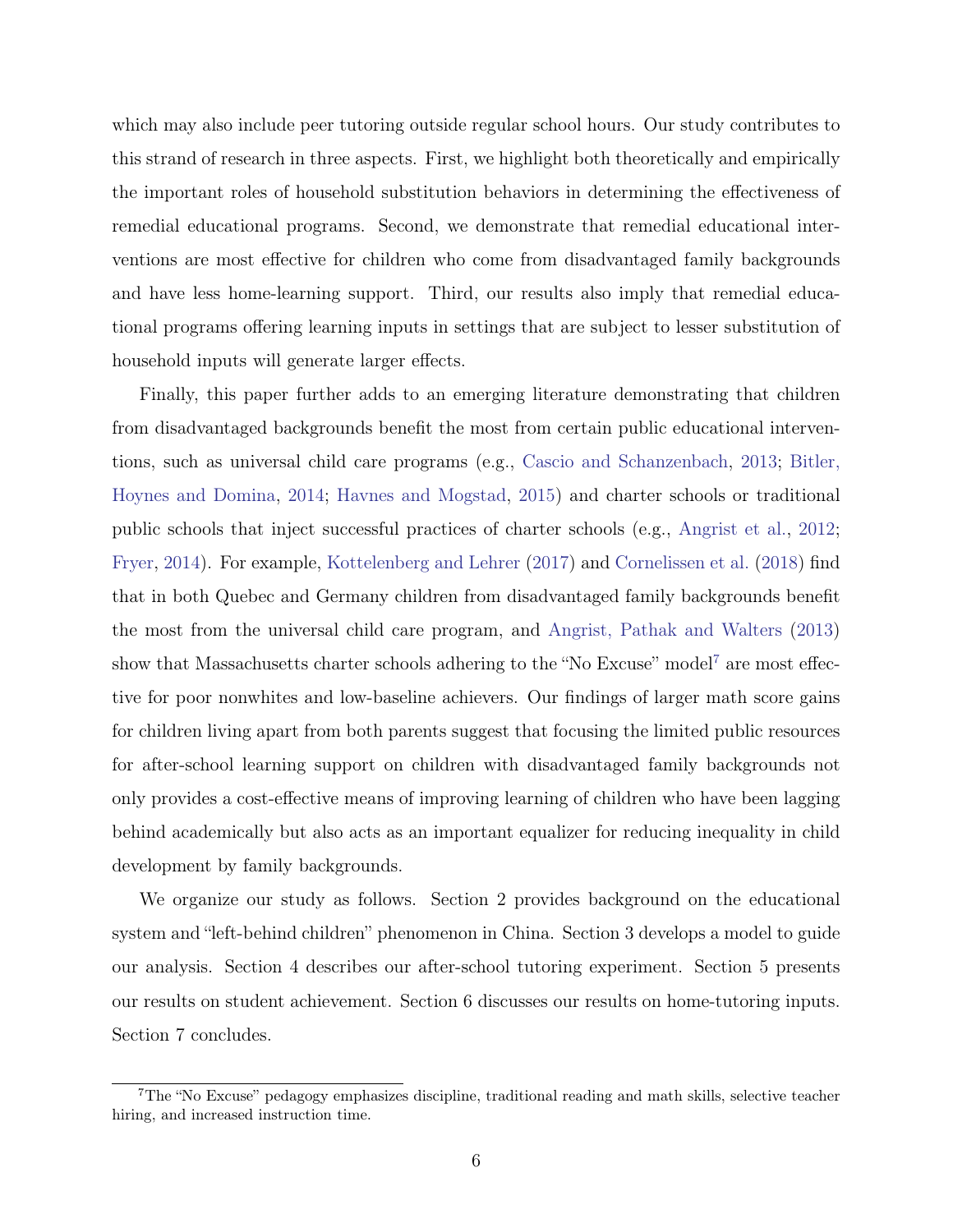# 2 Background

With an estimated market size of RMB 800 billion (or USD 115 billion), China now dominates the world's shadow educational industry and accounts for eight of the top 15 listed companies globally.[8](#page-9-0) According to the first large-scale national survey on household educational expenditure carried out in 2017 by the China Institute of Education Finance Research (CIEFR), 37.8% of the country's elementary and secondary school students participated in academically-focused after-school programs and spent on average RMB 5,021 (USD 733) per pupil per year [\(Wei,](#page-39-8) [2017\)](#page-39-8). However, similar to elsewhere in the world (e.g., [Bray,](#page-36-11) [2007\)](#page-36-11), shadow education is also predominately an urban phenomenon in China. In a case study of Chongqing, [Zhang](#page-39-9) [\(2014\)](#page-39-9) finds that students' participation rates in private tutoring are  $74\%$  for urban schools,  $34\%$  for county schools, but only  $11\%$  for township/village schools.<sup>[9](#page-9-1)</sup> Accompanying this difference in shadow education use is an even more striking urban-rural disparity in children's educational attainments. Using a nationwide dataset of college entrance examinations and admissions, [Li et al.](#page-38-11) [\(2015\)](#page-38-11) show that rural youth from poor counties<sup>[10](#page-9-2)</sup> are eight times less likely  $(2\% \text{ vs. } 16\%)$  than urban youth to attend a fouryear college.[11](#page-9-3) Differences in access to after-school learning opportunities, combined with differences in school qualities, have turned the nation's educational system, once a great equalizer, into an inequality exaggerator. Partly owing to such concerns, in 2018 the State Council launched a national campaign tightening the regulation of private after-school institutions and calling for public elementary and secondary schools to enhance their roles in offering after-school services. To wrest control from the frenzied private tutoring industry, local governments have used public budgets to provide varied after-school learning support, including running optional extra-hour after-school programs, offering public school teachers overtime pay to provide one-on-one tutoring through online platforms, and providing free

<span id="page-9-0"></span><sup>8</sup> [https://www.scmp.com/business/companies/article/2159159/mainland-chinas-after-schoo](https://www.scmp.com/business/companies/article/2159159/mainland-chinas-after-school-tutoring-industry-ripe-consolidation) [l-tutoring-industry-ripe-consolidation](https://www.scmp.com/business/companies/article/2159159/mainland-chinas-after-school-tutoring-industry-ripe-consolidation) (last accessed on 19 April 2019).

<span id="page-9-1"></span><sup>&</sup>lt;sup>9</sup>[Wei](#page-39-8) [\(2017\)](#page-39-8) also shows that even among households who had used academically-focused after-school tutoring programs, urban households on average spent 3.6 times that spent by their rural counterparts.

<span id="page-9-2"></span><sup>10</sup>[Li et al.](#page-38-11) [\(2015\)](#page-38-11) define "poor counties" as 592 nationally-designated poor counties identified by the Chinese government in 2003, one of which includes our experimental site.

<span id="page-9-3"></span><sup>11</sup>[Zhang, Li and Xue](#page-39-10) [\(2015\)](#page-39-10) and [Zhao et al.](#page-39-11) [\(2017\)](#page-39-11) show that rural children score significantly lower than their urban counterparts in math, vocabulary, and cognitive ability tests using the Chinese Family Panel Survey (CFPS) and the China Education Panel Survey (CEPS), respectively.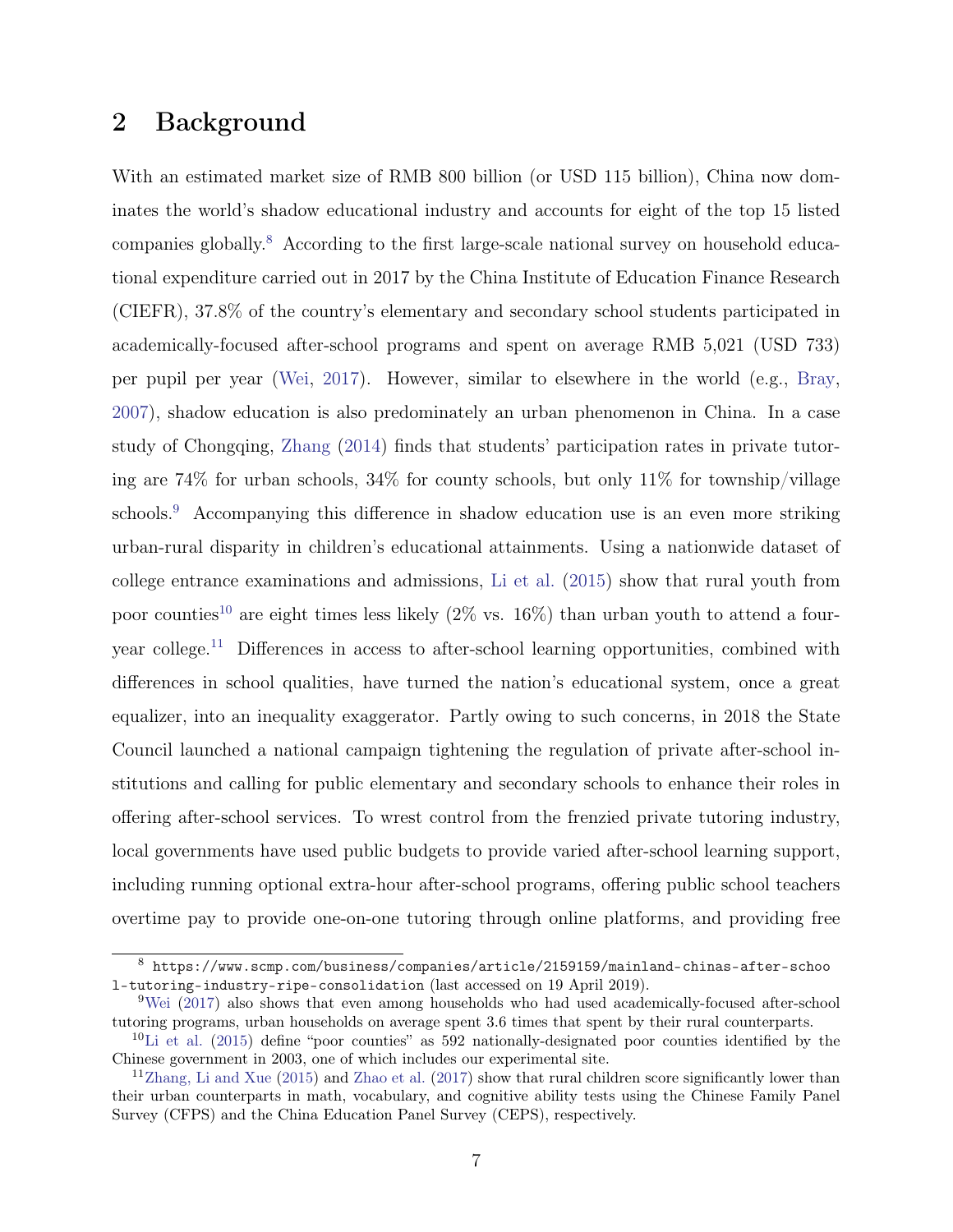access to services purchased from private service providers.

Another important feature of the educational system in rural China is the unprecedented scale of children left-behind by both parents. According to the 2010 Population Census, over 61 million children aged 17 years or below were living without one or both parents, of which 46.7% were left by both parents [\(All-China Women's Federation,](#page-36-12) [2014\)](#page-36-12). That is, one in ten children in China – or one in six children in rural China – is living apart from both parents, a scale unprecedented elsewhere in the world. In a previous study, we find significant negative impacts of being left-behind by both parents, but not by one parent, on rural Chinese children's cognitive development [\(Zhang et al.,](#page-39-12) [2014\)](#page-39-12).<sup>[12](#page-10-0)</sup> Moreover, we also find that absence of both parents is associated with significantly lower household educational inputs, mainly in the form of family direct involvement (e.g., homework checking, home tutoring), whereas the absence of one parent is not, suggesting that the negative achievement effects of being left-behind by both parents may work – at least in part – through the lack of after-school learning support at home. Given the important "dynamic complementarities" between early life learning outcomes and later life human capital investments (e.g., [Cunha](#page-37-12) [and Heckman,](#page-37-12) [2007;](#page-37-12) [Heckman,](#page-37-13) [2007;](#page-37-13) [Aizer and Cunha,](#page-36-13) [2012\)](#page-36-13), left-behind children's disadvantage in early-life learning caused by parental absence can lead to considerable losses in their lifetime human capital. Thus, if the disadvantage in after-school learning support is indeed a main mechanism through which parental absence impedes children's learning progress, public provision of after-school learning support may be an effective compensatory intervention for ameliorating the negative learning effects of absence of both parents.

## 3 Model

To guide our empirical analysis, we present a simple model that integrates public and private tutoring inputs to determine student achievement. Since we randomly assigned students from the same school-grades into the experimental and control groups, all school-level factors

<span id="page-10-0"></span> $12$ Specifically, [Zhang et al.](#page-39-12) [\(2014\)](#page-39-12) apply dynamic panel methods to longitudinal data on parental migration and children's test scores to evaluate te respective effects of being left-behind by one or both parents on children's cognitive achievements. Their results indicate that being left-behind by both parents reduces children's contemporary achievements by 5.4 percentile points for math and 5.1 percentile points for reading.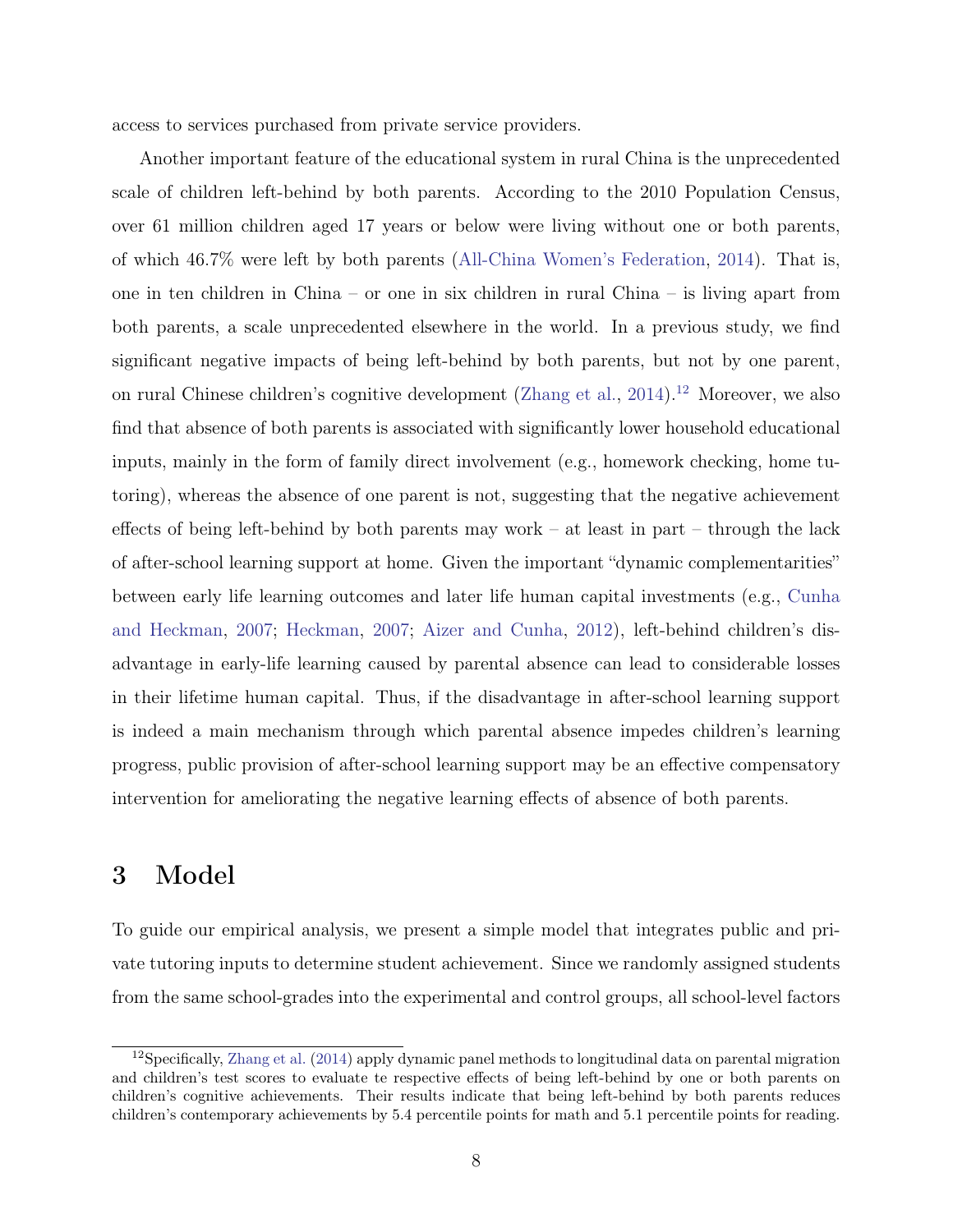and the predetermined individual- or family-level factors determining student achievement are balanced between the treatment and control groups in our empirical estimates. Thus, to simplify, our model abstracts from other aspects of achievement determination such as school quality, ability endowments, and dynamic complementarities considered in prior re-search(e.g., [Todd and Wolpin,](#page-39-5) [2003;](#page-39-5) [Cunha and Heckman,](#page-37-12) [2007\)](#page-37-12) and focuses on *contemporary* tutoring inputs only. In the model, we assume that student achievement  $(Y)$  depends only on total tutoring received  $(T)$ , which itself is a CES aggregation of tutoring received in school  $(S)$  and tutoring received at home  $(H)$ .

<span id="page-11-1"></span>
$$
Y = A \cdot T^{\rho} = A \cdot [\theta S^{\gamma} + (1 - \theta) H^{\gamma}]^{\frac{\rho}{\gamma}}, \tag{1}
$$

where  $A > 0$  represents the efficiency of total tutoring T in promoting achievement;  $\rho$  is the degree of scale of the achievement production function – we focus on diminishing returns to scale  $\rho \in (0,1); \theta \in (0,1)$  is the share parameter of school-tutoring inputs S; and  $\gamma \in (-\infty,1)$ with  $\frac{1}{1-\gamma}$  corresponding to the elasticity of substitution between S and  $H^{13}$  $H^{13}$  $H^{13}$ 

Within the CES construction, S and H are always direct complements in producing  $T$ , i.e.,

$$
\frac{\partial^2 T}{\partial S \partial H} = (1 - \gamma)\theta (1 - \theta)\theta \left[ \theta S^{\gamma} + (1 - \theta)H^{\gamma} \right]^{\frac{1}{\gamma} - 2} S^{\gamma - 1} H^{\gamma - 1} > 0.
$$

However, because of diminishing returns to  $T$  in achievement production,  $S$  and  $H$  are not necessarily *direct complements* in producing achievement Y. To see this, take the cross derivative of Y with respect to S and H in Equation  $(1)$ :

<span id="page-11-2"></span>
$$
\frac{\partial^2 Y}{\partial S \partial H} = A\rho(\rho - \gamma)\theta(1 - \theta)\left[\theta S^{\gamma} + (1 - \theta)H^{\gamma}\right]^{\frac{\rho}{\gamma} - 2}S^{\gamma - 1}H^{\gamma - 1}.
$$
\n(2)

Since all terms in Equation [\(2\)](#page-11-2) are positive except possibly  $\rho - \gamma$ , the sign of  $\frac{\partial^2 Y}{\partial S \partial H}$  is determined by the sign of  $(\rho - \gamma)$ . Note that smaller  $\rho$  indicates greater diminishing returns to T in producing Y, whereas smaller  $\gamma$  indicates greater complementary between H and

<span id="page-11-0"></span><sup>&</sup>lt;sup>13</sup>For ease of illustration and interpretation, we exclude from Equation [\(1\)](#page-11-1) the special case  $\gamma = 1$ , under which S and H are perfect substitutes (i.e., no complementarity between them) in producing  $T$ . Note that all of the conclusions of the model hold for this special case as the condition  $\rho < \gamma$ , is satisfied if  $0 < \rho < 1$ and  $\gamma = 1$ .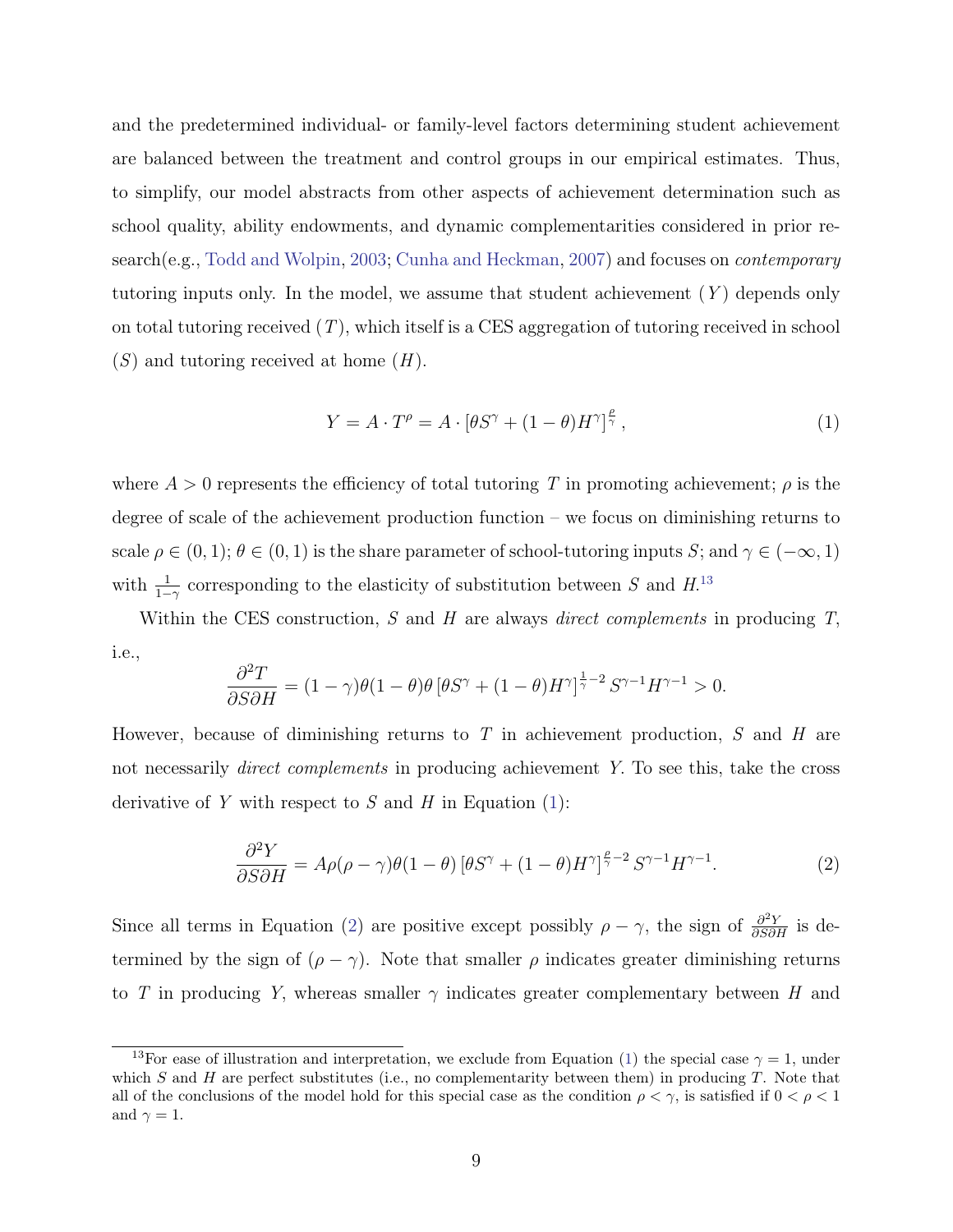S in their aggregation to  $T^{14}$  $T^{14}$  $T^{14}$ . Thus, S and H are *direct substitutes* in producing achievement  $\left(\frac{\partial^2 Y}{\partial S \partial H} < 0\right)$  when diminishing returns dominate complementary  $(\rho < \gamma)$ , and direct complements in producing achievement if otherwise.

We next consider the household's optimization problem. Given the exogenously determined level of school-tutoring inputs  $S$ , households optimally choose own tutoring inputs  $H$ to maximize the child's achievement net of the cost of home-tutoring efforts. Note that in Equation [\(1\)](#page-11-1),  $T$ ,  $S$ , and  $H$  are all measured in efficiency units in producing achievement.<sup>[15](#page-12-1)</sup> Regarding home-tutoring inputs H, for ease of illustration, we assume a constant cost per effective unit of home-tutoring inputs  $\omega$  such that a household incurs a total cost  $\omega H$  for choosing (effective) home-tutoring inputs H. However, we allow  $\omega$  to be heterogenous across households due to their differences in tutoring effectiveness and opportunity costs. Although parents may have higher efficiencies in both tutoring and market/home production than grandparents, we assume here the dominance of the former over the latter such that parents have relative advantages in tutoring and therefore a lower  $\omega$  for each (effective) unit of home-tutoring inputs than grandparents.

The household's objective function is thus  $A[\theta S^{\gamma} + (1-\theta)H^{\gamma}]^{\frac{\rho}{\gamma}} - \omega H$ , additively separable between child achievement and cost of home-tutoring efforts. Given the exogenously determined values of  $\omega$  and S, the unconstrained optimal level of home-tutoring inputs  $H^*$ is determined by

<span id="page-12-2"></span>
$$
A\rho(1-\theta)\left[\theta S^{\gamma} + (1-\theta)H^{*\gamma}\right]^{\frac{\rho}{\gamma}-1}H^{*\gamma-1} = \omega.
$$
\n(3)

As shown in Appendix A, applying the implicit function theorem to Equation [\(3\)](#page-12-2) yields the following:

<span id="page-12-3"></span>
$$
\frac{dH^*}{d\omega} = -\frac{1}{A\rho(1-\theta)\left[\theta S^\gamma + (1-\theta)H^{*\gamma}\right]^{\frac{\rho}{\gamma}-2}H^{*\gamma-2}\left[(1-\rho)(1-\theta)H^{*\gamma} + (1-\gamma)\theta S^\gamma\right]},\tag{4}
$$

and

<span id="page-12-4"></span>
$$
\frac{dH^*}{dS} = \frac{(\rho - \gamma)\theta S^{\gamma - 1}}{(1 - \rho)(1 - \theta)H^{*\gamma - 1} + (1 - \gamma)\theta S^{\gamma}H^{*\gamma - 1}}.
$$
\n(5)

<span id="page-12-0"></span><sup>&</sup>lt;sup>14</sup>In the extreme case in which  $\gamma = -\infty$ , S and H are perfect complements in producing T such that  $T = min\{\theta S, (1 - \theta)H\}.$ 

<span id="page-12-1"></span><sup>&</sup>lt;sup>15</sup>Taking home-tutoring inputs H as an example, various forms of such inputs differing in nature, amount, and efficacy are converted and normalized into efficiency units in producing achievement.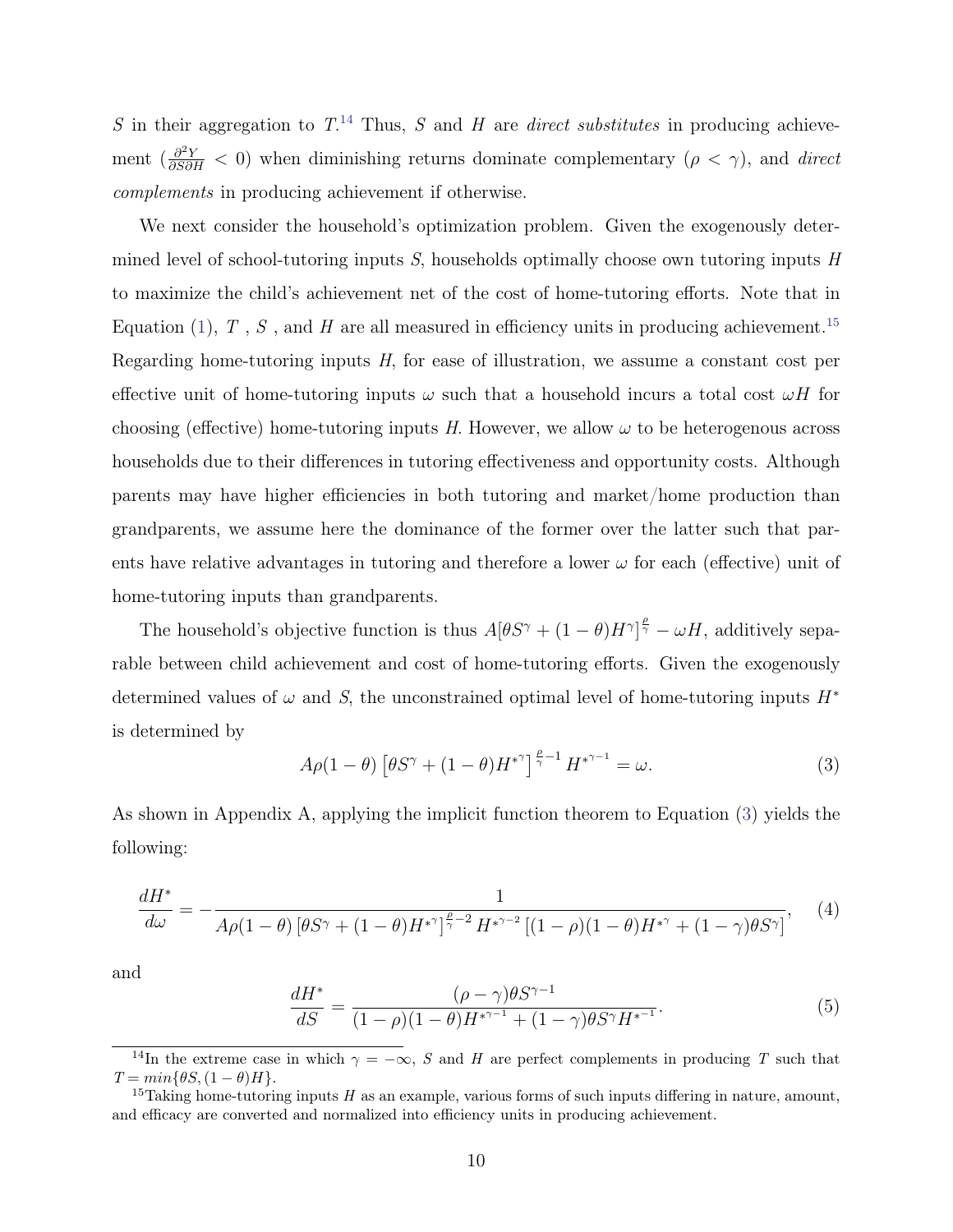Under the parameter space considered here (i.e.,  $0 < \theta < 1, 0 < \rho < 1$  and  $\gamma < 1$ ), all terms in the denominator of Equation [\(4\)](#page-12-3) are positive and therefore  $\frac{dH^*}{d\omega}$  must be negative. Thus, given our assumption that parents have relative advantages in home tutoring (i.e., a lower  $\omega$ ) than grandparents, Equation [\(4\)](#page-12-3) yields the following hypothesis.

Hypothesis 1 At the same level of school-tutoring inputs, children cared for by parents receive a higher level of home-tutoring inputs than those cared for by grandparents.

Equation [\(5\)](#page-12-4) relates household's optimal level of home-tutoring inputs  $H^*$  to tutoring received in school S. Since all terms in this equation are positive except possibly  $\rho - \gamma$ ,  $\frac{dH^*}{dS}$  $dS$ has the same sign as  $\rho - \gamma$ . In particular, when S and H are *direct substitutes* in producing achievement (i.e.,  $\rho < \gamma$ ),  $\frac{dH^*}{dS} < 0$  in Equation [\(5\)](#page-12-4), which yields the following hypothesis regarding household responses in own tutoring inputs to increases in tutoring received in school.

Hypothesis 2 Household's optimal home-tutoring inputs decrease with school-tutoring inputs.

Thus, under the condition  $\rho < \gamma$ , although the direct effects of increased school-tutoring inputs on student achievement  $(\frac{\partial Y}{\partial S})$  are positive, the indirect effects through household's endogenous adjustment in home-tutoring inputs  $(\frac{\partial Y}{\partial H} \cdot \frac{dH^*}{dS})$  are negative. Nonetheless, as we show formally in Appendix B, the positive direct effects dominate the negative indirect effects such that the overall effects of increased school-tutoring inputs on student achievement remains positive  $\left(\frac{dY}{dS} = \frac{\partial Y}{\partial S} + \frac{\partial Y}{\partial H} \cdot \frac{dH^*}{dS}\right)$  despite household's substitution of home-tutoring inputs.

Hypothesis 3 The positive direct effects of increased school-tutoring inputs dominates the negative indirect effects through household's optimal substitution in home-tutoring inputs, resulting in an overall increase in student achievement.

Finally, we consider how the adjustments in the optimal level of home-tutoring inputs  $\left(\frac{dH^*}{dS}\right)$  and the total achievement effect of increased school-tutoring inputs  $\left(\frac{dY}{dS}\right)$  differ across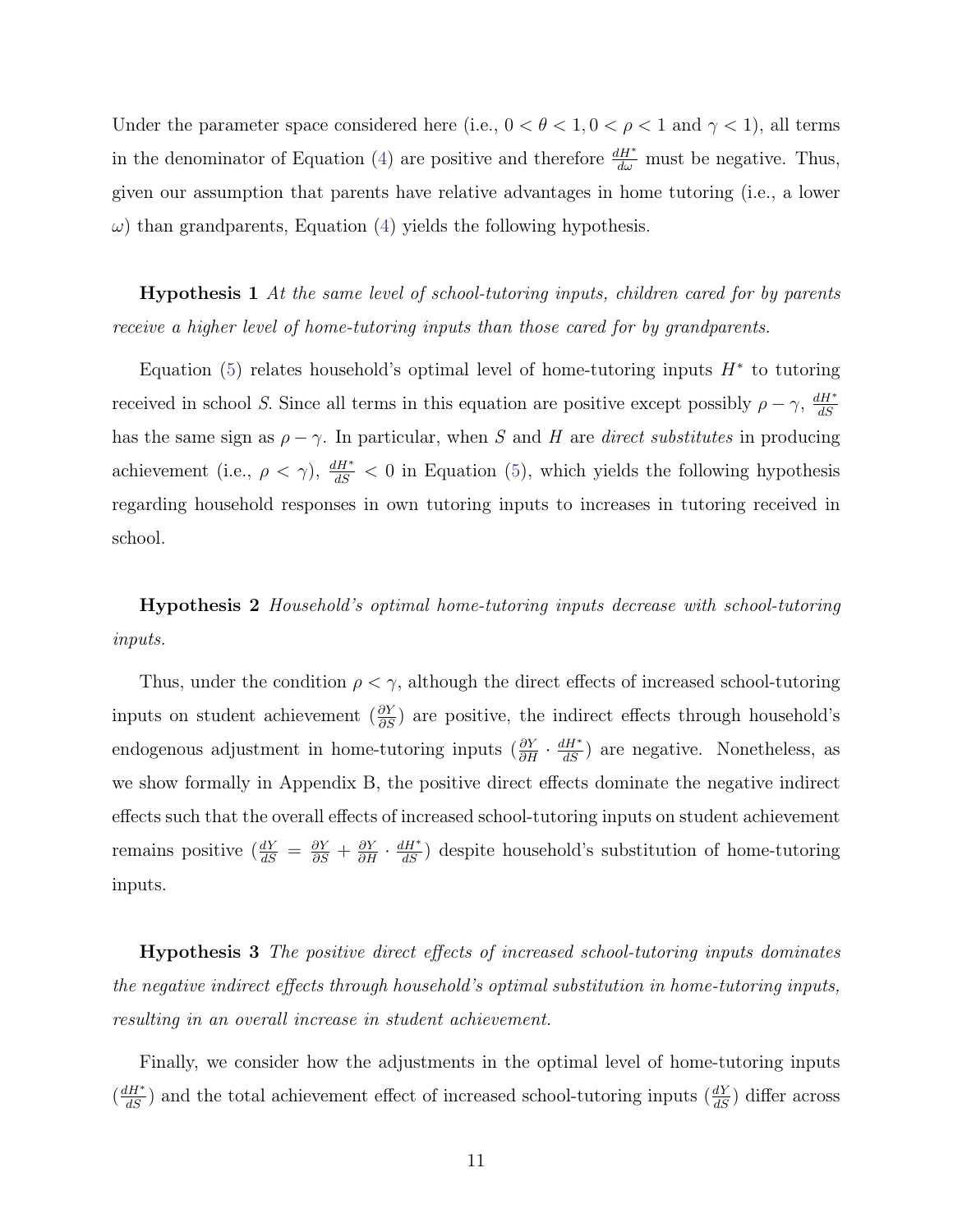households with different unit costs of home-tutoring inputs  $\omega$ , Under the condition  $\rho < \gamma$ , we derive formally in Appendix C that the two cross-derivatives  $\frac{d^2H^*}{dSd\omega}$  and  $\frac{d^2Y}{dSd\omega}$  are both positive. With  $\frac{dH^*}{dS} < 0$  (*Hypothesis 2*),  $\frac{d^2H^*}{dS d\omega} > 0$  indicates that when school-tutoring inputs increase, households with higher  $\omega$  reduce their home-tutoring inputs less than households with lower  $\omega$ . Analogously, with  $\frac{dY}{dS} > 0$  (*Hypothesis 3*),  $\frac{d^2Y}{dS d\omega} > 0$  indicates that the gross achievement effect of increased school tutoring is greater for children from households facing higher  $\omega$ . Given our assumption that parents have relative advantages in home tutoring (i.e., a lower  $\omega$ ) than grandparents, these results yield the following hypothesis.

Hypothesis 4 When school-tutoring inputs increase,

(a) Grandparents reduce their own tutoring inputs less than parents.

(b) Children cared for by grandparents experience greater achievement gains than children cared for by parents.

Figure [1](#page-40-0) summarizes the predictions of our theoretical analysis regarding households' optimal choices of home-tutoring inputs when diminishing returns in the achievement production dominate the complementary between school- and home-tutoring inputs in the aggregation of total tutoring inputs (i.e.,  $\rho < \gamma$ ). It compares two types of households with the children cared for by parents and grandparents, and assumes a lower unit cost of effective hometutoring inputs for parents than grandparents,  $\omega_p < \omega_g$ , with the subscript p and g denoting parents and grandparents, respectively. First, with an initial level of school-tutoring inputs S, parents choose a higher optimal level of home-tutoring inputs than grandparents,  $H_p^* > H_g^*$ (Hypothesis 1). Second, when the level of school-tutoring inputs increases from S to S', both parents and grandparents reduce their level of home-tutoring inputs,  $H_p^{*\prime} < H_p^*$  and  $H_g^{*\prime} < H_g^*$ (*Hypothesis 2*). Third, the extent of the reduction in home-tutoring inputs is greater for parents than grandparents,  $H_p^* - H_p^{*'} > H_g^* - H_g^{*'}$  $g'_{g}$ <sup>\*</sup> (*Hypothesis 4a*). Although not demonstrated in Figure [1,](#page-40-0) *Hypothesis 3* and *Hypothesis 4b* further predict the total achievement effect of increased school-tutoring inputs after taking into account household behavioral responses: while all children benefit from increased school-tutoring inputs regardless of who their primary caregivers are  $(Hypothesis 3)$ , the extent of the achievement gains are larger for those cared for by grandparents than parents  $(Hypothesis \nightharpoondown h)$ .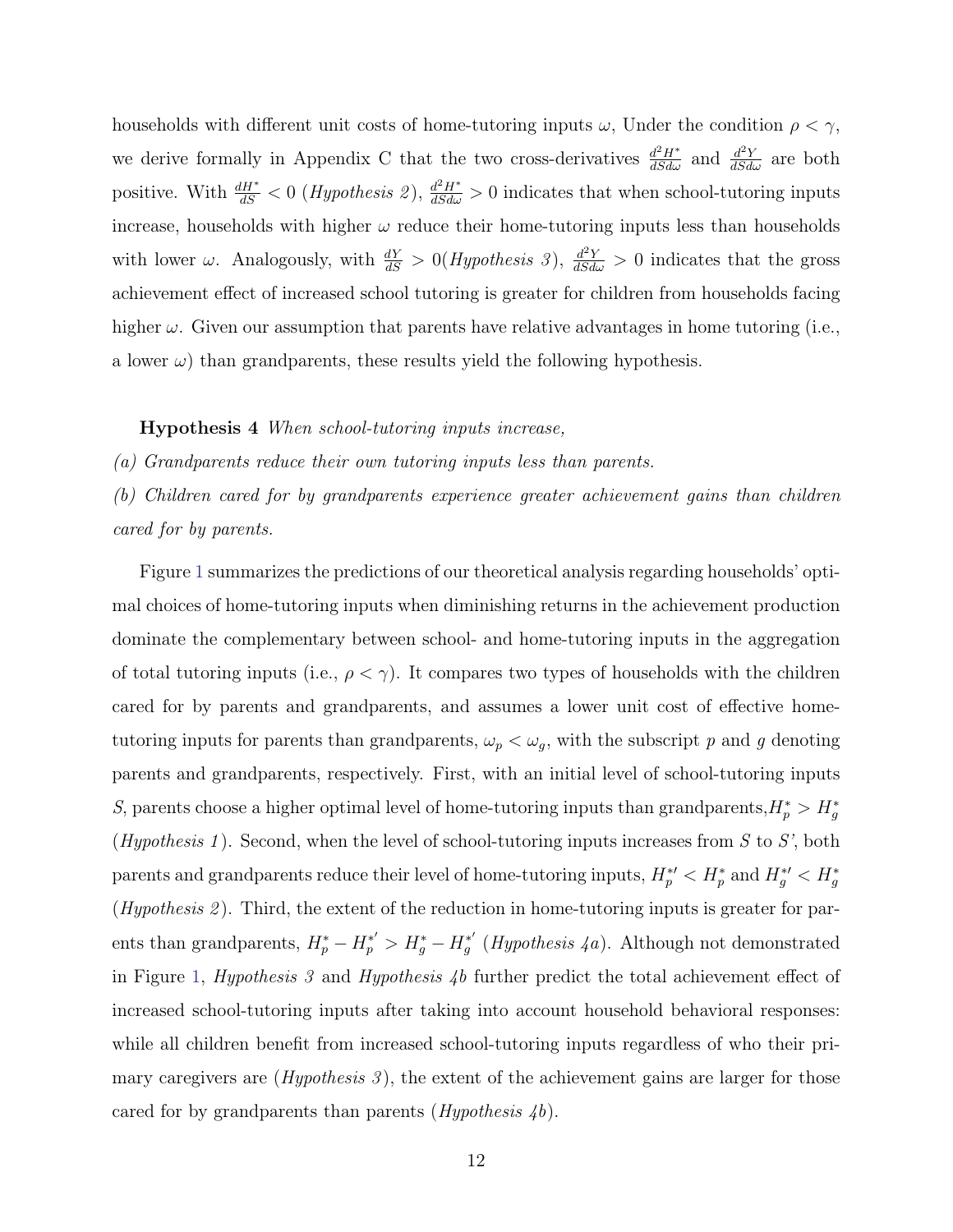# 4 After-School Tutoring Experiment

### 4.1 Program Description and Random Assignment

To examine the hypotheses that the model predicts for the effects of increased school tutoring, we conducted a randomized after-school tutoring intervention in Longhui County in Hunan Province of China, which was designated as a national poverty county and has a high prevalence of left-behind children. In 2010, the county's per capita GDP was only a quarter of the national average,  $1690\%$  $1690\%$  of its 1.2 million residents were rural, and more than one-third of its primary- and middle-school age children were left-behind by both parents.[17](#page-15-1)

We implemented the intervention as a peer-tutoring program in which high-achieving  $4^{th}$  and  $5^{th}$  graders were paired, respectively, with low-achieving  $2^{nd}$  and  $3^{rd}$  graders of the same primary school to offer one-on-one tutoring after school hours. We defined students as "high-achieving" (or "low-achieving") if their combined scores in math and reading in the baseline test were above (or below) medians of their classes. Figure [2](#page-41-0) illustrates the detailed process for the selection of tutees and tutors for the peer-tutoring program.[18](#page-15-2) With help from the county's educational bureau, we recruited 32 primary schools to participate in the peer-tutoring program. For grades 2 and 3, 24 schools had multiple classes in each grade and eight schools had only a single class. Thus, we had a total of 64 target junior school-grades, of which 48 had multiple classes and 16 had only a single class. For each target junior schoolgrade with multiple classes, we randomly assigned half of the classes (a total of 60 classes) to experimental classes – from which the tutees were selected – and the remaining half (a total of 59 classes) to control classes.[19](#page-15-3). However, for the 16 target junior school-grades with only a single class, all of these classes were designated to be experimental classes as all schools

<span id="page-15-1"></span><span id="page-15-0"></span><sup>&</sup>lt;sup>16</sup>In 2010, the county's per capita GDP was RMB 6,992, compared to the national average of RMB 29,748. <sup>17</sup>See [Zhang et al.](#page-39-12) [\(2014\)](#page-39-12) for a more detailed discussion of the background of this county.

<span id="page-15-2"></span><sup>&</sup>lt;sup>18</sup>There were two types of primary schools in this county: satellite primary schools with only junior grades (usually grades 1-3 or grades 1-4) and complete primary schools with all grades (i.e., grades 1-6). To implement this cross-age, peer-tutoring program as a randomized experiment, we had to exclude all satellite primary schools and some complete primary schools with relatively small enrollments. After applying these restrictions, we were left with a small number of schools to randomly select at the school level. The 32 participating primary schools account for about one-third of the total primary school enrollment of the county.

<span id="page-15-3"></span><sup>&</sup>lt;sup>19</sup>The number of classes in each target junior school-grade with multiple classes ranged from two to four. When a school-grade had three classes, a coin was first flipped to decide whether to select one or two experimental classes from this school-grade.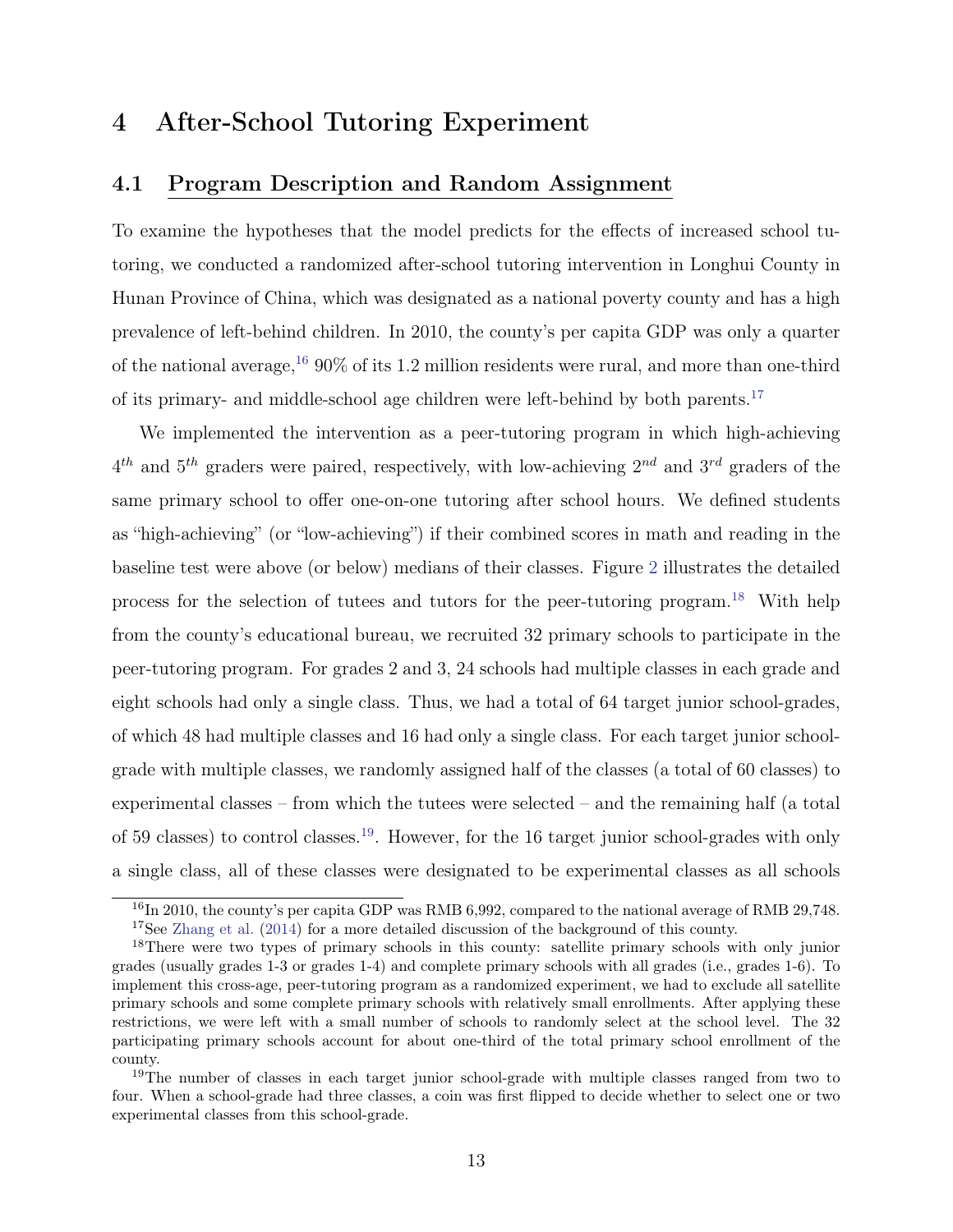were assured to have the opportunity to participate in the peer-tutoring program when they were recruited to join the study. Therefore, we ended up with a total of 76 experimental classes, of which 60 classes were randomly selected and had at least one control class from the same school-grade.

For each of the 76 experimental class, we randomly selected 10 low-achieving students (i.e., those with baseline scores below the class median) to participate in the peer-tutoring program as tutees, whereas the remaining unselected low-achieving students from the same classes were assigned as within-class controls. In addition, for the subset of 60 experimental classes randomly selected from the school-grades with multiple classes, all low-achieving students in the unselected control classes acted as (within-school-grade) between-class controls. In the empirical analysis of the treatment effects of the tutoring program on tutees, we employ three alternative empirical strategies: (i) a comparison between 760 randomly selected tutees and their unselected within-class controls in all the 76 experimental classes; (ii) a comparison between 600 tutees and their within-class controls from a subsample of 60 experimental classes randomly selected from 48 target junior school-grades with multiple classes; and (iii) a comparison between the 600 tutees in (ii) and their between-class controls in the unselected control classes from the same school-grades.

For each experimental class, the school assigned a senior grade class for us to recruit tutors from. We targeted only high-achievers (i.e., those with baseline scores above the class median) in these senior classes to be tutors. In order to attract as many high-achievers as possible to participate in the program, the principals of all participating schools announced at the beginning of the school year that all participating tutors would be given certificates of merit after completion of the service. Thanks to this arrangement and the cooperation of the head teachers of the senior classes, for every senior class the number of high-achieving students who applied to act as tutors under the consent of their parents/guardians exceeded the quota needed. Therefore, for each senior class we randomly selected 10 tutors from the pool of oversubscribed eligible applicants.

This tutoring experiment lasted for 8 months, from November 2013 to June 2014, with a one-month winter break between mid-January and mid-February 2014. During the experimental period, the randomly-paired tutors and tutees met in designated tutorial rooms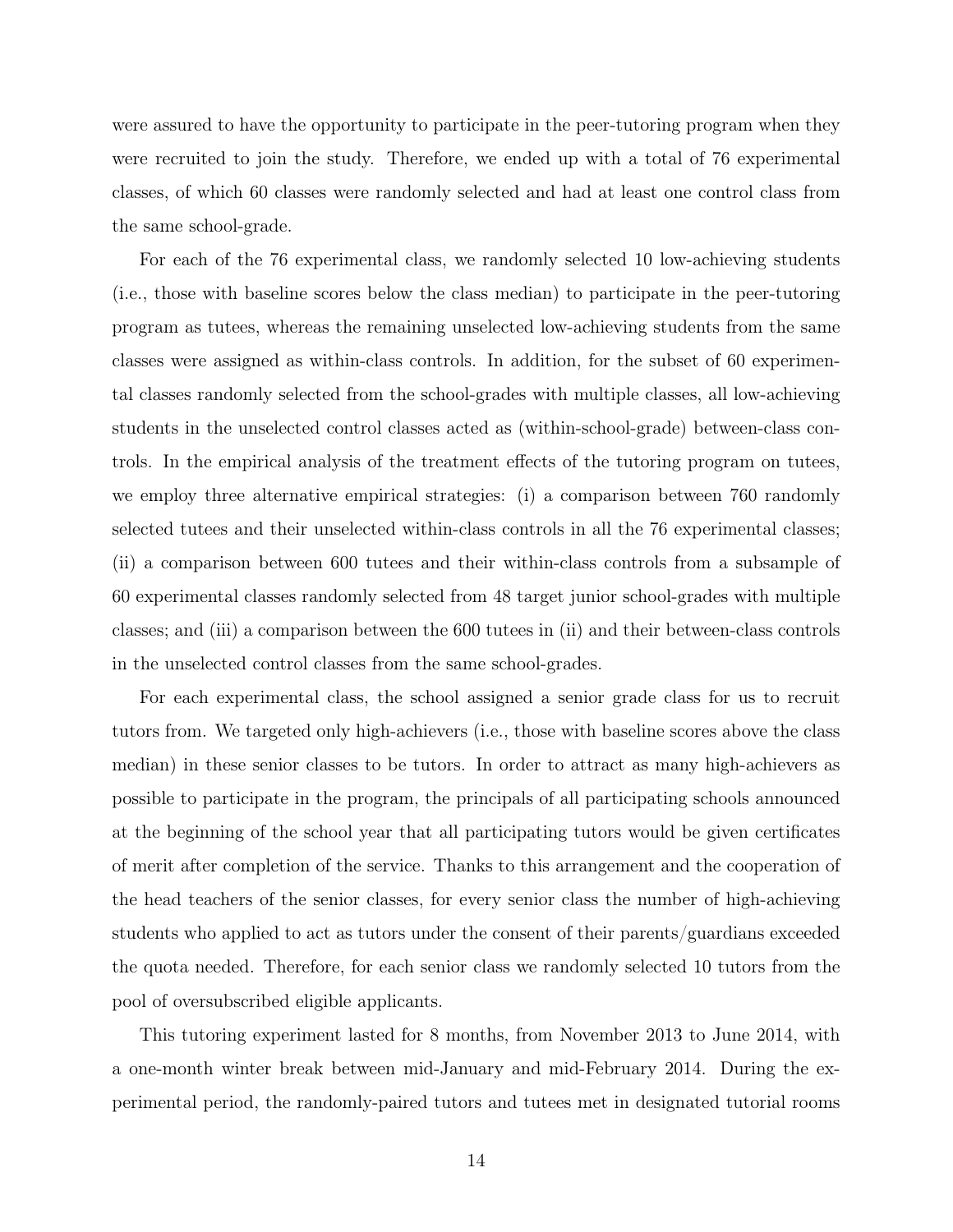(usually the tutees' classrooms) for a 45-minute tutorial Mondays through Thursdays.<sup>[20](#page-17-0)</sup> Each tutorial room hosted 10 tutor-tutee pairs. A teacher was recruited from a grade other than the tutees' and tutors' grades to supervise each tutorial room. The teachers' roles were rather passive: they only helped to keep discipline and answered questions per request, and were not supposed to be involved in any classroom teaching directly. During the tutorial sessions, the tutors helped their assigned tutees to finish homework and answered any study questions raised by the tutees.

While this experiment started with 760 assigned tutor-tutee pairs, only 90% of these pairs lasted until the end. While most of the terminations were caused by tutees or tutors switching schools, in some cases either tutees or tutors decided to withdraw from the experiment though still enrolled in the same school. Whenever a tutee switched school or simply withdrew from the experiment, we suspended the pair. However, if a tutor switched school or withdrew from the experiment, we replaced him/her with another tutor applicant not selected initially. Nonetheless, throughout all empirical analysis, we only used the initially assigned tutee or tutor status.

### 4.2 Data

We conducted two survey rounds: a baseline survey in October 2013 and an endline survey in June 2014. The baseline survey consisted of a student questionnaire asking each student's age, gender, time allocations after school (including home-tutoring time), and a household questionnaire asking information on family composition, parents' ages, schooling attainments, and migration status. When at least one parent stayed at home, the household questionnaire was filled out by a parent; otherwise, it was filled out by the primary caregiver, who was asked to verify the information by phone with the student's parents. In the latter case, information on the primary caregiver was also collected. The endline survey was conducted in June 2014, about two weeks before the end of the 2013-2014 school year.

A baseline test on math and reading was conducted in September 2013, a month before

<span id="page-17-0"></span> $20$ The effective tutoring time is less than 45 minutes per tutorial session as sometimes the tutors and tutees worked on their own homework separately and the tutees sought help from the tutors only when they encountered questions.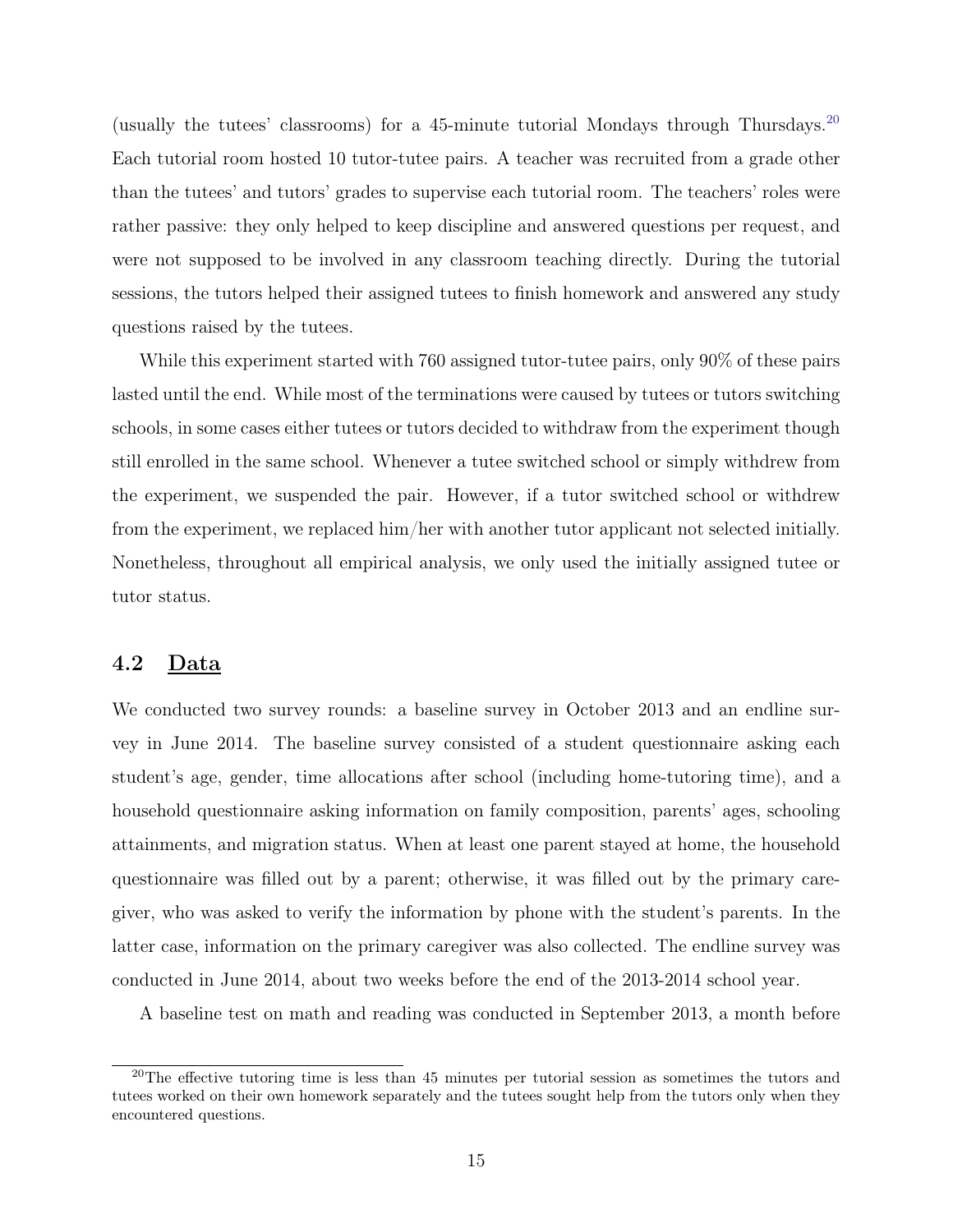the baseline survey. Students' cumulative scores in math and reading in this baseline test were used to determine their eligibility for participating in the after-school tutoring program in the role of tutees for  $2^{nd}$  and  $3^{rd}$  graders or tutors for  $4^{th}$  and  $5^{th}$  graders. At the end of June 2014, an endline test on math and reading was administered to evaluate the achievement effects of the program. Both rounds of the tests were centrally administered and graded by teachers from different schools assigned by the educational bureau. For the endline test, we also recruited teachers from different schools as enumerators to proctor the examinations in every classroom.

Table [1](#page-42-0) checks the balance of the baseline individual characteristics between tutees and controls. Parental absence is indeed a pervasive phenomenon in this sample of low achievers: Column 1 shows that of the 760 tutees, 44% had both parents absent from home and 30% had one parent absent from home, leaving only 26% living with both parents. From self-reported student surveys, only 30% of the tutees received tutoring at home before the experiment. Conditional on receiving tutoring at home, the average home-tutoring time was 233 minutes per week, which was even more intense than the dosage of our experiment of 180 minutes per week. However, since the majority of the tutees received no tutoring help at all from home, the unconditional average weekly home-tutoring time was only 71 minutes. In all analyses of this paper, individual test scores are converted to  $z$ -scores with respect to the distribution of scores in the control classes on the same test. In the baseline test, these tutees on average scored 0.70 $\sigma$  and 0.69 $\sigma$  below the mean of the control classes in math and reading, respectively. Column 2 compares tutees and their within-class controls in the full sample of 76 experimental classes and finds no evidence of any significant differences in parental absence status, home-tutoring time, and baseline scores. Columns 3-5 perform the balance checks comparing the subsample of 600 tutees from 60 experimental classes randomly selected from school grades with multiple classes to both their within-class and between-class controls. Except for a marginally significant difference (3.7 percentage points at 10% significance level) in the proportion being left behind by both parents between tutees in this subsample and their between-class controls, $^{21}$  $^{21}$  $^{21}$  other pre-experiment covariates are all

<span id="page-18-0"></span> $^{21}$ In our empirical estimates, we always include specifications controlling for pre-experiment individual covariates including whether a student was left behind by both parents in the baseline.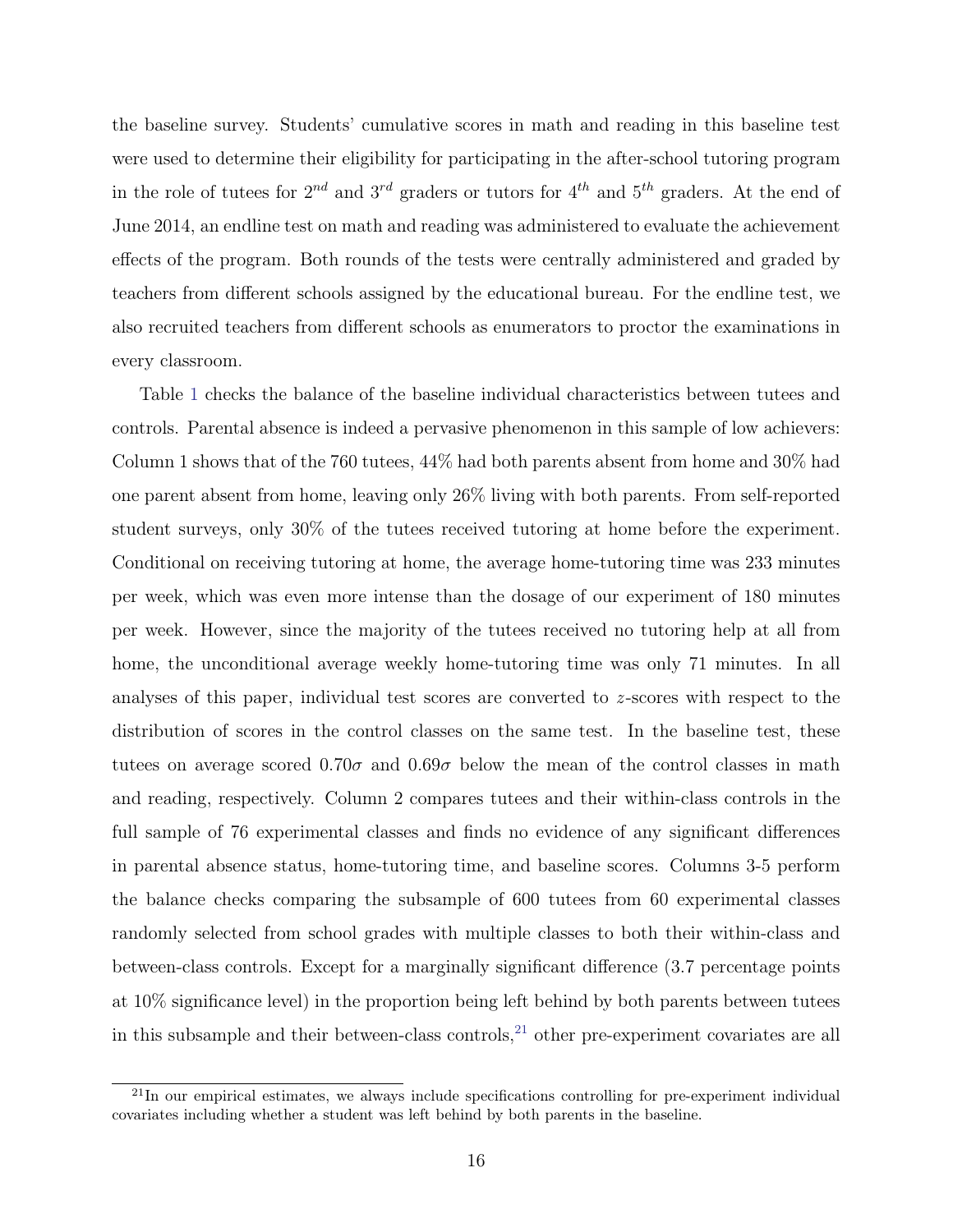balanced between tutees and the two control groups.

Table [2](#page-43-0) compares the test-taking status in the endline test between the tutees and controls. Among the full sample of 760 tutees, 703 (or 92.5%) took the endline test, which is 2.4-percentage points lower (Column 1) than their within-class controls from the same experimental classes. While small in magnitude, this difference is statistically significant at the 5% level. Thus, we cannot completely rule out the possibility that participating in the after-school tutoring program may have resulted in some students not taking the endline test. In particular, if the head teacher of the experimental class or the supervisor of the tutorial session had discouraged/restricted some tutees who had made the poorest progress in the program from taking the endline test, our estimated achievement effects of the program would be biased upward. The inclusion of baseline individual controls in Column 2 has little effect on the estimated difference in the observability of endline test scores, which remains significant at the 5% level. However, the coefficient on the dummy indicator for living without both parents in the baseline (-0.024) is negative and significant at the 10% level, suggesting that these left-behind children were less likely to have taken the endline test than their counterparts living with parent(s), which is not surprising since some of these left-behind children may have switched schools during our intervention either because of migrating with their parents or the changing of their guardians (e.g., from paternal grandparents to maternal grandparents). While differential selection by initial parental absence status per se is not a problem, concern may arise over the validity of comparing the treatment effects between subgroups of tutees defined by initial parental absence status if being selected as a tutee in our after-school tutoring program had affected the chances of taking the endline test for children left behind by both parents differently than children living with parent(s). Thus, in Column 3 we further include an interaction term between the treatment status and a dummy indicator for living without both parents in the baseline. The coefficient on the interaction term is quantitatively very small (-0.011) and statistically insignificant, suggesting no evidence to substantiate such a concern. When a subsample of 600 tutees from schools with multiple classes in each junior grade is compared to their within-class and between-class controls in Columns 4-6 and 7-9, the differences in the test taking status becomes smaller (though still negative) and statistically insignificant. In the next section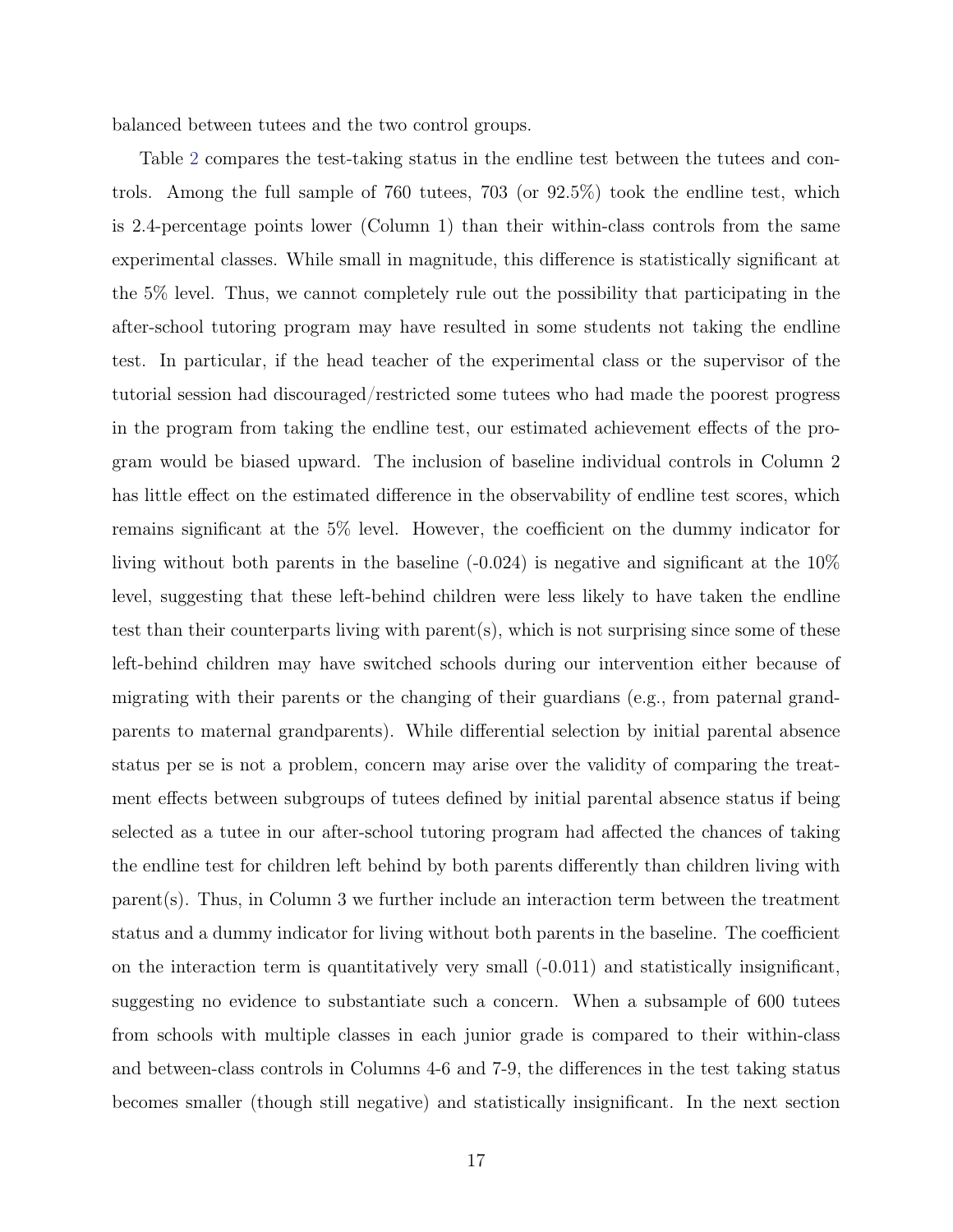examining the achievement effects of the after-school tutoring experiment, we first conduct the main analysis without considering the potential sample selection problem. Then, for the estimates using the full sample of 76 experimental classes, for which the difference in sample selection between tutees and controls is indeed significant, we perform a partial identification analysis to construct bounds on the estimated treatment effects (Section 5.4.2).

# 5 Results on Student Achievement

### 5.1 Average Achievement Effects for Tutees

Our main empirical strategy to assess the average achievement effect of the after-school tutoring program on the tutees uses the following class fixed-effect regression applied to both tutees and their within-class controls in the experimental classes:

<span id="page-20-0"></span>
$$
\Delta y_{ij} = y_{ij1} - y_{ij0} = \lambda D_{ij} + X_{ij}\beta + \varphi_j + \varepsilon_{ij},\tag{6}
$$

where  $\Delta y_{ij}$  denotes the change in the test scores of student i from class j between the baseline and endline tests,  $D_{ij}$  is a dummy indicator equal to 1 if student i was assigned to be a tutee and 0 if otherwise,  $X_{ij}$  is a vector of control variables including baseline test scores, child gender, and parental absence status in the baseline,  $\varphi_j$  is a class fixed effect that captures the unobserved determinates of learning shared in common at the regular classroom among all students from class j, and  $\varepsilon_{ij}$  is an error term, consisting of both an individuallevel component and a class-level component. This specification assumes that there are no spillover effects of the tutoring on the controls. But spillover effects, probably positive, are a possibility since any improved performance by the tutees due to the program might benefit their classmates. If there were positive spillover effects, the estimate of the treatment effect would be a lower bound, with no obvious reason for differential biases by parental status (considered in Section 5.2).

Alternatively, we can also assess the effect of the after-school tutoring program on the tutees with a school-grade fixed-effect regression comparing tutees with their between-class controls (i.e., other low-achieving students from control classes in the same school grades)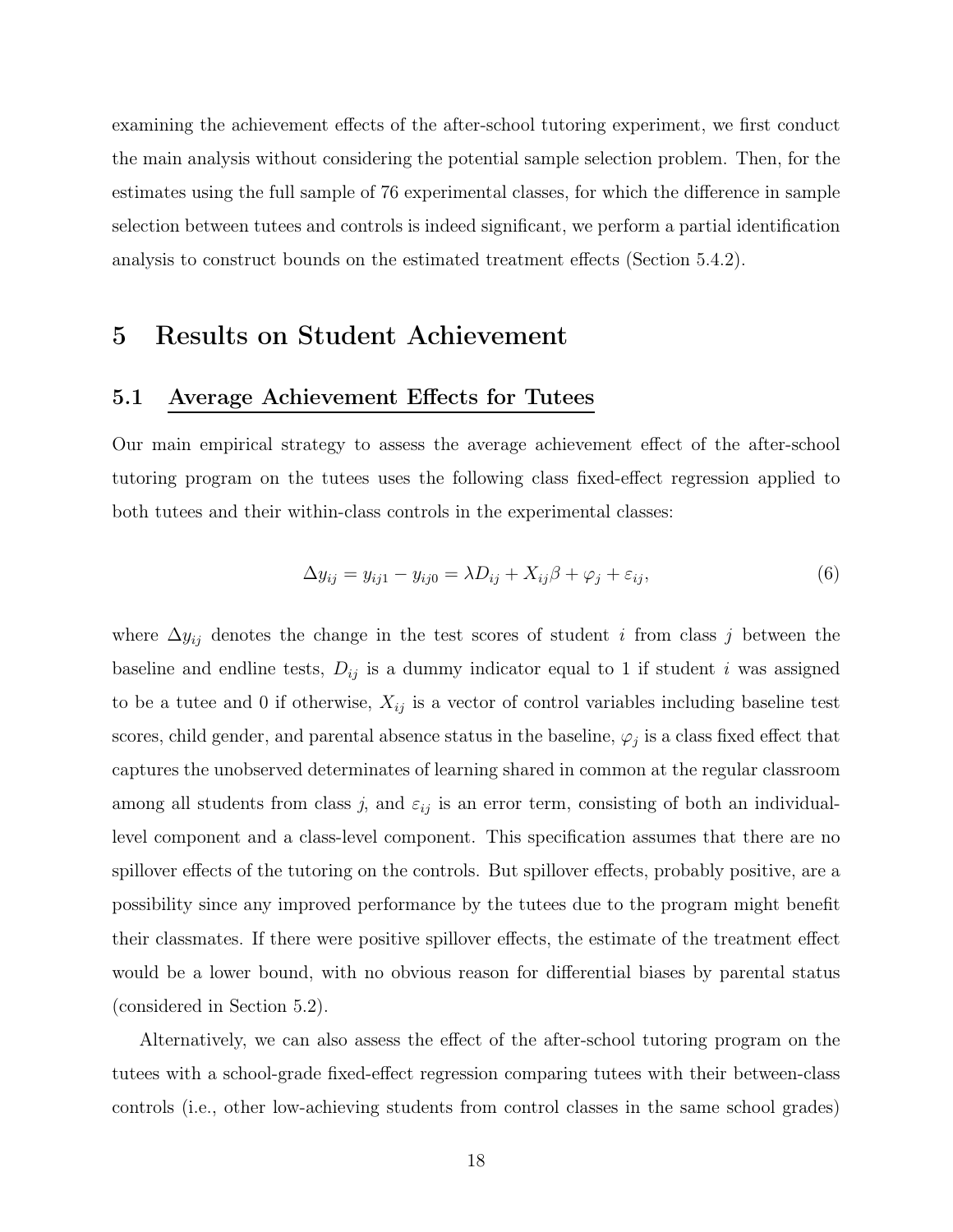as follows:

<span id="page-21-0"></span>
$$
\Delta y_{ijg} = \lambda D_{ijg} + X_{ijg}\beta + \phi_g + \nu_{ijg},\tag{7}
$$

where  $\Delta y_{ijg}$  denotes the change in the test scores of student *i* from class *j* of school-grade g between the baseline and endline tests,  $\phi_g$  is a school-grade fixed effect that captures the unobserved determinants of learning shared in common in the school-grade among all students from school-grade g, and the error term  $\nu_{ijg}$  consists of both an individual-level component and a class-level component. Note that because both  $\varepsilon_{ij}$  and  $\nu_{ijg}$  have class-level components, we always cluster the standard errors at the class level in estimates where the dependent variable involves test scores.

Panel A of Table [3](#page-44-0) reports estimates of the average treatment effect on tutees' math scores. Columns 1-3 estimate the class fixed-effect regressions employing the full sample of tutees and their within-class control students from 76 experimental classes. Column 1 includes no control variables, Column 2 controls for baseline scores only, and Column 3 further controls for baseline individual characteristics including gender and parental absence status. The point estimates of the coefficient  $\lambda$  change relatively little with the inclusion of additional control variables. Taking the specification in Column 3 with the full set of control variables as an example, the estimated coefficient indicates that the tutees in the full sample of 76 experimental classes have an average score gain of  $0.136\sigma$  in math (significant at 1%) level) compared to the control students from the same classes. Columns 4-6 replicate the same class fixed-effect estimates in Columns 1-3 but use only a subset of 60 experimental classes randomly selected from the school grades with multiple classes. The estimates for this subsample are somewhat smaller compared to the full sample, but still significant at the 5% level. Column 7-9 estimate the school-grade fixed-effect regressions in Equation [\(7\)](#page-21-0) employing the tutees from the subset of the 60 randomly selected experimental classes and the control students from the unselected control classes within the same school grades. These school-grade fixed-effect estimates  $(0.087-0.110\sigma)$  are quantitatively very similar to those class fixed-effect estimates  $(0.090-0.102\sigma)$  obtained in Columns 4-6 for the same subsample of tutees, but are less precisely estimated.[22](#page-21-1) Nonetheless, when baseline scores are controlled

<span id="page-21-1"></span> $^{22}$ The reduction in the statistical precision of the school-grade fixed-effect estimates compared to the class fixed-effect estimates is largely caused by the clustering of the standard errors at the class level. This is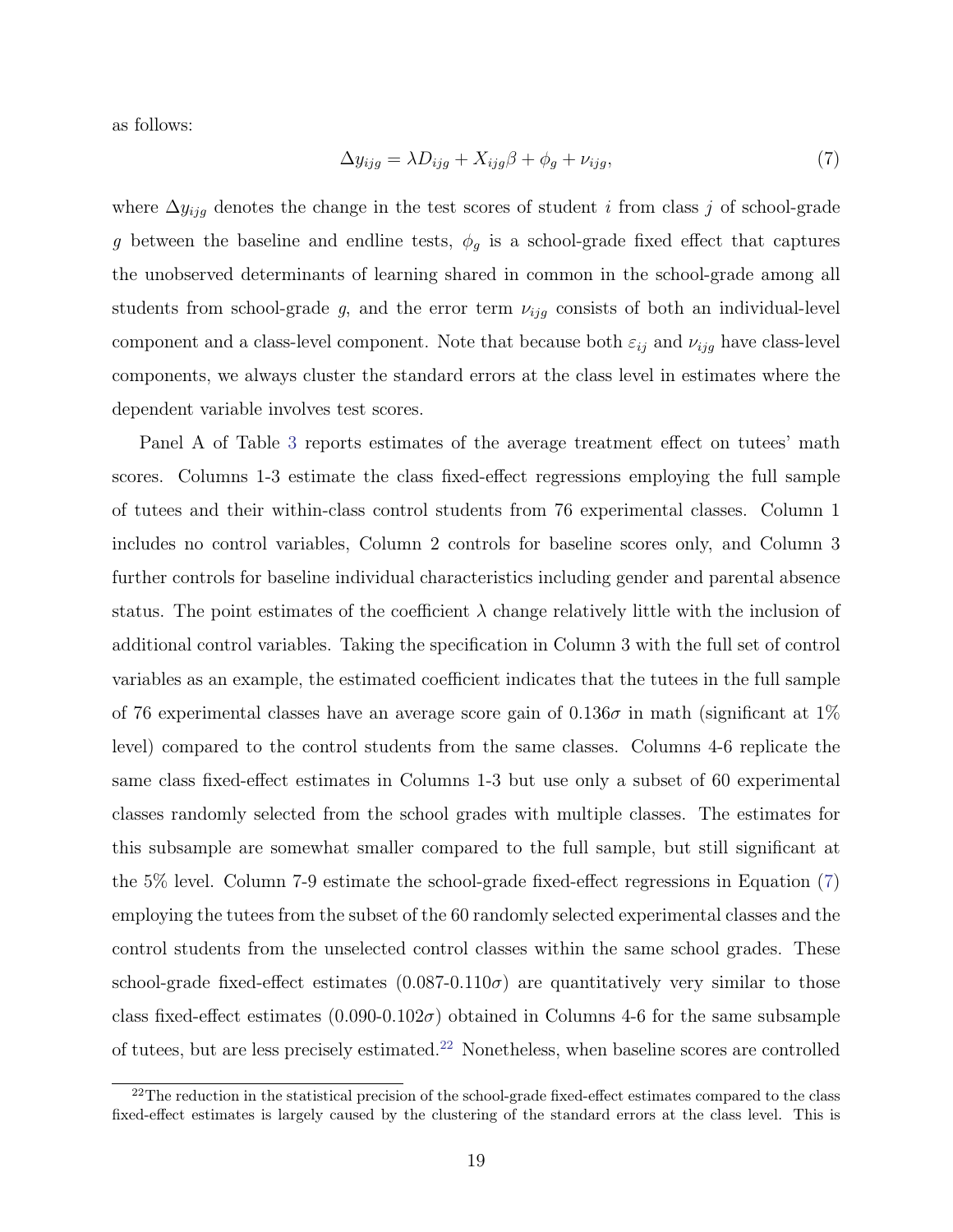for in Columns 11-12, these school-grade fixed-effect estimates remain significant at the 10% level.

Panel B of Table [3](#page-44-0) reports estimates of the average treatment effect on tutees' reading scores. Regardless of the empirical specifications and the samples used, the estimates of  $\lambda$  for reading scores are always insignificant and small in magnitude. The disparity in the estimated achievement effects between math and reading, though somewhat striking, does not come as a complete surprise. One may well expect that the value of outside tutoring may differ across subjects. For example, in mathematics, there are many problem-solving "tricks", which can be best learnt through individual tutoring. For language, on the other hand, a student can comprehend new words only if he/she spends effort to memorize them. Thus, if individual tutoring increases test scores largely through improving learning and test-taking skills, which are more important for math than reading, the achievement effect of individual tutoring would also be more salient for math than reading. Indeed, previous work on the efficacy of other educational interventions across subject areas generally find that achievement gains tend to be larger for math than reading (e.g., [Abdulkadiroğlu et al.,](#page-36-2) [2011;](#page-36-2) [Angrist et al.,](#page-36-3) [2010,](#page-36-3) [2012;](#page-36-9) [Dobbie and Fryer,](#page-37-7) [2013;](#page-37-7) [Fryer,](#page-37-10) [2014\)](#page-37-10). For example, in a similar setting of a randomized controlled evaluation of 27 centers of the *enhanced*  $21^{st}$ CCLC program in the U.S. with the first 45 minutes of each daily session used for structured academic instruction similar to our after-school tutoring program, [Black et al.](#page-36-4) [\(2008\)](#page-36-4) also find significant positive effects on math scores, but no effects on reading scores.

For our tutoring intervention, moreover, the  $4^{th}$  and  $5^{th}$  graders are likely to be much less effective tutors for reading than math. In that case, both A and  $\theta$  in the achievement production function Equation [\(1\)](#page-11-1) could be subject-specific and much smaller for reading than for math. Moreover, anecdotal evidence collected from the teachers supervising the tutorial rooms also indicates that in general the pairs spent more time working on math than reading during the tutorial sessions.<sup>[23](#page-22-0)</sup> Because we never obtain any statistically significant

because when tutees and their controls from the same experimental class are used to estimate Equation (6), the variation in the treatment status is at the individual level, so clustering at the class level has relatively little effect on the standard error of the estimated coefficient. However, when tutees from the experimental classes and other low-achieving students from the control classes are used to estimate Equation [\(7\)](#page-21-0), the treatment status only varies at the class level. As a result, clustering at the class level significantly increases the standard error of the estimated coefficient.

<span id="page-22-0"></span><sup>&</sup>lt;sup>23</sup>Differential tutoring time spent on math and reading may be due to the nature of the homework for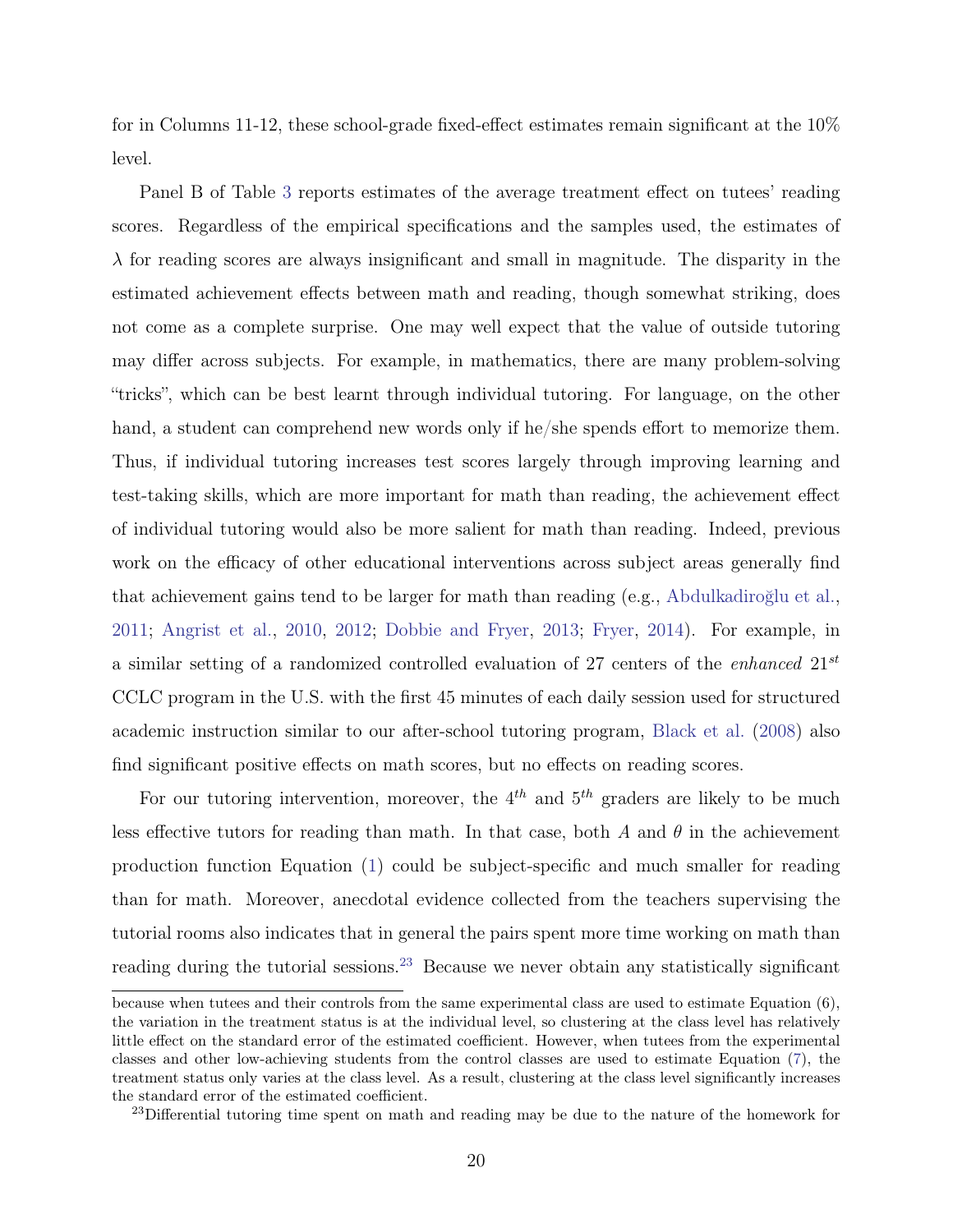or quantitatively large estimates for reading scores (results available upon requests), for the more detailed analysis in the remaining of the paper we focus only on the effects of the program on tutees' math scores.

# 5.2 Differential Achievement Effects for Tutees by Parental Absence Status

The positive and significant estimates of the coefficient  $\lambda$  in Panel A of Table [3](#page-44-0) are consistent with *Hypothesis 3* that the after-school tutoring program resulted in net achievement gains as far as math scores are concerned. Hypothesis 4b further predicts achievement effects to be greater for students from households facing higher unit costs of home tutoring. In this subsection, we use children's initial parental absence status to proxy for households' own costs of home tutoring and investigate the heterogeneity in the math achievement effects for tutees with varying parental absence status in the baseline to test  $Hypothesis 4b$ .

To allow the treatment effects to vary by tutees' parental absence status, we first interact the treatment dummy  $(D_{ij})$  with three mutually exclusive dummy indicators representing a student's initial parental absence status in the baseline: namely,  $NoParent_{ij}$  for whether a student was living without both parents,  $OneParent_{ij}$  for whether a student was living with a single parent, and  $TwoParents_{ij}$  for whether a student was living with both parents. Column 1 of Table [4](#page-45-0) reports estimates of an expanded version of the class fixed-effect model in Equation [\(6\)](#page-20-0) by replacing the treatment dummy  $(D_{ij})$  with the three interaction terms. The point estimates show that the average treatment effect is  $0.091\sigma$  for tutees living with both parents,  $0.076\sigma$  for tutees living with a single parent, and  $0.203\sigma$  for tutees living without both parents. Although the first two estimates are not significant at conventional levels, the last coefficient is significant at the 1% level. The inclusion of baseline individual controls in Column 2 has little effect on the estimates of these coefficients. Since the estimated coefficients for tutees living with one and both parents are very close to each other in both specifications, we pool these two categories together and use a single dummy indicator  $Parent_{ij}$  to denote whether a student was living with at least one parent in the baseline.

these two subjects. Usually, math homework requires a lot of written work and calculation whilst language homework may be more on reading and reciting that do not need to be done in front of a tutor.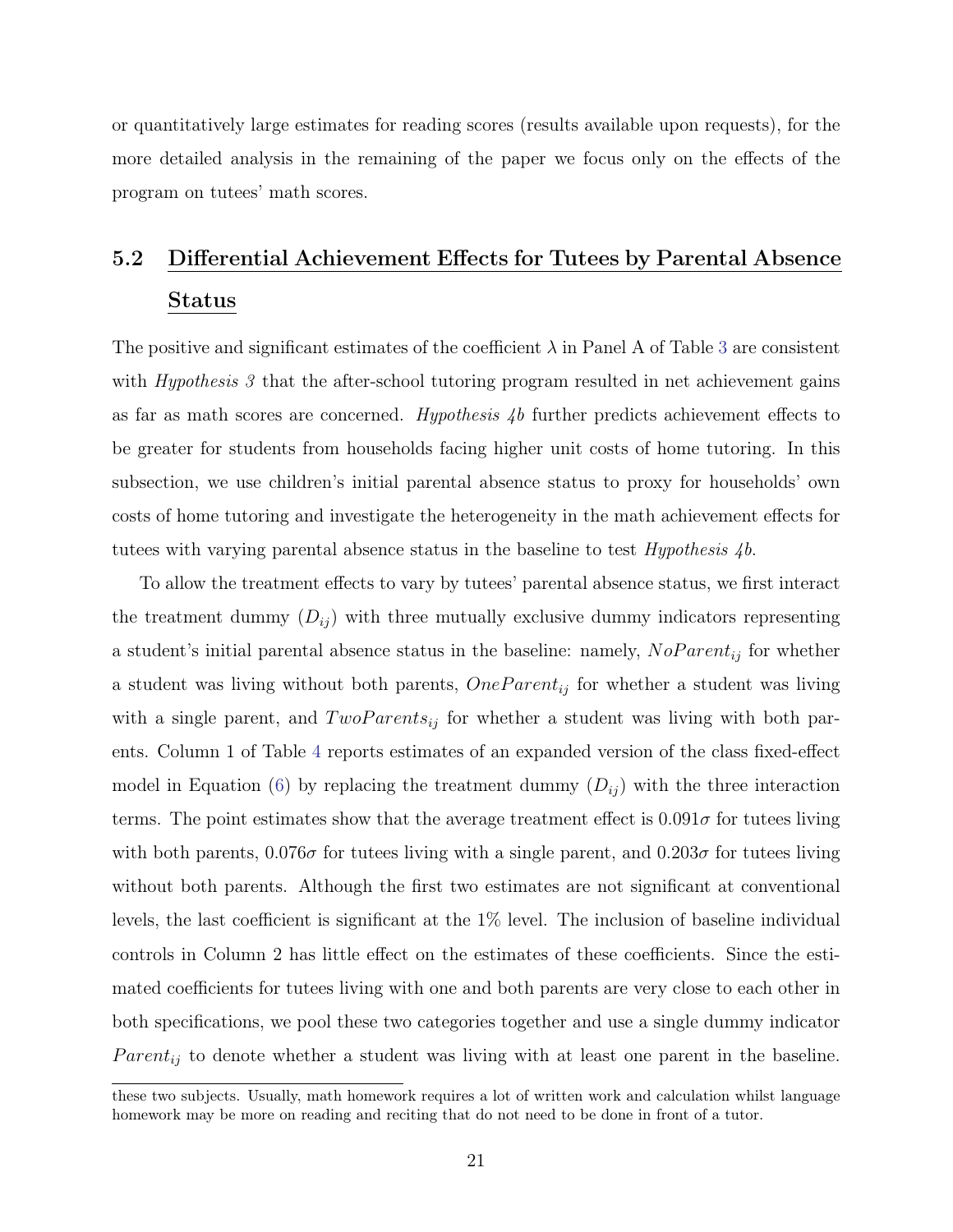Columns 3-4 report the results of the class fixed-effect estimations using the full sample of tutees employing only two interaction terms  $D_{ij} \times NoParent_{ij}$  and  $D_{ij} \times Parent_{ij}$ . The estimates in Column 3 suggest that the intervention improved the math scores by  $0.083\sigma$  for tutees living with one or both parents and by  $0.203\sigma$  for those living without both parents. While the latter estimate remains significant at the 1% level, the former also becomes significant at the 10% level because of the increased precision in the estimation after pooling students living with one and both parents into a combined category. Moreover, consistent with Hypothesis 4b, the difference in these point estimates  $(0.120\sigma, \text{ with a p-value of } 0.02)$ indicates that the after-school tutoring program yielded a larger test score gain for tutees cared for by grandparents than those cared directly by parent(s).<sup>[24](#page-24-0)</sup>

Columns 5-6 and 7-8 of Table [4](#page-45-0) report, respectively, the class and school-grade fixedeffect estimates for the subsample of tutees from 60 randomly selected experimental classes. Though always positive, the coefficients are less precisely estimated for this subsample. For tutees living with parent(s), the reduction in the precision of these estimates make us unable to reject the null hypothesis that the program does not generate significant achievement gains for them, although we also cannot reject that the achievement gains are the same in magnitude as the statistically significant estimates obtained for the full sample in Columns  $3-4$  (0.083-0.094 $\sigma$ ). Nonetheless, for tutees living without both parents, the point estimates  $(0.122-0.149\sigma)$  remain statistically significant in all estimates, although somewhat smaller in magnitude than those obtained for the full sample. Taken together, the results in Table [4](#page-45-0) point to larger math achievement gains for tutees living without both parents, suggesting an important role of family background (as measured by parental absence status here) in affecting the efficacy of the after-school tutoring intervention implemented. In Section 6, we further explore the mechanisms that result in differential math score gains for tutees with varying parental absence status by comparing changes in their home-tutoring inputs after the treatment.

<span id="page-24-0"></span><sup>&</sup>lt;sup>24</sup>If we compare the coefficients in Column 4, the difference is quantitatively somewhat smaller  $(0.096\sigma)$ and only marginally significant at the 15% level. However, the magnitudes of these point estimates  $(0.190\sigma$ vs.  $0.094\sigma$ ) still indicate that the achievement effect for tutees living without both parents is twice as large as that for those living with parent(s).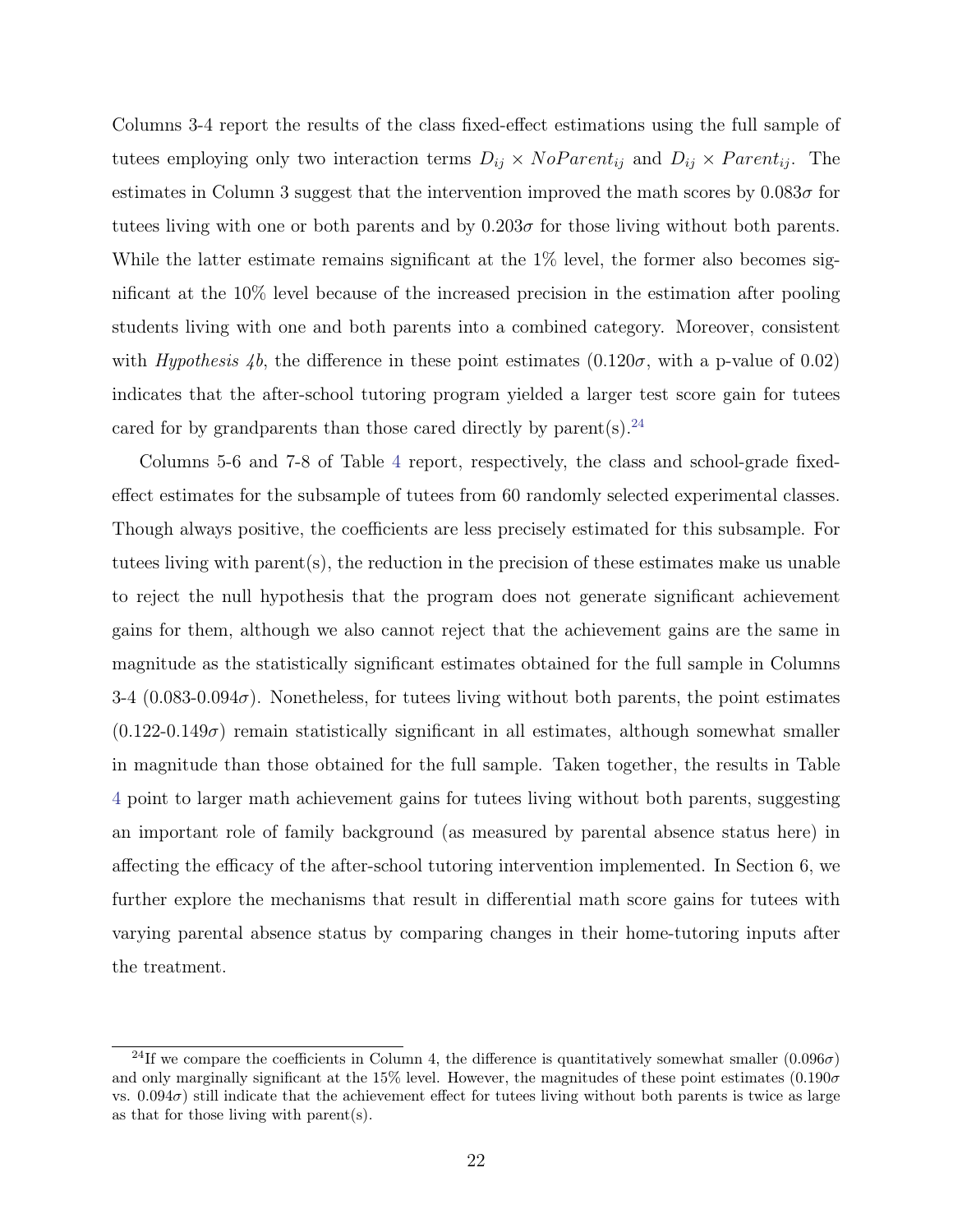### 5.3 Robustness Analysis

# 5.3.1 Accounting for Other Dimensions of Potential Heterogeneity in Treatment Effects

In an earlier study, we document significant adverse effects of the absence of both parents on children's contemporary cognitive development [\(Zhang et al.,](#page-39-12) [2014\)](#page-39-12). To the extent that a child's parental absence status observed in the baseline is correlated with his/her parents' past migration histories, children observed to be left behind by both parents in the baseline would on average have a large disadvantage in the cumulative parenting inputs received during their growing-up years compared to those living with parent(s) in the baseline. Since we selected only students who had scored below their class medians in the baseline test to be eligible for the after-school tutoring program, it is possible that conditional on having scored below the class median in the baseline test those left behind by both parents on average had higher innate ability than those living with parent(s). That is, some children left behind by both parents were low-achievers because of their disadvantages in family educational inputs rather than in innate cognitive abilities. Thus, a potential reason for the tutoring program to yield larger math score gains for children left behind by both parents is the complementarity between the tutoring inputs received from our intervention and children's innate cognitive ability. If that is indeed the mechanism for differential treatment effects by parental absence status, one would also expect the after-school tutoring program to yield larger test score gains for the relatively higher-achieving tutees in the baseline test conditional on their parental absence status in the baseline.

Column 1 of Table [5](#page-46-0) tests this hypothesis by adding an interaction term between the treatment dummy  $(D_{ij})$  and student's baseline test score  $(Y_{ij0})$  to the class fixed-effect specification in Equation [\(6\)](#page-20-0). The coefficient on this interaction is negative and insignificant, showing no support for larger achievement gains for tutees with higher baseline scores, which proxies for higher innate cognitive ability. The coefficient on the treatment dummy itself  $(0.122\sigma)$  is statistically significant and quantitatively similar to the estimate  $(0.136\sigma)$  obtained without including the interaction term in Column 3, Panel A of Table [3.](#page-44-0) In Column 2 of Table [5,](#page-46-0) we retain the interaction term between the treatment status and baseline score  $(D_{ij} \times Y_{ij0})$ , but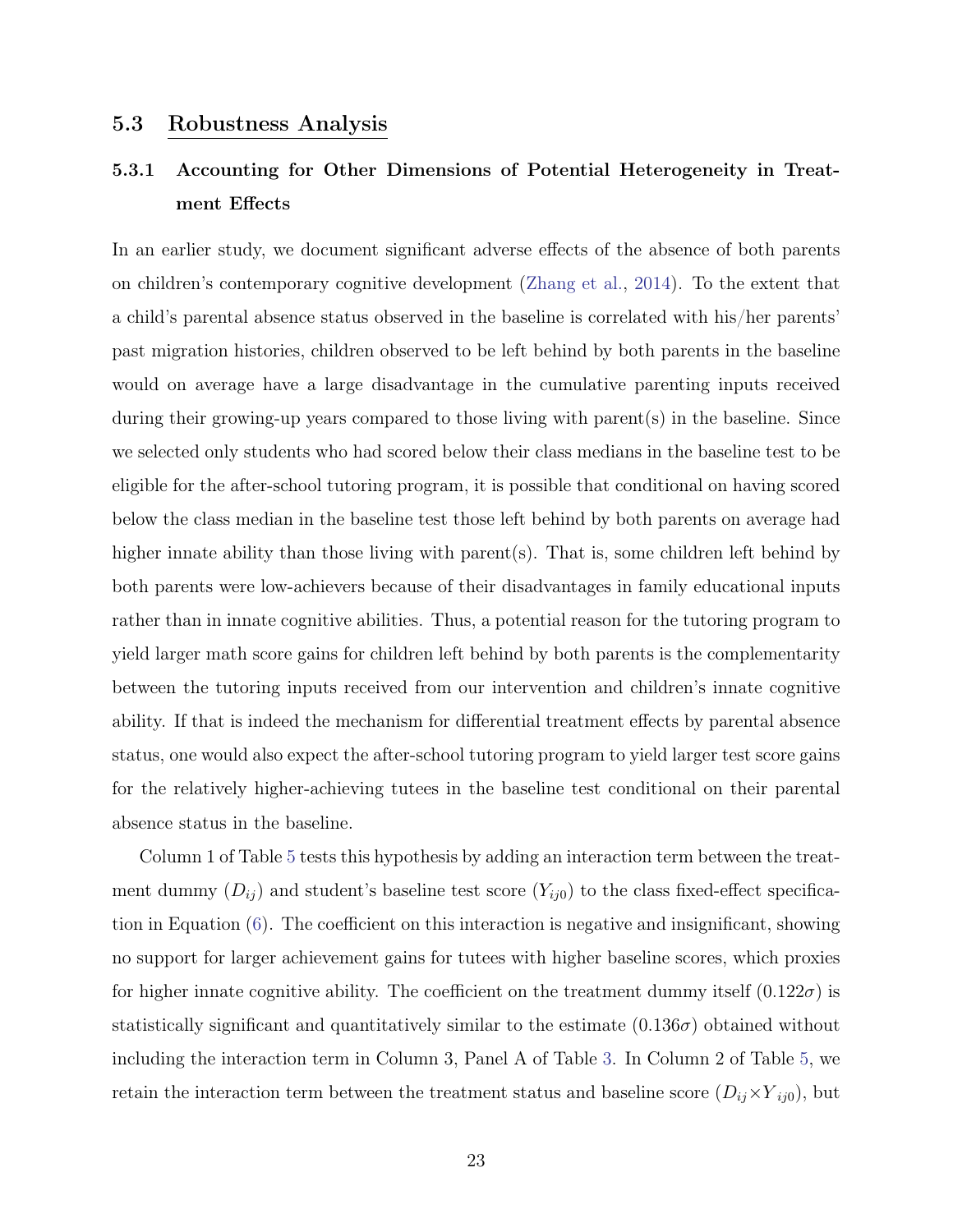replace the treatment dummy  $(D_{ij})$  by its interactions with the two dummy indicators for living with one or both parents ( $Parent_{ij}$ ) and without both parents ( $NoParent_{ij}$ ). The coefficient on the interaction term  $D_{ij} \times Y_{ij0}$  remains small, negative, and insignificant, whereas those on the interaction terms  $D_{ij} \times NoParent_{ij}$  (0.177 $\sigma$ ) and  $D_{ij} \times Parent_{ij}$  (0.084 $\sigma$ ) are similar in size to the corresponding estimates  $(0.190\sigma \text{ and } 0.094\sigma)$ , respectively) obtained in Column [4](#page-45-0) of Table 4 without the inclusion of the interaction term  $D_{ij} \times Y_{ij0}$ . However, a rather small reduction in the point estimate (from  $0.094\sigma$  to  $0.084\sigma$ ) makes the coefficient on  $D_{ij} \times Parent_{ij}$  no longer significant at conventional levels, although the coefficient on  $D_{ij} \times NoParent_{ij}$  (0.177 $\sigma$ ) remains significant at the 1% level.

In Columns 3-4 of Table [5,](#page-46-0) we investigate the heterogeneity in the treatment effects on math scores by gender. We find no evidence that the treatment effects differ between boys and girls: the coefficient estimates on the interaction terms between the treatment dummy and the female dummy are always small and insignificant. The inclusion of these interaction terms also has little effect on the estimated overall average treatment effect  $(0.123\sigma)$  in Column 3 and the respective average treatment effect for tutees living with at least one parent  $(0.084\sigma)$  and without both parents  $(0.178\sigma)$  in Column 4. In Columns 5-6 of Table [5,](#page-46-0) we further include the separate interactions of the treatment dummy with baseline scores and gender. None of the coefficients on these interaction terms is significant or large in magnitude. Although the precision of the estimates is somewhat reduced, the qualitative conclusions remain robust to the inclusion of these additional interaction terms to account for differences in the treatment effects by baseline scores and gender. In Column 5, the estimated coefficient on the treatment dummy itself  $(0.110\sigma)$  remains significant at the 10% level and is similar in magnitude to those obtained earlier without controlling for these interaction terms. In Column 6, the estimated achievement effect for tutees living with no parent (0.167 $\sigma$ ) remains significant at the 5% level and is twice as large as that for those living with parent(s)  $(0.075\sigma)$ .

### 5.3.2 Partial Identification Analysis

So far our analysis of the achievement effects of the program has ignored the potential sample selection in taking the endline test. However, the results in Table [2](#page-43-0) seem to indicate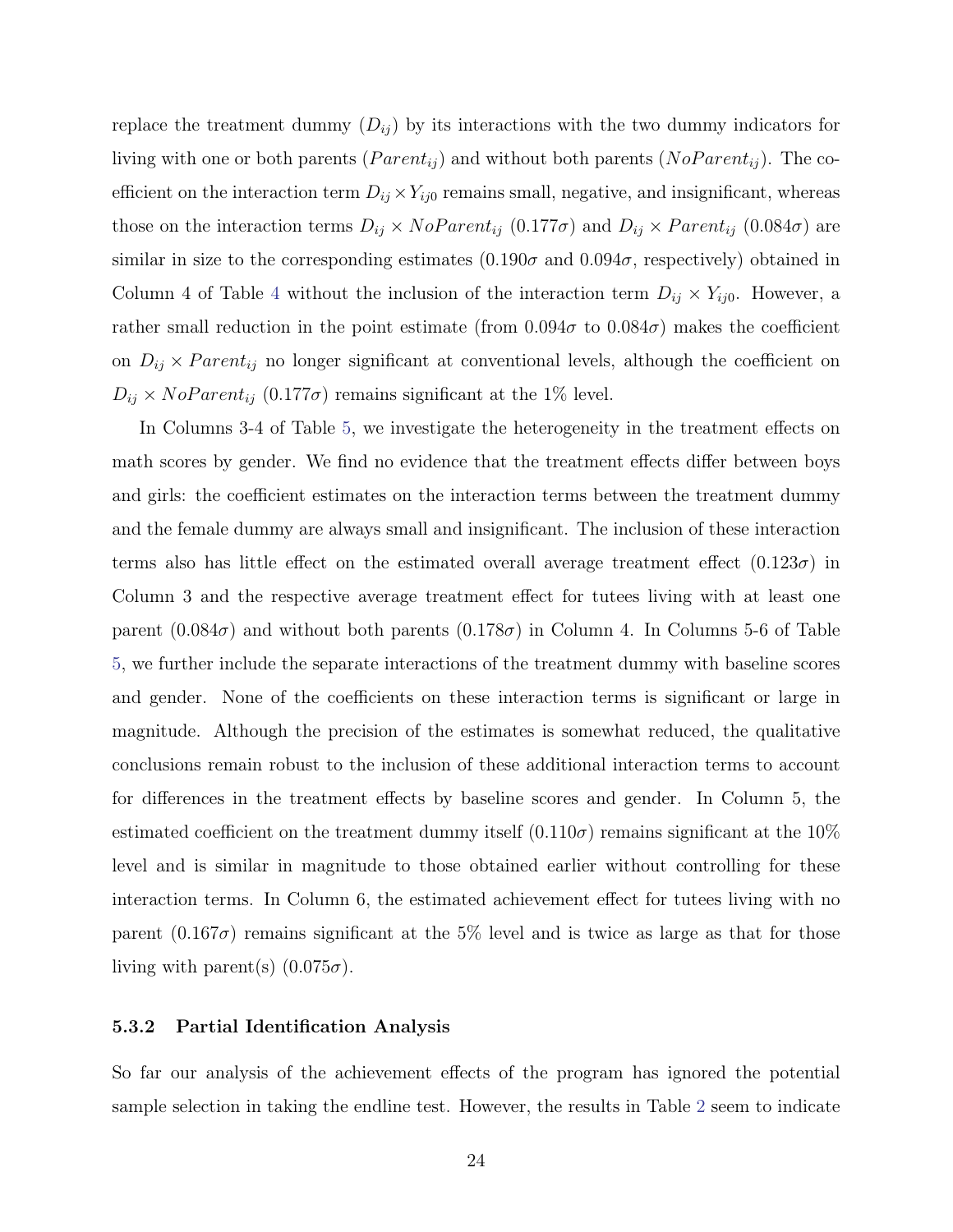that the control students might be somewhat more likely to have taken the endline test than the tutees. Although the differences in their test-taking rates are small in magnitude (no more than 2.5 percentage points), it is statistically significant at the 5% level among the full sample of 760 tutees and 1,184 control students from the 76 experimental classes (Columns 1 2, Table [2\)](#page-43-0). To check the robustness of our results to this potential differential sample selection problem, we implement a trimming procedure proposed by [Lee](#page-38-12) [\(2009\)](#page-38-12), which under the assumption of a monotone effect of the treatment on sample selection would yield conservative bounds on the treatment effects on tutees' math scores in the presence of differential sample selection. [25](#page-27-0) Since the difference in sample selection between tutees and controls is only significant for the full sample of tutees and their within-class controls, we apply this trimming procedure to this sample only.

Among the full sample of 760 assigned tutees and 1,184 assigned controls from the 76 experimental classes, we observe the endline test scores for 703 tutees and 1,112 controls. However, had the test-taking rates been the same between the tutees and controls from the same class, we would expect 30 fewer control students  $(1, 184 \times 0.025)$  taking the endline test. Thus, the lower- and upper-bounds on the treatment effects can be constructed by trimming the bottom and top tails of the distribution of the outcome variable (i.e., changes in math scores between the baseline and endline tests) by this number. Our strategy to identify the set of control students pertaining to the bottom and top tails to be trimmed is as follows. First, from a total of 76 experimental classes, we randomly select 30 classes and label them as trim-target classes. Second, for each trim-target class, we rank all control students in descending order of changes in math scores between the baseline and endline tests  $(\Delta y_{ij})$ . Third, we trim the bottom-ranked (or top-ranked) control student from each of the 30 trim-target classes and obtain the lower-tail-trimmed (or upper-tail-trimmed) data for constructing the lower-bound (or upper-bound) estimates.

Columns 1-3 in Panel A of Table [6](#page-47-0) report the lower-bound estimates using the lowertrimmed data corresponding to the same estimates in Columns 1-3 in Panel A of Table [3](#page-44-0) using the untrimmed data. Although by construction these lower-bound estimates  $(0.101-0.110\sigma)$ 

<span id="page-27-0"></span><sup>&</sup>lt;sup>25</sup>See, e.g., [Lucas and Mbiti](#page-38-13) [\(2012\)](#page-38-13), [Zhang](#page-39-13) [\(2016\)](#page-39-13) and [Mills and Wolf](#page-38-14) [\(2017\)](#page-38-14) for applications of [Lee](#page-38-12) [\(2009\)](#page-38-12) trimming method in estimating bounds on treatment effects on student achievement in educational settings.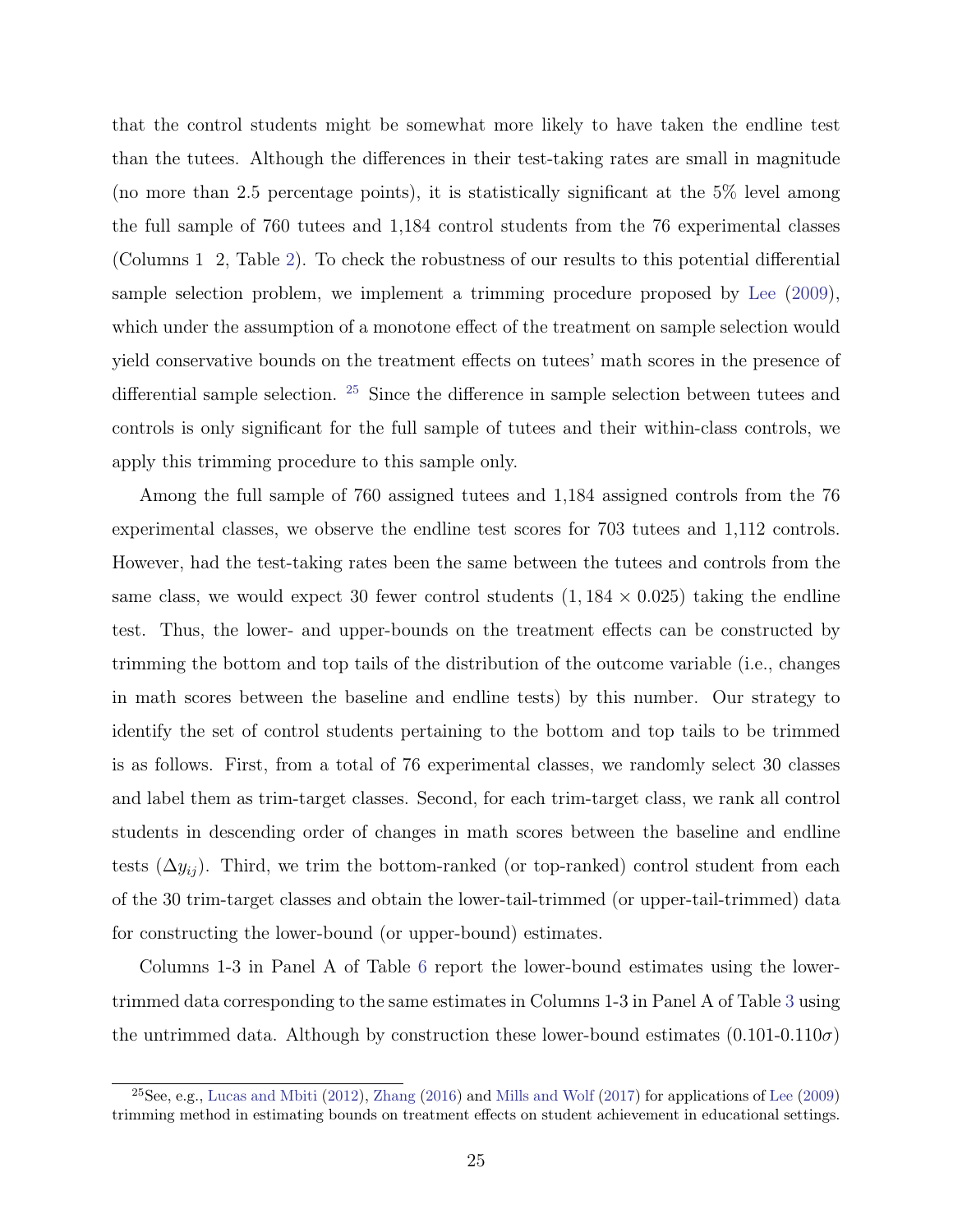are smaller in magnitude, they remain statistically significant at the 1% level, showing that our finding of a positive and significant overall average treatment effect on tutees' math scores is unaffected by the small degree of differential sample selection between tutees and controls taking the endline test. Columns 4-6 use the lower-trimmed data to estimate differential treatment effects by whether a student was living with any parent or not in the baseline. Not surprisingly, for both types of tutees, the estimated treatment effects using these lower-trimmed data are smaller than those obtained from the untrimmed data in Ta-ble [4.](#page-45-0) Because of the reduction in size, the estimates for tutees living with parent(s) are no longer statistically significant. However, the estimates for tutees living without both parents remain significant at the 1% level and more than twice as large as those for tutees living with parent(s) in all specifications. Panel B of Table [6](#page-47-0) reports the corresponding upper-bound estimates employing the upper-trimmed data. All estimates are larger in size compared to the corresponding estimates using the untrimmed data. When differential treatment effects by parental absence status are examined in Columns 4-6, the estimates are significant for both types of tutees, but the estimates for tutees living without both parents remain at least twice as large as for those living with parent(s).

### 5.4 Achievement Effects for the Tutors

As Figure [2](#page-41-0) illustrates, the tutors were randomly selected from a pool of 1,405 eligible applicants from 76 senior classes who had scored above their class medians in the baseline test and also obtained their guardians' consent to act as tutors in the after-school tutoring program. Therefore, for each senior class that the tutors were recruited from, the eligible applicants who were not selected to be tutors in our program can be used as controls. In Table [7,](#page-48-0) we estimate the treatment effects of our program on both the math (Columns 1-3) and reading scores (Columns 4-6) for the tutors using their unselected eligible classmates as the control group. For both subjects, the estimated average treatment effects are statistically and quantitatively indistinguishable from 0 (Columns 1 and 4), and are unaffected by the inclusion of individual control variables (Columns 2 and 5). However, the coefficients on the female dummy are significant for both subjects but are opposite in sign (negative for math and positive for reading), suggesting the divergence in the patterns of the achievement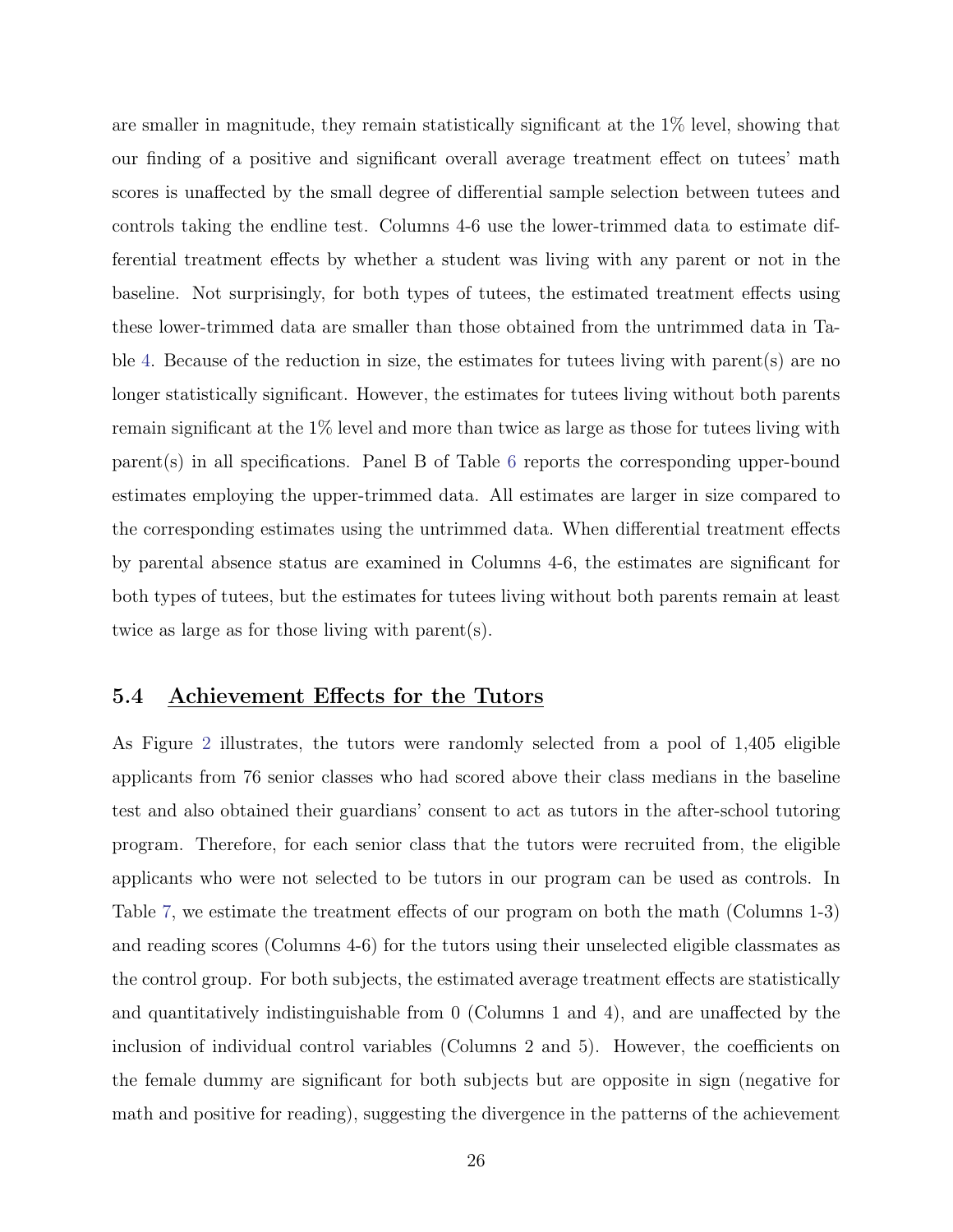dynamics between girls and boys in the two subjects during senior primary school years. In Columns 3 and 6, we further include the interactions of the tutor dummy with inclusion of additional interaction terms between the tutor dummy with gender and baseline scores, none of the coefficients on the interaction terms is significant, showing no evidence for any heterogeneous treatment effects for the tutors by gender or initial achievement. Any negative effects on tutors' test scores from the greater demands on their time due to tutoring, thus, seem to be offset by positive gains from reviewing and explaining material to tutees.

# 6 Results on Private Household Inputs

Recall that the model in Section 3 predicts that parents invest more in home-tutoring inputs than grandparents  $(Hypothesis 1)$  but also reduce their home-tutoring inputs more when the amount of tutoring received in school increases  $(Hypothesis \nmid a)$ . We test these hypotheses empirically in this section. We first examine the difference in the baseline levels of home-tutoring inputs by children's varying parental absence status before the intervention (Section 6.1). To understand the mechanisms behind the substantially larger math score gains for tutees living without both parents than those living with parent(s), we further compare changes in home-tutoring inputs by students' treatment status in the experiment and parental absence status (Section 6.2).

### 6.1 Baseline Home-Tutoring Inputs

In this subsection, we examine whether and to what extent the amount of tutoring that students received at home before our intervention differs by their parental absence status. Specifically, we estimate the following relationship between parental absence status and baseline home-tutoring inputs:

<span id="page-29-0"></span>
$$
H_{ij0} = \alpha_0 NoParent_{ij} + \alpha_1 OneParent_{ij} + \alpha_2 Two Parents_{ij} + \mu_j + \eta_{ij},
$$
\n(8)

where  $H_{ij0}$  is a self-reported measure of home-tutoring inputs for student i from class j in the baseline, taking the form of either a dummy indicator for having received any tutoring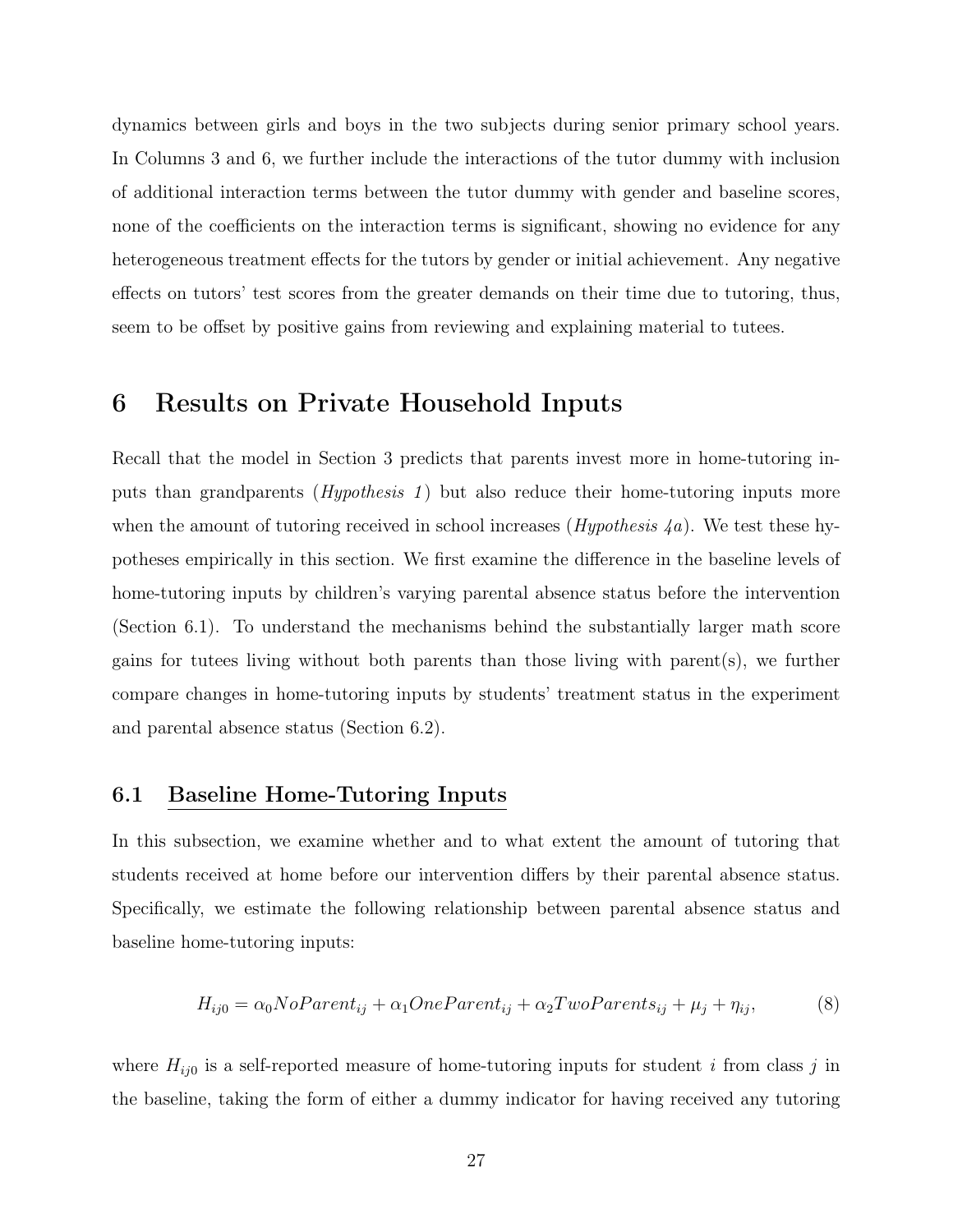at home or the total home-tutoring time in the week prior to the baseline survey, the three dummy indicators  $NoParent_{ij}$ ,  $OneParent_{ij}$ , and  $TwoParents_{ij}$  are the same as defined in Section 5.2, and  $\mu_j$  is a class fixed effect. In estimating Equation [\(8\)](#page-29-0), we normalize the class fixed effects to sum to 0 across all students in the sample: that is,  $\sum_{j=1}^{J} \sum_{i=1}^{n_j} \mu_j = 0$ , where  $n_j$  denotes the number of students from class j and J is the total number of classes. With this normalization, the coefficients  $\alpha_0$ ,  $\alpha_1$ , and  $\alpha_2$  on the three mutually exclusive dummy indicators  $NoParent_{ij}$ ,  $OneParent_{ij}$ , and  $TwoParents_{ij}$  can be directly interpreted as the regression-adjusted, group-specific means in  $H_{ij0}$ .

Column 1 of Table [8](#page-48-1) reports estimates of Equation  $(8)$  when  $H_{ij0}$  is measured by the dummy indicator for having received any tutoring at home in the week prior to the baseline survey. For children living with one and both parents, respectively, the proportions who had received tutoring at home in the baseline are almost exactly the same (35.6% and 35.7%), both of which are substantially higher than that of children living without both parents  $(27.1\%)$ . Column 3 of Table [8](#page-48-1) reports estimates of Equation [\(8\)](#page-29-0) when  $H_{ij0}$  is measured by the total weekly home-tutoring time. The baseline home-tutoring time is also very similar between children living with a single parent (89.6 minutes/week) and both parents (92.2 minutes/week), but is much smaller for those living without both parents  $(61.1 \text{ minutes/week})$ .<sup>[26](#page-30-0)</sup>

Since the absence of a single parent has little effect on the home-tutoring inputs that children received in the baseline, we pool children living with one and both parents together and estimate the following model:

<span id="page-30-1"></span>
$$
H_{ij0} = \alpha_0 NoParent_{ij} + \alpha_1 Parent_{ij} + \mu_j + \eta_{ij}, \tag{9}
$$

where  $Parent_{ij}$  is a dummy equal to 1 if student i was living with one or both parents as defined before. Under the assumption that parents have comparative advantage in home tutoring over grandparents, Hypothesis 1 in Section 3 is that parents choose higher levels of home-tutoring inputs than grandparents, i.e.,  $\alpha_1 > \alpha_0$ . We test this hypothesis empirically using our estimates of the coefficients for Equation [\(9\)](#page-30-1). The testing results show that children

<span id="page-30-0"></span> $^{26}$ It is worth noting that the differences in the observed home-tutoring time between children living with at least one and without both parents may underscore the differences in the effective tutoring inputs that they received at home if one further takes into account the differences in the efficacy of home tutoring offered by parents and grandparents.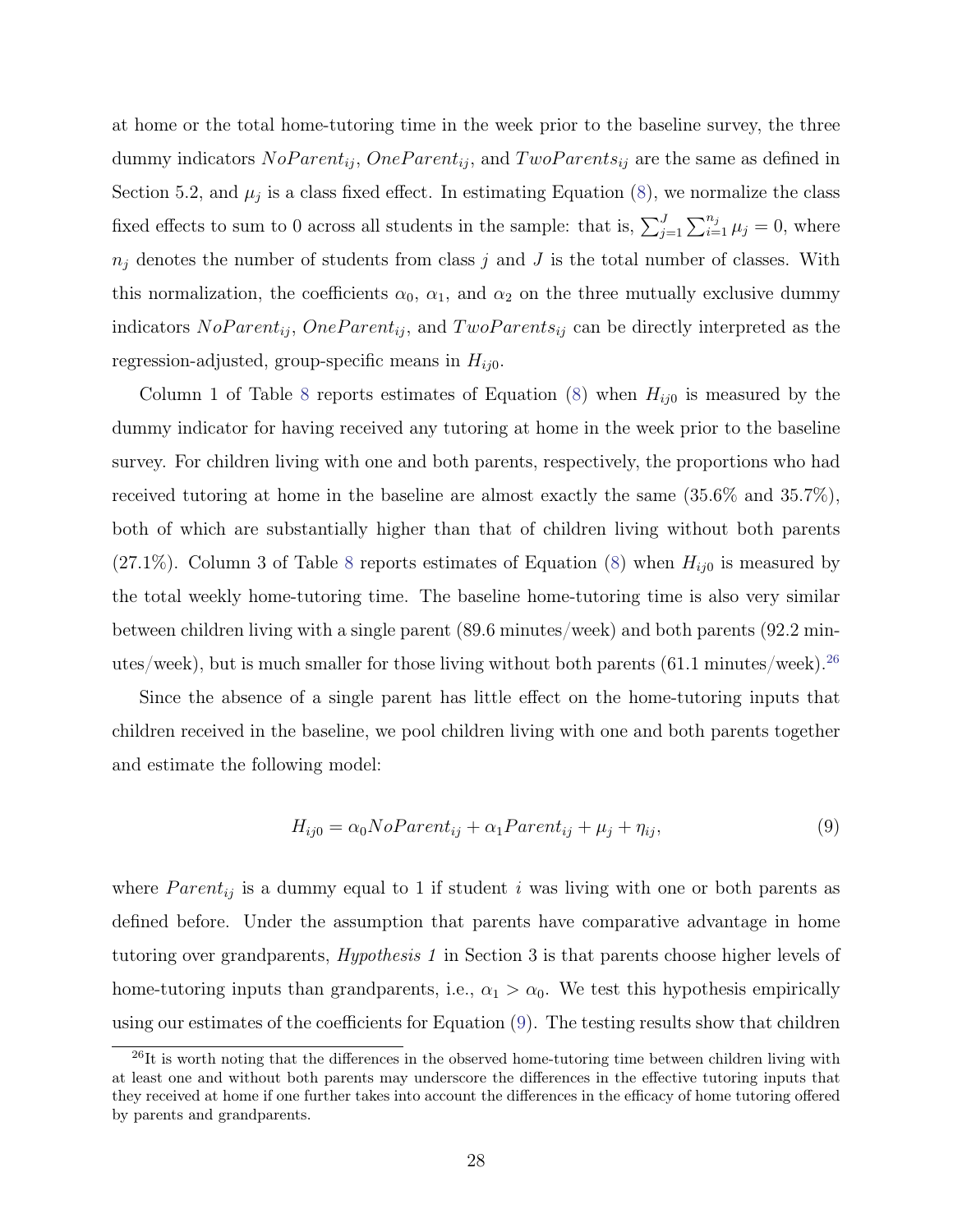living with parent(s) were 8.5 percentage points (or 31.3%) more likely to report tutoring at home (Column 2, Table [8\)](#page-48-1) and on average reported 29.7 minutes' (or 48.6%) more hometutoring time than those left-behind by both parents (Column 4, Table [8\)](#page-48-1). Both the extensive and intensive margin differences are significant at the 1% level.

### 6.2 Changes in Home-Tutoring Inputs

For both the baseline and endline surveys, the self-reported home-tutoring inputs  $(H_{iit})$ are the sum of the actual home-tutoring inputs  $(H_{ijt}^*)$  and a reporting error  $(e_{ijt})$ , i.e.,  $H_{ijt} = H_{ijt}^* + e_{ijt}$  for  $t \in \{0,1\}$ . For  $H_{ij0}$  in the baseline, no student was aware of the after-school tutoring program to be implemented and thus should have had no strategic incentive to manipulate their reported home-tutoring time. Any reporting error (if it exists) should be balanced between the tutees and controls because of the random assignment, i.e.,  $E[e_{ij0}|D_{ij}=1]=E[e_{ij0}|D_{ij}=0]$ . However, for  $H_{ij1}$  in the endline, the implementation of the after-school tutoring program may have altered the incentives and reporting behaviors of both the tutees and controls, but to different degrees.<sup>[27](#page-31-0)</sup> As a result, there may be some systematic difference in the reporting error between the two groups, i.e.,  $E[e_{ij1}|D_{ij} = 1] \neq$  $E[e_{ij1}|D_{ij}=0]$ . To the extent that the reporting behaviors of the tutees and controls were affected differently in the endline, the class fixed-effect specification used to estimate the program effects on test scores in Equation [\(6\)](#page-20-0) cannot be applied directly to estimate the program effects on home-tutoring inputs.

Instead, we partition the tutees and controls into two subsamples and for each subsample estimate a separate class fixed-effect regression of the changes in self-reported home-tutoring inputs as follows:

<span id="page-31-1"></span>
$$
\Delta H_{ij} = H_{ij1} - H_{ij0} = \pi_0^{\kappa} NoParent_{ij} + \pi_1^{\kappa} Parent_{ij} + \theta_j^{\kappa} + \xi_{ij}^{\kappa}, \kappa \in \{T, C\}. \tag{10}
$$

The superscript  $\kappa \in \{T, C\}$  denotes whether the equation is estimated using the tutees

<span id="page-31-0"></span><sup>&</sup>lt;sup>27</sup>Although the schools had explained that access to the after-school tutoring program was determined by a lottery, some unselected families (i.e., those in the control group) still complained for not having the opportunity to participate in the after-school tutoring program. Some families may think that the program targeted students with relatively fewer home-tutoring inputs and thus may have incentives to underreport their home tutoring time in the endline.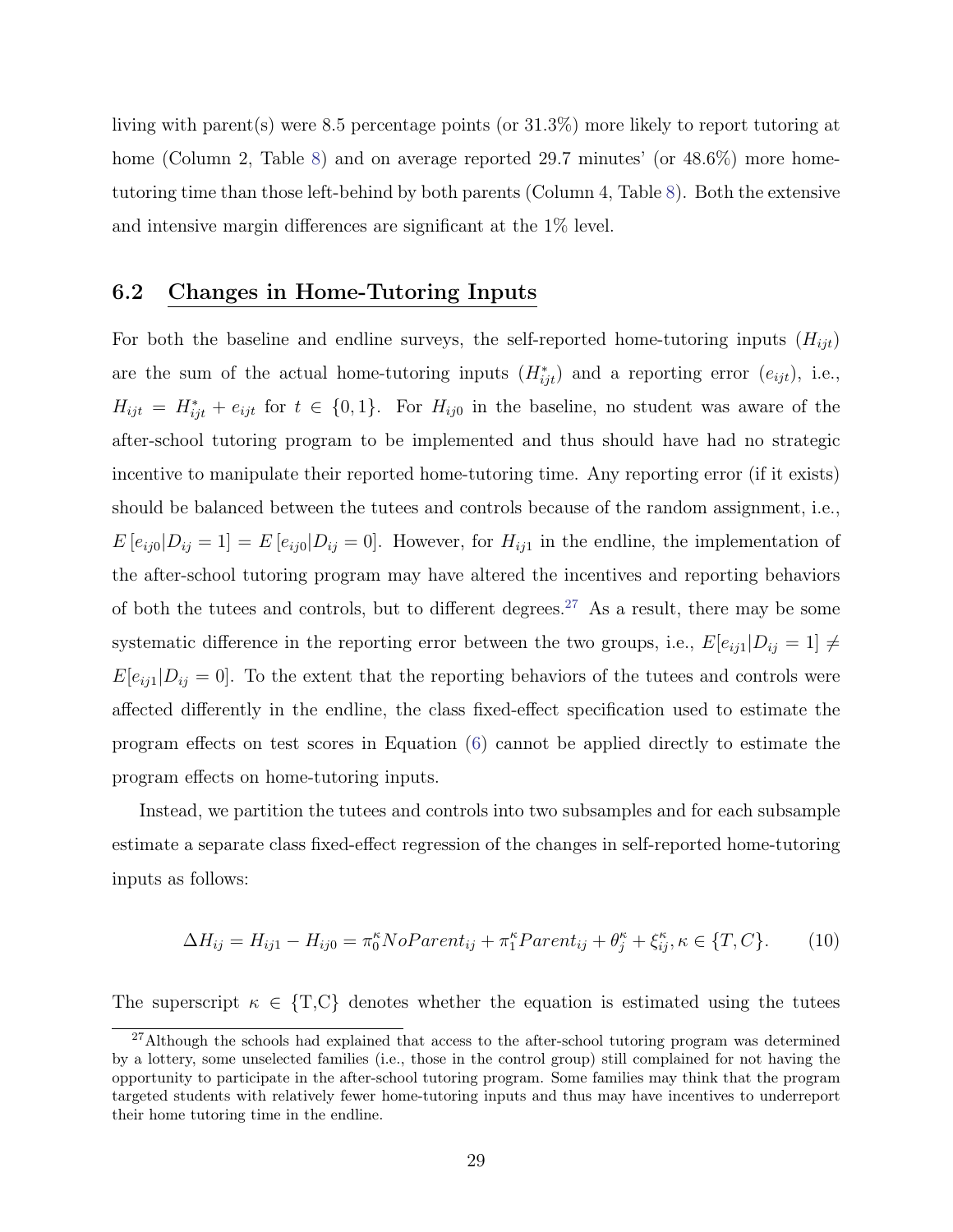subsample (T) or the controls subsample (C). Note that the class fixed-effect  $\delta_j^{\kappa}$  is now normalized to sum to 0 across all students in each subsample. Column 1 of Table [9](#page-49-0) reports estimates of Equation [\(10\)](#page-31-1) for the subsample of tutees. For tutees living with parent(s), the estimates of the coefficient on  $Parent_{ij}$  dummy  $(\pi_1^T)$  indicate that they were 16.4 percentage points less likely to report having received tutoring at home in the endline (Panel A) and on average reported 30.3 minutes' less home-tutoring time per week compared to the baseline (Panel B). However, for tutees living apart from both parents, the estimates of the coefficient on  $NoParent_{ij}$  dummy  $(\pi_0^T)$  indicate much smaller and statistically insignificant reductions in the self-reported home-tutoring time at both the extensive and intensive margins. Because of the existence of an ambiguous effect of participating in the after-school tutoring program on reporting error  $e_{ij1}$  for the tutees, we cannot interpret these estimates as reflecting changes in the actual home-tutoring inputs  $(\Delta H_{ij}^*)$ . However, as long as the effect of program participation on the reporting behavior is the same for tutees with different initial parental absence status, i.e.,  $E[e_{ij1} | Parent_{ij} = 1, D_{ij} = 1, \delta_j^T] = E[e_{ij1} | NoParent_{ij} = 1, D_{ij} = 1, \delta_j^T]$ , then the difference in the two coefficients  $\pi_1^T - \pi_0^T$  still reflects the differential response in the actual home-tutoring inputs  $(\Delta H_{ijt}^*)$  between tutees living with and without parent(s), i.e.,  $\pi_1^T - \pi_0^T = E\left[\Delta H_{ij}^* \middle| Parent_{ij} = 1, D_{ij} = 1, \delta_j^T\right] - E\left[\Delta H_{ij}^* \middle| NoParent_{ij} = 1, D_{ij} = 1, \delta_j^T\right].$  Recall that *Hypothesis*  $4a$  in Section 3 predicts that parents reduce their home-tutoring inputs more than grandparents, i.e.,  $\pi_1^T - \pi_0^T < 0$ . We test this hypothesis formally at the bottom of each panel in Column 1 of Table [9.](#page-49-0) For both measures of home-tutoring inputs, the difference  $\hat{\pi}_1^T - \hat{\pi}_0^T$  is always negative and statistically significant, suggesting that there is indeed a differential extent of substitution in the actual home-tutoring inputs between tutees living with and without parent(s).

Column 2 of Table [9](#page-49-0) reports estimates of Equation [\(10\)](#page-31-1) for the subsample of control students who did not participate in the after-school tutoring program themselves but observed the participation of some of their classmates. For these students, the effect of the program on changes in their self-reported home-tutoring inputs is likely to be dominated by the effect on their reporting behavior in the endline  $(e_{ij1})$  rather than actual hometutoring inputs  $(H_{ijl}^*)$ . Moreover, if the program nonparticipation effect on reporting behavior is the same by initial parental absence status, i.e.,  $E\left[e_{ij1} \middle| Parent_{ij}=1, D_{ij}=0, \delta_j^C\right] =$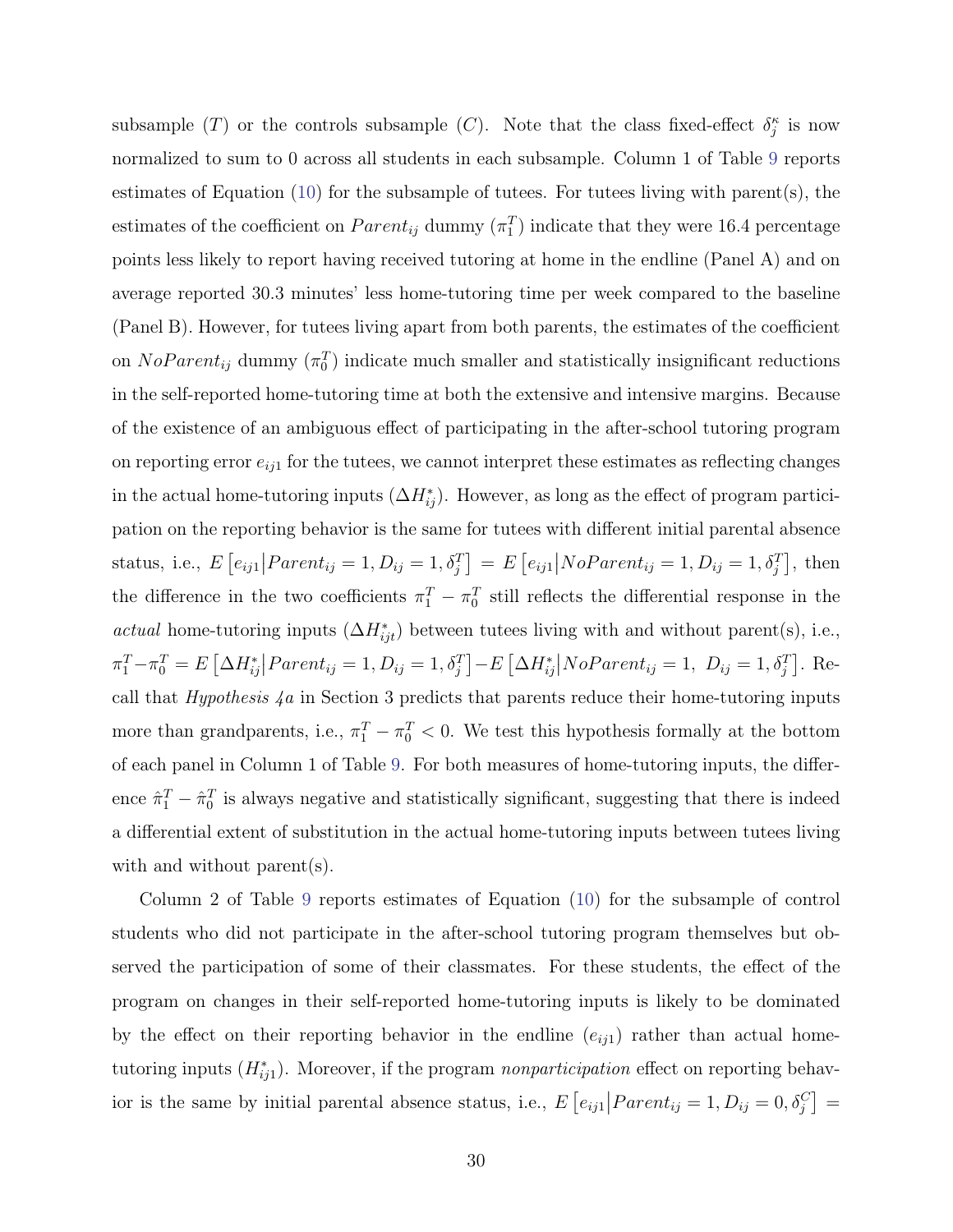$E\left[e_{ij1}\middle|NoParent_{ij}=1, D_{ij}=0, \delta_j^C\right]$ , then the overall effect on changes in the self-reported home-tutoring inputs  $(\Delta H_{ij})$  should also not differ significantly between control students living with parent(s) and those living without both parents. Indeed, both groups of control students reported large and significant reductions in home-tutoring time, and the difference in the extent of the reduction is rather small quantitatively: -17.0 vs. -14.4 percentage points at the extensive margin and -40.4 vs. -33.6 minutes at the intensive margin. Moreover, we cannot reject the possibility that changes in the self-reporting home-tutoring inputs are the same between the two groups of control students (i.e.,  $\pi_1^C = \pi_0^C$ ), suggesting no evidence that the existence of the program yields differential effects on reporting behavior for control students with different initial parental absence status. If the conclusion of no differential program effects on reporting behavior also carries over to the tutees, then the estimate of  $\pi_1^T - \pi_0^T$  in Column 1 of Table [9](#page-49-0) indeed identifies the differential response in the actual home-tutoring inputs for tutees with different parental absence status in the baseline.

Note that because we estimate Equation [\(10\)](#page-31-1) separately for the tutees and controls, the class fixed effects  $\delta_j^{\kappa}$  generally differ between the two estimates (i.e.,  $\delta_j^T \neq \delta_j^C$ ). To check the sensitivity of the results to the way that the class fixed effects are accounted for, we also estimate an alternative specification pooling together the treated and control students as follows:

$$
\Delta H_{ij} = \pi_0^T (D_{ij} \times NoParent_{ij}) + \pi_1^T (D_{ij} \times Parent_{ij})
$$
  
+ 
$$
\pi_0^C \Big( (1 - D_{ij}) \times NoParent_{ij} \Big) + \pi_1^C \Big( (1 - D_{ij}) \times Parent_{ij} \Big) + \delta_j + \xi_{ij},
$$
 (11)

where the class fixed effect  $\delta_j$  is normalized to sum to 0 across all students including both tutees and controls. Columns 3-4 of Table [9](#page-49-0) report estimates of this pooled regression. For the control students, the results are qualitatively the same as those found in the separate estimation in Column 2: regardless of the measure of  $\Delta H_{ij}$  used, both  $\hat{\pi}_1^C$  and  $\hat{\pi}_0^C$  are negative and significant and their difference  $\hat{\pi}_1^C - \hat{\pi}_0^C$  is always small in magnitude and statistically insignificant (Panels A and B, Column 4). For the tutees, the results also remain similar to those found in the separate estimates in Column 1, although for some coefficients the statistical significance is changed due to quantitative differences in the point estimates. When  $\Delta H_{ij}$  is measured by the change in the dummy indicator for self-reported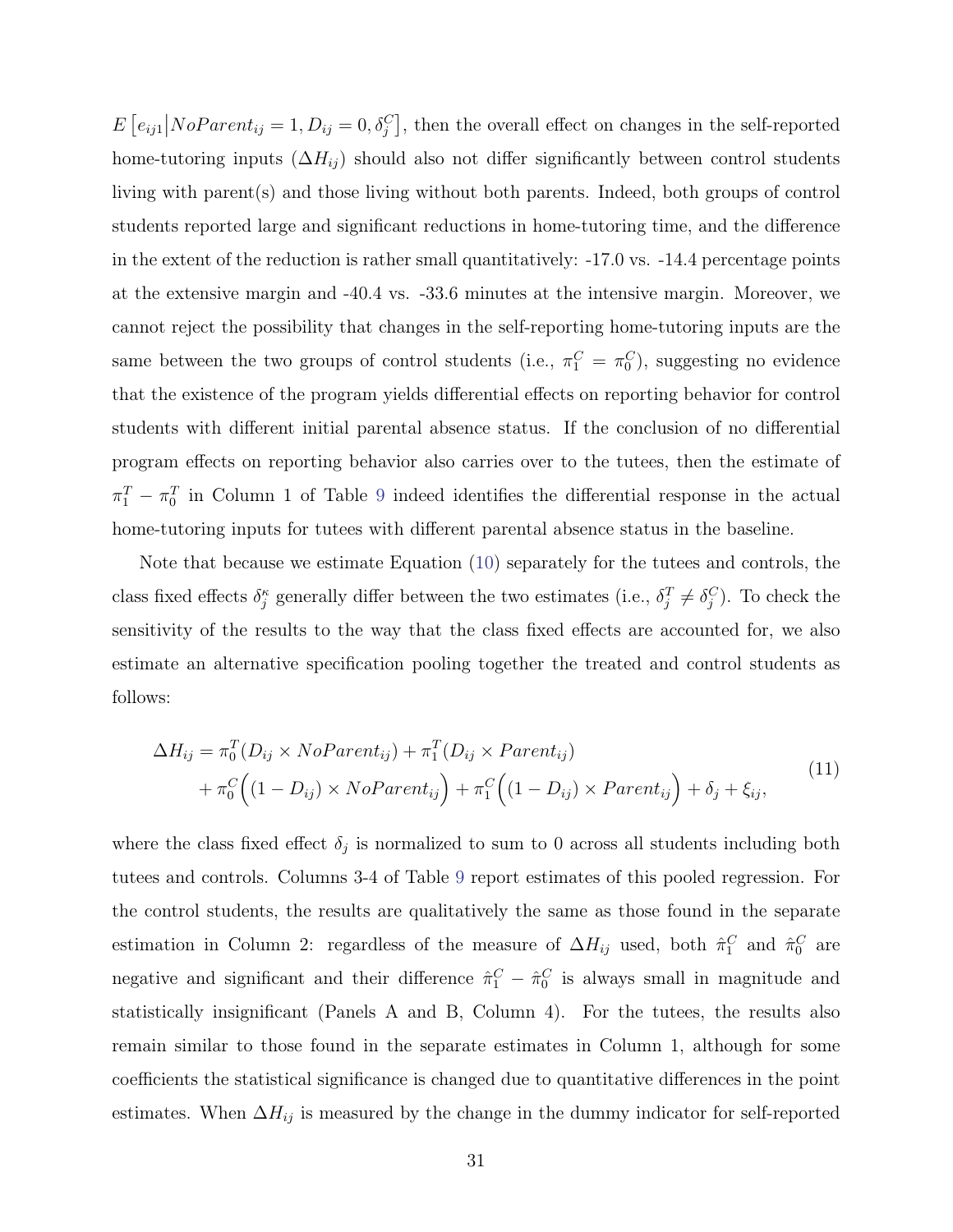home tutoring (Panel A, Column 3), the estimate of the reduction for tutees living without parents ( $\hat{\pi}_0^T = -0.060$ ) becomes statistically significant itself, although its difference with the reduction for tutees living with parent(s) remains statistically significant  $(\hat{\pi}_1^T - \hat{\pi}_0^T = -0.092)$ . When  $\Delta H_{ij}$  is measured by the change in self-reported weekly home-tutoring time (Panel B, Column 3), the estimate for the difference  $\pi_1^T - \pi_0^T$  is somewhat reduced in magnitude to -20.0 minutes (with a p-value of 0.137), and is no longer significant at conventional levels. Nonetheless, the results of the varying exercises reported in Table [9,](#page-49-0) taken together, are by and large consistent with *Hypothesis 4a* that parents reduce their home-tutoring inputs more than grandparents in response to the increase in school tutoring. The smaller extent of the reduction in home-tutoring inputs for tutees left-behind by both parents is also likely to be the main reason for them to experience larger math score gains from participating in the after-school tutoring program than those living with parent(s).

## 7 Conclusion

Worldwide students' access to learning enrichment activities after school is highly dependent on family backgrounds, raising concerns over the implications of the advantages gained by children from higher SES backgrounds through their families' time and money on educational inequality and social mobility. In rural China these concerns are intensified by the presence of tens of millions of children left behind by both parents who migrated in search of work in cities. These left-behind children are disadvantaged in after-school learning support received at home and also academically lagging behind compared to their counterparts living with parent(s), casting a suspicion that the negative achievement effects of being left-behind by both parents may work, at least in part, through the lack of home learning support after school [\(Zhang et al.,](#page-39-12) [2014\)](#page-39-12). Given the scale of parental absence in rural China, with one in six children living without both parents, there is a substantial need for investigating possible compensatory programs for ameliorating the negative learning effects of parental absence. Nonetheless, despite the large and increasing policy interest in China and elsewhere for enhancing public roles in after-school learning support to reduce education inequality, prior evidence of the effects of public after-school programs on children's academic outcomes is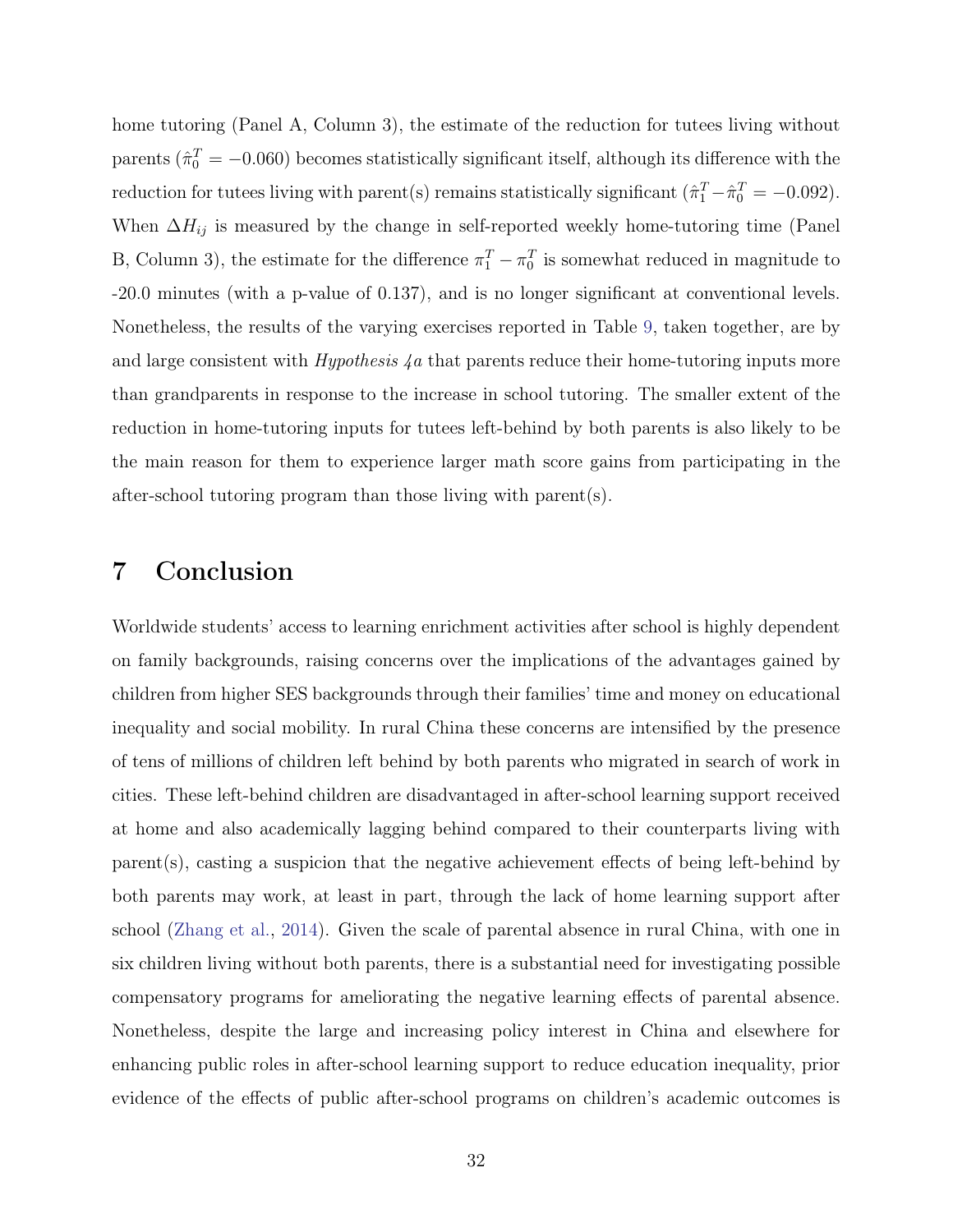limited and far from unified.

This paper develops a simple model of student achievement that integrates public and private after-school tutoring inputs to determine student achievement and presents empirical evidence consistent with the model using a randomized after-school tutoring experiment in a poor area of rural China in which high-achieving  $4^{th}$  and  $5^{th}$  graders provided highdosage, one-on-one tutoring to low-achieving  $2^{nd}$  and  $3^{rd}$  graders. Prior to the experiment children who had been left-behind by both parents received far less home tutoring compared to children living with their parent(s). During the tutoring program, tutees living with parent(s) reported large significant reductions in home tutoring at both the extensive and intensive margins, whereas tutees without parents had much smaller, and often insignificant, reductions in home tutoring. We also find that the tutoring program significantly improved tutees' endline math scores, with the score gains being significantly larger for children without parents at home.

Thus our results demonstrate that peer tutoring is a feasible and effective remedial intervention for rural Chinese children lagging behind academically, particularly those left-behind by both parents. The opposing signs of the differences in the extent of substitution of hometutoring inputs and test score gains between children living with and without parents also yield indirect evidence that home inputs after school indeed matter for children's cognitive development, substantiating the concerns over the implications of differences in access to after-school learning opportunities by family backgrounds on child development and educational inequality. Moreover, an important policy implication of our results that targeting public provision of after-school learning support to children from disadvantaged family backgrounds, such as children living with no parents in rural China, is both an equitable and efficacious strategy as these children also tend to lag behind in academic achievement and benefit the most from such public interventions. Last but not least, although we only implemented a particular form of after-school learning support (i.e., peer tutoring), the insights that public provision of after-school learning support can particularly benefit children from disadvantaged family backgrounds and thus reduce educational inequality may be generalized for other forms of public support in after-school learning such as granting free access and user support to e-learning resources that more easily can be scaled up.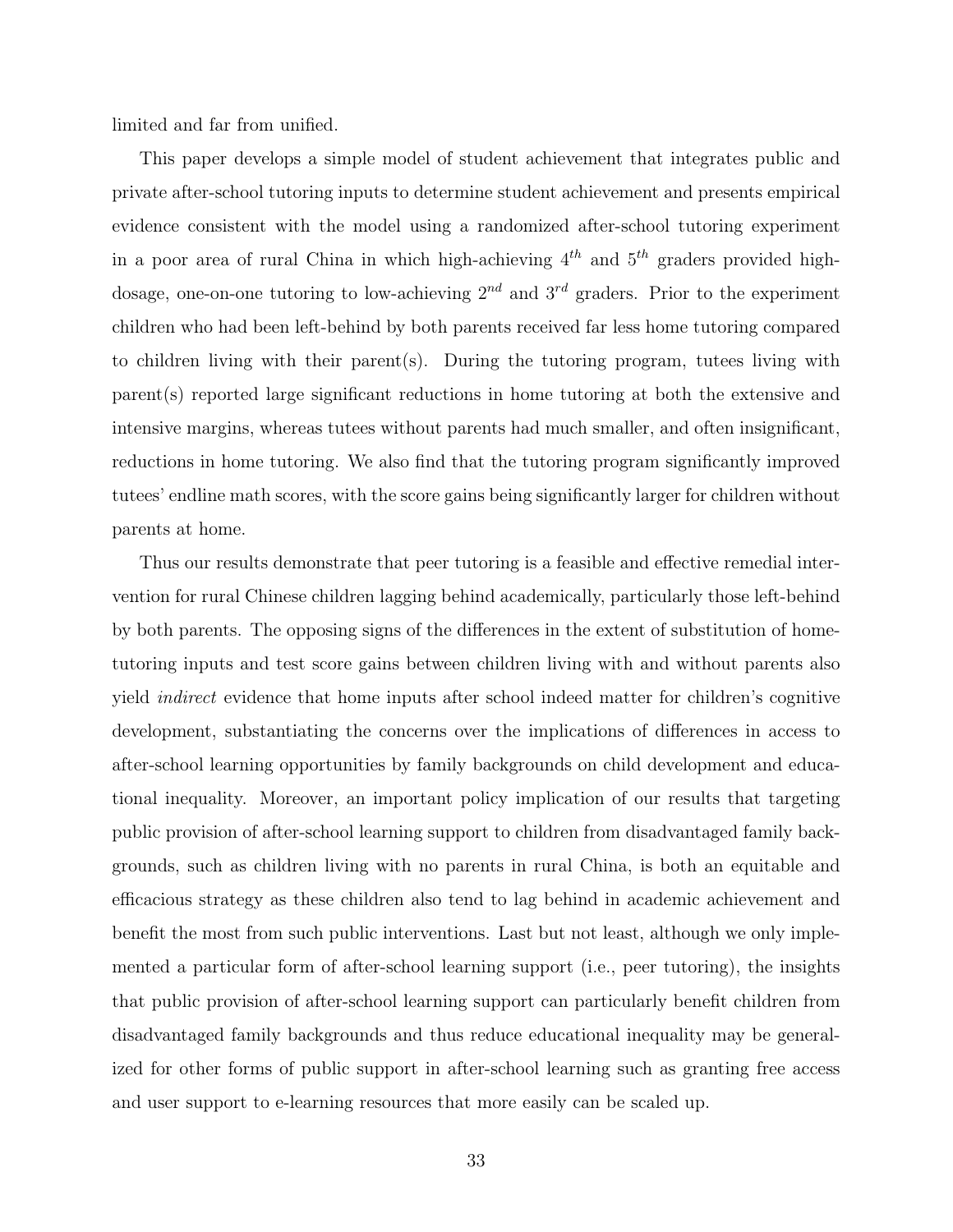# References

- <span id="page-36-2"></span>Abdulkadiroğlu, Atila, Joshua D Angrist, Susan M Dynarski, Thomas J Kane, and Parag A Pathak. 2011. "Accountability and Flexibility in Public Schools: Evidence from Boston's Charters and Pilots." Quarterly Journal of Economics, 126(2): 699–748.
- <span id="page-36-13"></span>Aizer, Anna, and Flavio Cunha. 2012. "The Production of Human Capital: Endowments, Investments and Fertility." NBER working paper, NO.18429.
- <span id="page-36-12"></span>All-China Women's Federation. 2014. A Study of the Situation of Left-behind Children in Rural China (in Chinese).
- <span id="page-36-10"></span>Angrist, Joshua D, Parag A Pathak, and Christopher R Walters. 2013. "Explaining Charter School Effectiveness." American Economic Journal: Applied Economics, 5(4): 1–27.
- <span id="page-36-3"></span>Angrist, Joshua D, Susan M Dynarski, Thomas J Kane, Parag A Pathak, and Christopher R Walters. 2010. "Inputs and Impacts in Charter Schools: KIPP Lynn." American Economic Review, 100(2): 239–43.
- <span id="page-36-9"></span>Angrist, Joshua D, Susan M Dynarski, Thomas J Kane, Parag A Pathak, and Christopher R Walters. 2012. "Who Benefits from KIPP?" Journal of policy Analysis and Management, 31(4): 837–860.
- <span id="page-36-1"></span>Banerjee, Abhijit V, Rukmini Banerji, Esther Duflo, Rachel Glennerster, and Stuti Khemani. 2010. "Pitfalls of Participatory Programs: Evidence from a Randomized Evaluation in Education in India." American Economic Journal: Economic Policy, 2(1): 1–30.
- <span id="page-36-5"></span>Banerjee, Abhijit V, Shawn Cole, Esther Duflo, and Leigh Linden. 2007. "Remedying Education: Evidence from Two Randomized Experiments in India." Quarterly Journal of Economics, 122(3): 1235–1264.
- <span id="page-36-8"></span>Bitler, Marianne P, Hilary W Hoynes, and Thurston Domina. 2014. "Experimental Evidence on Distributional Effects of Head Start." NBER woking paper, NO.20434.
- <span id="page-36-4"></span>Black, Alison Rebeck, Fred Doolittle, Pei Zhu, Rebecca Unterman, and Jean Baldwin Grossman. 2008. "The Evaluation of Enhanced Academic Instruction in After-School Programs: Findings After the First Year of Implementation." NCEE 2008-4021, U.S. Department of Education.
- <span id="page-36-11"></span>Bray, Mark. 2007. The Shadow Education System: Private Tutoring and Its Implications for Planners (Second Edition). Paris:UNESCO International Institute for Educational Planning.
- <span id="page-36-0"></span>Bray, Mark, and Chad Lykins. 2012. Shadow Education: Private Supplementary Tutoring and Its Implications for Policy Makers in Asia. Manila:Asian Development Bank.
- <span id="page-36-6"></span>Cabezas, Verónica, José I Cuesta, and Francisco A Gallego. 2011. "Effects of short-term tutoring on cognitive and non-cognitive skills: Evidence from a randomized evaluation in Chile." Unpublished manuscript, Pontificia Universidad Católica de Chile, Santiago.
- <span id="page-36-7"></span>Cascio, Elizabeth U, and Diane Whitmore Schanzenbach. 2013. "The Impacts of Expending Access to High Quality Preschool Education." Brookings Papers on Economic Activity, 161–193.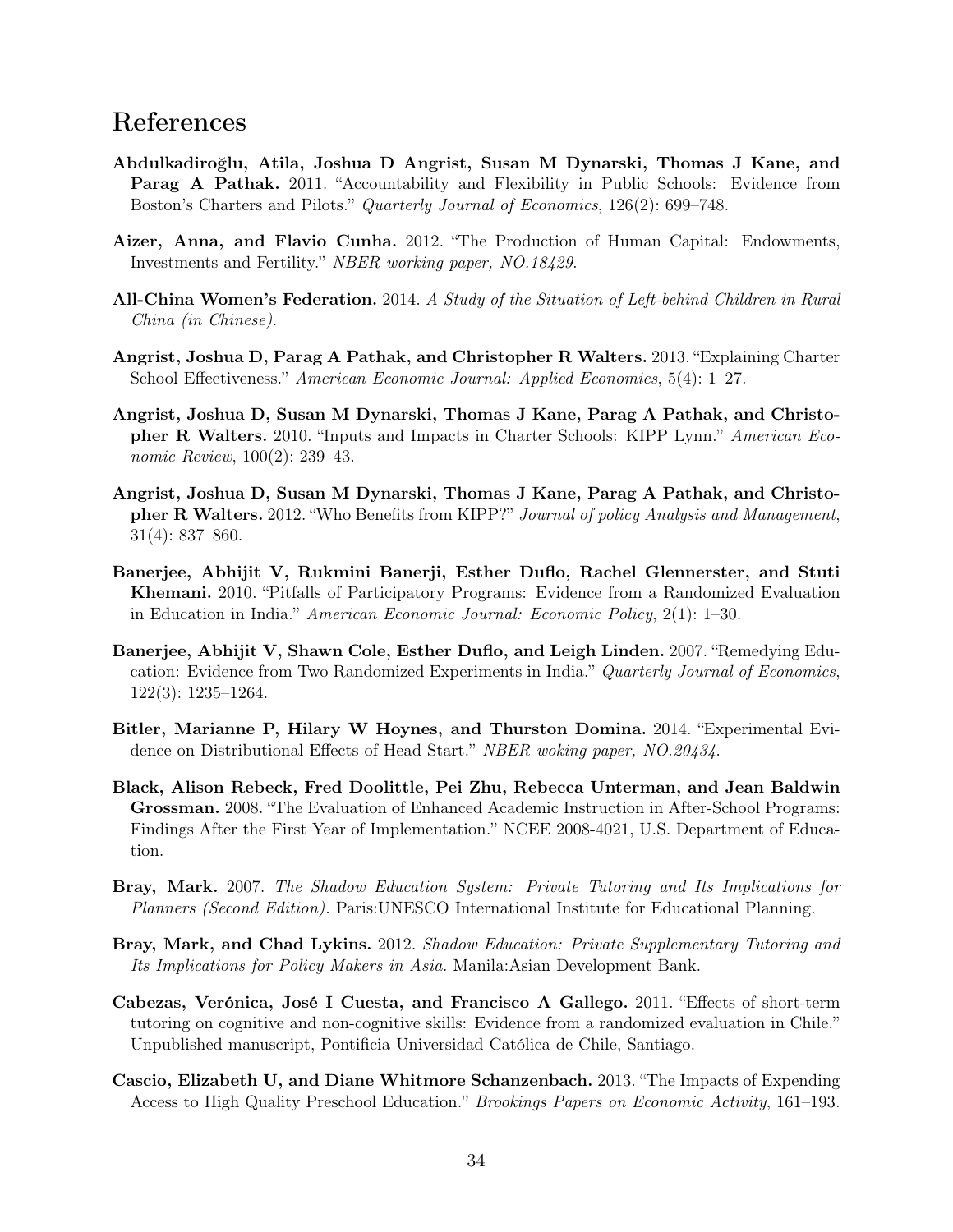- <span id="page-37-2"></span>Chandler, Michael Alison. 2011. "S. Korea Tries to Wrest Control from Booming Private Tutoring industry." Washington Post (April 3, 2011). [https://www.washingtonpost.com/w](https://www.washingtonpost.com/world/s-korea-tries-to-wrest-control-from-booming-private-tutoring-industry/2011/01/12/AFNXQfXC_story.html?noredirect=on) [orld/s-korea-tries-to-wrest-control-from-booming-private-tutoring-industry/2011/](https://www.washingtonpost.com/world/s-korea-tries-to-wrest-control-from-booming-private-tutoring-industry/2011/01/12/AFNXQfXC_story.html?noredirect=on) [01/12/AFNXQfXC\\_story.html?noredirect=on](https://www.washingtonpost.com/world/s-korea-tries-to-wrest-control-from-booming-private-tutoring-industry/2011/01/12/AFNXQfXC_story.html?noredirect=on)(accessed 18 April 2019).
- <span id="page-37-4"></span>Cook, Philip J, Kenneth Dodge, George Farkas, Roland G Fryer, Jonathan Guryan, Jens Ludwig, Susan Mayer, Harold Pollack, and Laurence Steinberg. 2014. "The (Surprising) Efficacy of Academic and Behavioral Intervention with Disadvantaged Youth: Results from a Randomized Experiment in Chicago." NBER Working Paper, NO.19862.
- <span id="page-37-11"></span>Cornelissen, Thomas, Christian Dustmann, Anna Raute, and Uta Schönberg. 2018. "Who Benefits from Universal Child Care? Estimating Marginal Returns to Early Child Care Attendance." Journal of Political Economy, 126(6): 2356–2409.
- <span id="page-37-12"></span>Cunha, Flavio, and James Heckman. 2007. "The Technology of Skill Formation." American Economic Review, 97(2): 31–47.
- <span id="page-37-6"></span>Das, Jishnu, Stefan Dercon, James Habyarimana, Pramila Krishnan, Karthik Muralidharan, and Venkatesh Sundararaman. 2013. "School Inputs, Household Substitution, and Test Scores." American Economic Journal: Applied Economics, 5(2): 29–57.
- <span id="page-37-7"></span>Dobbie, Will, and Roland G Fryer. 2013. "Getting Beneath the Veil of Effective Schools: Evidence from New York City." American Economic Journal: Applied Economics, 5(4): 28–60.
- <span id="page-37-8"></span>Duflo, Esther, Pascaline Dupas, and Michael Kremer. 2011. "Peer Effects, Teacher Incentives, and the Impact of Tracking: Evidence from a Randomized Evaluation in Kenya." American Economic Review, 101(5): 1739–74.
- <span id="page-37-1"></span>Duncan, Greg J, and Richard J Murnane. 2016. "Rising Inequality in Family Incomes and Children's Educational Outcomes." RSF: The Russell Sage Foundation Journal of the Social Sciences, 2(2): 142–158.
- <span id="page-37-10"></span>Fryer, Roland G. 2014. "Injecting charter school best practices into traditional public schools: Evidence from field experiments." Quarterly Journal of Economics, 129(3): 1355–1407.
- <span id="page-37-3"></span>Gaastra, Sieuwerd. 2016. "The Effect of After-school Programs on Short-run Student Academic and Behavioral Outcomes." Unpublished manuscript, University of California, San Diego.
- <span id="page-37-5"></span>Gelber, Alexander, and Adam Isen. 2013. "Children's Schooling and Parents' Behavior: Evidence from the Head Start Impact Study." Journal of Public Economics, 101: 25–38.
- <span id="page-37-0"></span>Guryan, Jonathan, Erik Hurst, and Melissa Kearney. 2008. "Parental Education and Parental Time with Children." Journal of Economic Perspectives, 22(3): 23–46.
- <span id="page-37-9"></span>Havnes, Tarjei, and Magne Mogstad. 2015. "Is Universal Child Care Leveling the Playing Field?" Journal of Public Economics, 127: 100–114.
- <span id="page-37-13"></span>Heckman, James J. 2007. "The Economics, Technology, and Neuroscience of Human Capability Formation." Proceedings of the National Academy of Sciences, 104(33): 13250–13255.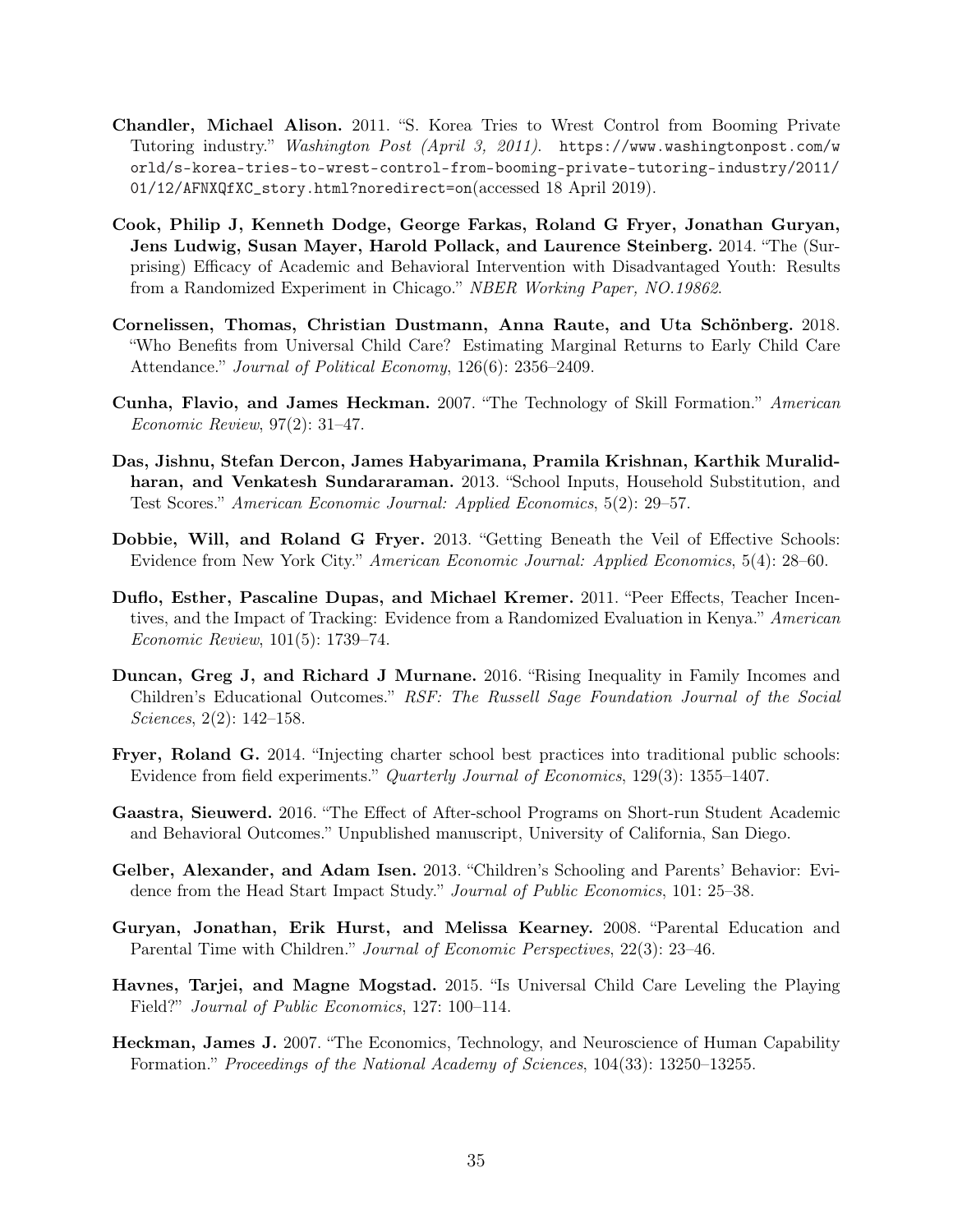- <span id="page-38-5"></span>James-Burdumy, Susanne, Mark Dynarski, and John Deke. 2007. "When elementary schools stay open late: Results from the national evaluation of the 21st Century Community Learning Centers program." Educational Evaluation and Policy Analysis, 29(4): 296–318.
- <span id="page-38-0"></span>Kim, Sunwoong, and Ju-Ho Lee. 2010. "Private Tutoring and Demand for Education in South Korea." Economic Development and Cultural Change, 58(2): 259–296.
- <span id="page-38-10"></span>Kottelenberg, Michael J, and Steven F Lehrer. 2017. "Targeted or Universal Coverage? Assessing Heterogeneity in the Effects of Universal Child Care." Journal of Labor Economics, 35(3): 609–653.
- <span id="page-38-12"></span>Lee, David S. 2009. "Training, Wages, and Sample Selection: Estimating Sharp Bounds on Treatment Effects." The Review of Economic Studies, 76(3): 1071–1102.
- <span id="page-38-11"></span>Li, Hongbin, Prashant Loyalka, Scott Rozelle, Binzhen Wu, and Jieyu Xie. 2015. "Unequal Access to College in China: How Far Have Poor, Rural Students Been Left Behind?" The China Quarterly, 221: 185–207.
- <span id="page-38-9"></span>Li, Tao, Li Han, Linxiu Zhang, and Scott Rozelle. 2014. "Encouraging Classroom Peer Interactions: Evidence from Chinese Migrant Schools." Journal of Public Economics, 111: 29–45.
- <span id="page-38-13"></span>Lucas, Adrienne M, and Isaac M Mbiti. 2012. "Access, Sorting, and Achievement: The Short-Run Effects of Free Primary Education in Kenya." American Economic Journal: Applied Economics, 4(4): 226–53.
- <span id="page-38-1"></span>Matsuoka, Ryoji. 2015. "School Socioeconomic Composition Effect on Shadow Education Participation: Evidence from Japan." British Journal of Sociology of Education, 36(2): 270–290.
- <span id="page-38-6"></span>Meyer, Erik, and Chris Van Klaveren. 2013. "The Effectiveness of Extended Day Programs: Evidence from a Randomized Field Experiment in the Netherlands." Economics of Education Review, 36: 1–11.
- <span id="page-38-7"></span>Miller, Sarah, and Paul Connolly. 2013. "A Randomized Controlled Trial Evaluation of Time to Read, A volunteer Tutoring Program for 8- to 9-Year-Olds." Educational Evaluation and Policy Analysis, 35(1): 23–37.
- <span id="page-38-14"></span>Mills, Jonathan N, and Patrick J Wolf. 2017. "Vouchers in the Bayou: The Effects of the Louisiana Scholarship Program on Student Achievement After 2 Years." Educational Evaluation and Policy Analysis, 39(3): 464–484.
- <span id="page-38-3"></span>Park, Hyunjoon, Claudia Buchmann, Jaesung Choi, and Joseph J Merry. 2016. "Learning Beyond the School Walls: Trends and Implications." Annual Review of Sociology, 42: 231–252.
- <span id="page-38-8"></span>Pop-Eleches, Cristian, and Miguel Urquiola. 2013. "Going to a Better School: Effects and BehavioralResponses." American Economic Review, 103(4): 1289–1324.
- <span id="page-38-4"></span>Ramey, Garey, and Valerie A Ramey. 2010. "The Rug Rat Race." Brookings Papers on Economic Activity, 2010(1): 129–176.
- <span id="page-38-2"></span>Safarzyńska, Karolina. 2013. "Socio-economic Determinants of Demand for Private Tutoring." European Sociological Review, 29(2): 139–154.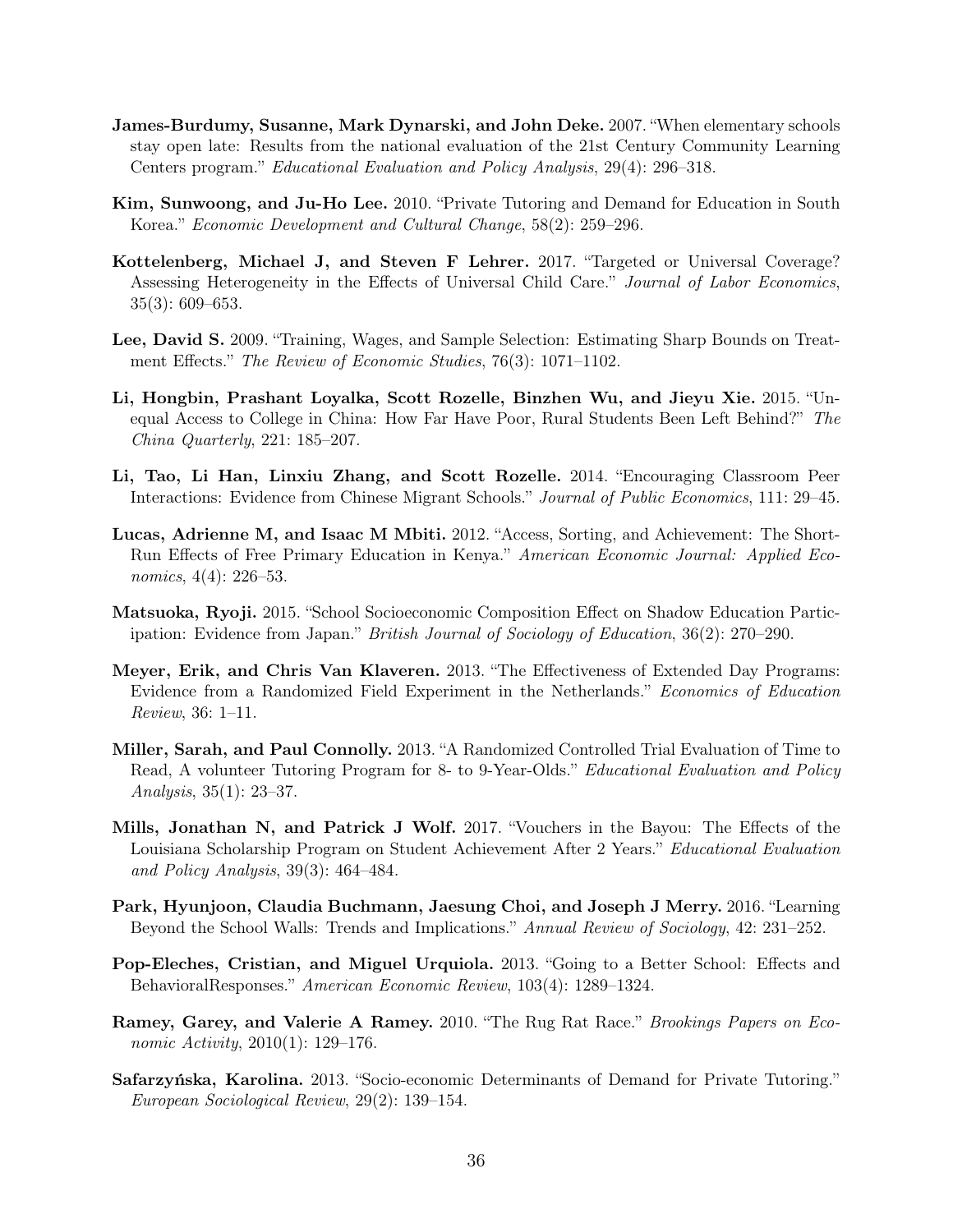- <span id="page-39-3"></span>State Council of China. 2018. " "Opinions on Regulating the Development of Off-Campus Training Institutions." General Office of the State Council Document No. 80 (in Chinese).
- <span id="page-39-5"></span>Todd, Petra E, and Kenneth I Wolpin. 2003. "On the Specification and Estimation of the Production Function for Cognitive Achievement." The Economic Journal, 113(485): F3–F33.
- <span id="page-39-2"></span>U.S.Department of Education. 2015. 21st Century Community Learning Centers (21st CCLC) Analytic Support for Evaluation and Program Monitoring: An Overview of the 21st CCLC Performance Data: 2013-14. Washington, DC.
- <span id="page-39-0"></span>Weiss, Heather B, Priscilla MD Little, Suzanne M Bouffard, Sarah N Deschenes, and Helen Janc Malone. 2009. The Federal Role in Out-of-School Learning: After-School, Summer Learning, and Family Involvement as Critical Learning Supports. A Research Review Paper and Recommendations from Harvard Family Research Project.
- <span id="page-39-7"></span>Weiss, Michael J, Alyssa Ratledge, Colleen Sommo, and Himani Gupta. 2019. "Supporting Community College Students from Start to Degree Completion: Long-Term Evidence from a Randomized Trial of CUNY's ASAP." American Economic Journal: Applied Economics, 11(3): 253–97.
- <span id="page-39-8"></span>Wei, Yi. 2017. The 2017 Chinese Family Survey of Educational Expenditure (in Chinese). China Institute of Education Finance Research. [http://ciefr.pku.edu.cn/cbw/kyjb/2018/03/kyjb](http://ciefr.pku.edu.cn/cbw/kyjb/2018/03/kyjb_5257.shtml) [\\_5257.shtml](http://ciefr.pku.edu.cn/cbw/kyjb/2018/03/kyjb_5257.shtml)(accessed 18 April 2019).
- <span id="page-39-6"></span>Yuan, Cheng, and Lei Zhang. 2015. "Public Education Spending and Private Substitution in Urban China." Journal of Development Economics, 115: 124–139.
- <span id="page-39-10"></span>Zhang, Dandan, Xin Li, and Jinjun Xue. 2015. "Education Inequality between Rural and Urban Areas of the People's Republic of China, Migrants' Children Education, and Some Implications." Asian Development Review, 32(1): 196–224.
- <span id="page-39-13"></span>Zhang, Hongliang. 2016. "Identification of Treatment Effects under Imperfect Matching with an Application to Chinese Elite Schools." Journal of Public Economics, 142: 56–82.
- <span id="page-39-12"></span>Zhang, Hongliang, Jere R Behrman, C Simon Fan, Xiangdong Wei, and Junsen Zhang. 2014. "Does parental absence reduce cognitive achievements? Evidence from rural China." Journal of Development Economics, 111: 181–195.
- <span id="page-39-9"></span>Zhang, Wei. 2014. "The Demand for Shadow Education in China: Mainstream Teachers and Power Relations." Asia Pacific Journal of Education, 34(4): 436–454.
- <span id="page-39-1"></span>Zhang, Yueyun, and Yu Xie. 2016. "Family Background, Private Tutoring, and Children's Educational Performance in Contemporary China." Chinese sociological review, 48(1): 64–82.
- <span id="page-39-11"></span>Zhao, Guochang, Jingjing Ye, Zhengyang Li, and Sen Xue. 2017. "How and Why do Chinese Urban Students Outperform Their Rural Counterparts?" China Economic Review, 45: 103–123.
- <span id="page-39-4"></span>Zimmer, Ron, Laura Hamilton, and Rachel Christina. 2010. "After-school Tutoring in the Context of No Child Left Behind: Effectiveness of Two Programs in the Pittsburgh Public Schools." Economics of education Review, 29(1): 18–28.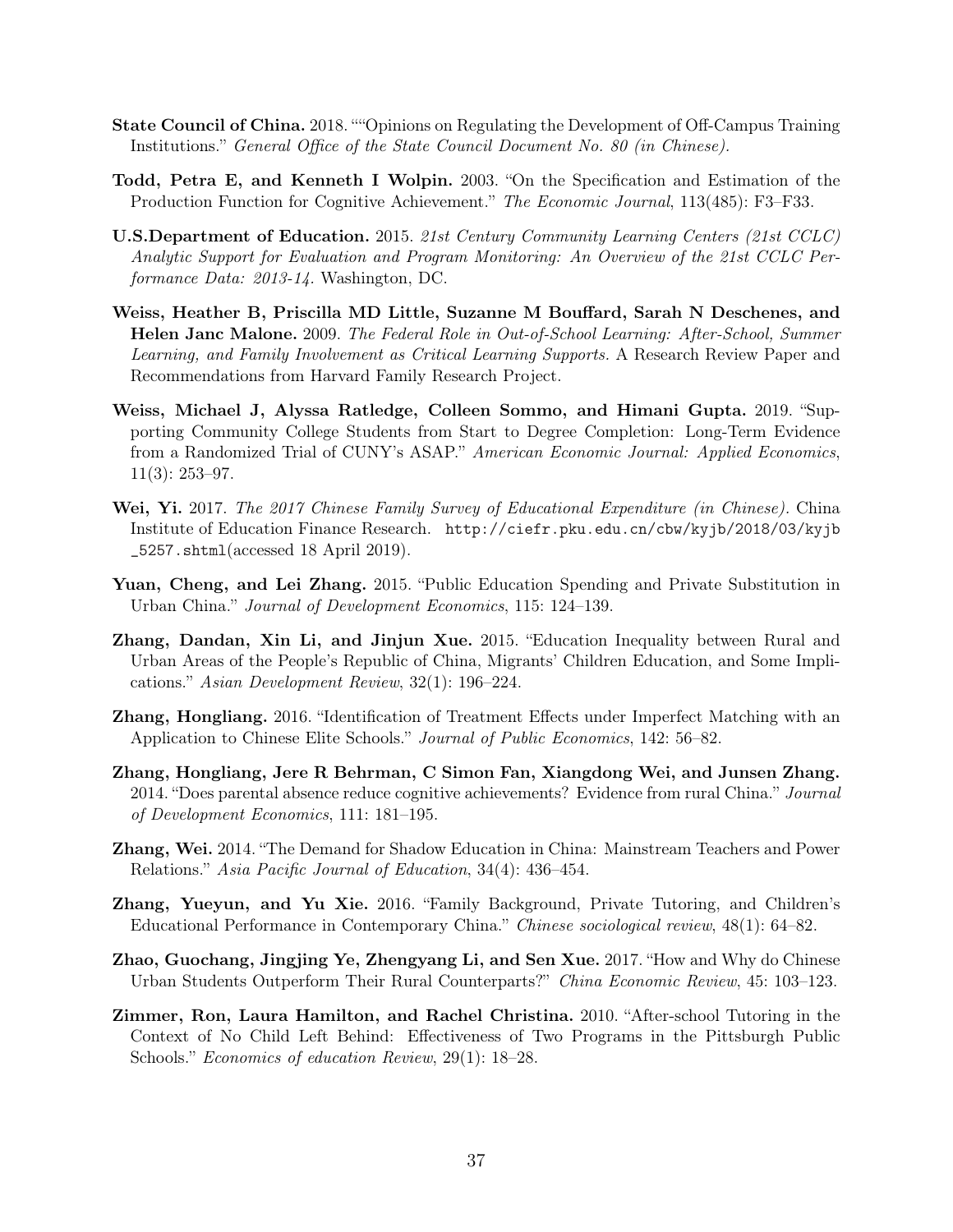<span id="page-40-0"></span>

Figure 1: Household's Optimal Choices of Home-tutoring Inputs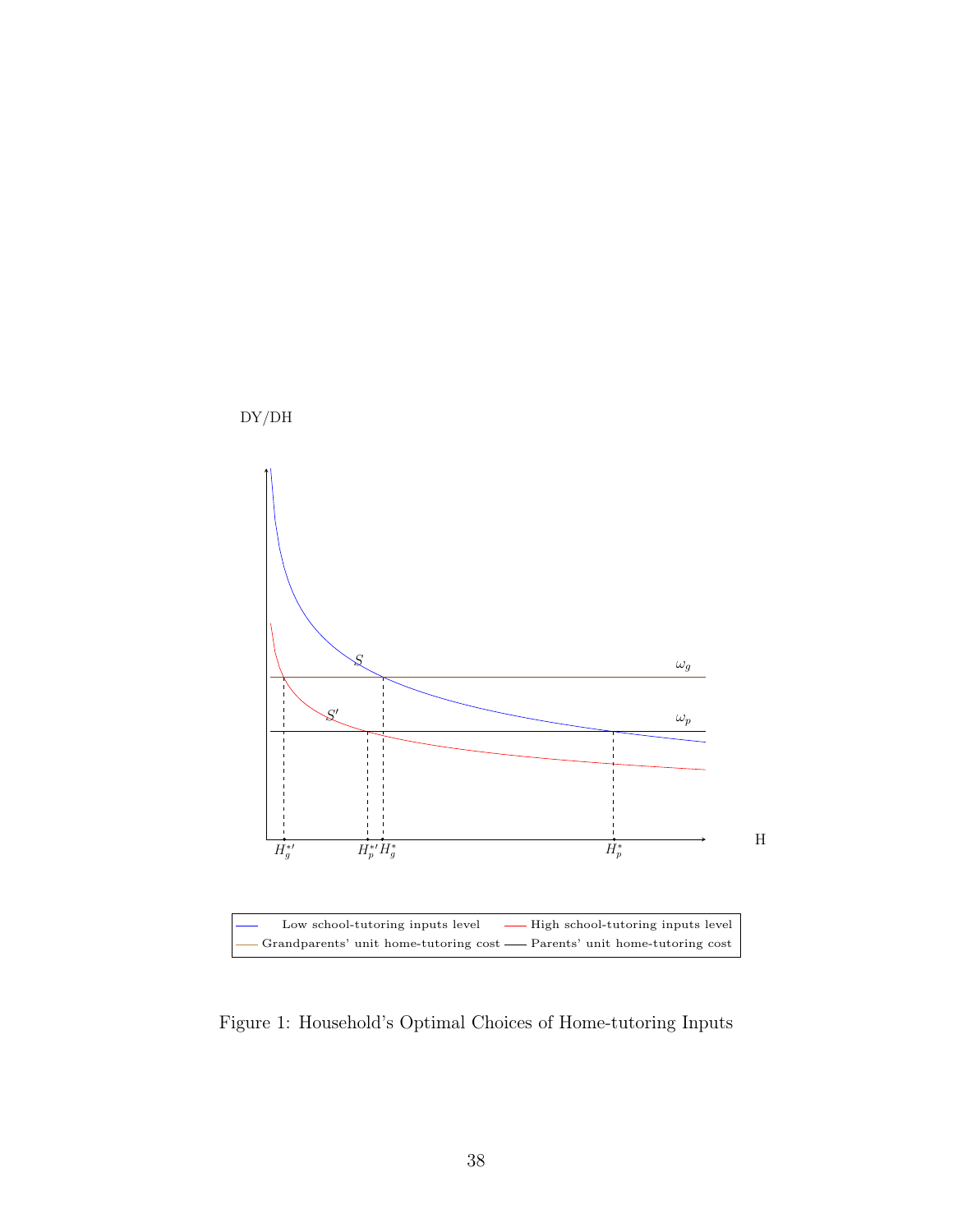

<span id="page-41-0"></span>Figure 2: Experiment Design Chart Figure 2: Experiment Design Chart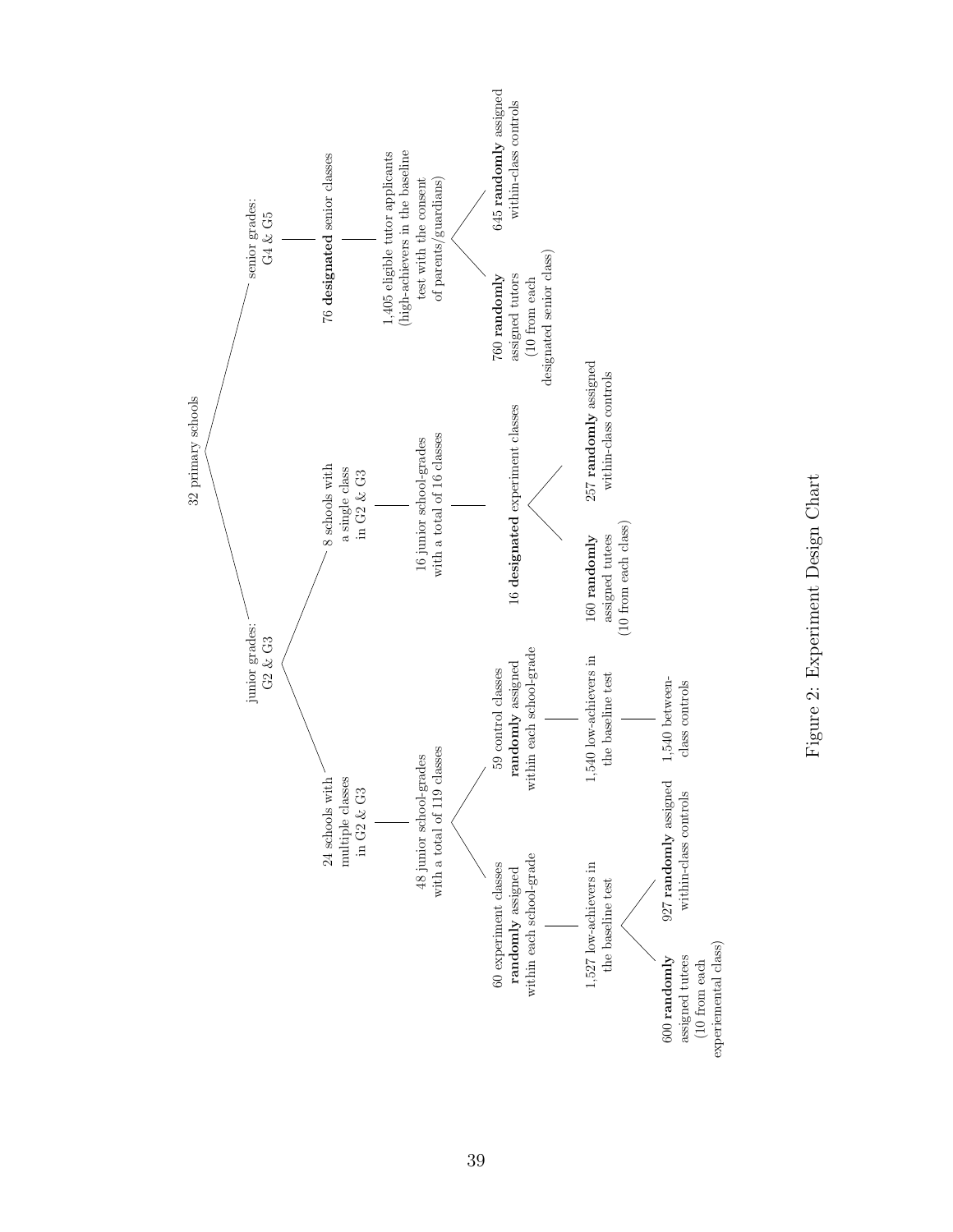|                                  |                 | Full sample                                  |                 |                                              | Subsample of schools with multiple classes |
|----------------------------------|-----------------|----------------------------------------------|-----------------|----------------------------------------------|--------------------------------------------|
| Variables                        | Tutees'<br>mean | Tutees vs.<br>within-class<br>controls diff. | Tutee's<br>mean | Tutees vs.<br>within-class<br>controls diff. | Tutees vs.<br>between-<br>class control    |
|                                  | (1)             | (2)                                          | (3)             | (4)                                          | diff.<br>(5)                               |
| Living $w/$ one parent only      | 0.3013          | 0.0120                                       | 0.3150          | 0.0367                                       | 0.0128                                     |
|                                  | (0.4591)        | (0.0215)                                     | (0.4649)        | (0.0243)                                     | (0.0223)                                   |
| Living $w/$ no parent            | 0.4368          | $-0.0232$                                    | 0.4183          | $-0.0349$                                    | $-0.0382$                                  |
|                                  | (0.4963)        | (0.0227)                                     | (0.4937)        | (0.0255)                                     | (0.0234)                                   |
| Fraction receiving tutoring      | 0.3026          | $-0.0035$                                    | 0.2800          | $-0.0052$                                    | $-0.0369*$                                 |
| at home                          | (0.4597)        | (0.0190)                                     | (0.4494)        | (0.0222)                                     | (0.0214)                                   |
| Average weekly home-tutoring     | 233.42          | $-9.97$                                      | 258.23          | $-14.36$                                     | 23.29                                      |
| time in minutes (excluding $0$ ) | (151.38)        | (13.86)                                      | (151.57)        | (17.32)                                      | (15.07)                                    |
| Average weekly home-tutoring     | 70.64           | $-3.76$                                      | 72.30           | $-4.35$                                      | $-1.56$                                    |
| time in minutes (including $0$ ) | (135.75)        | (6.48)                                       | (140.96)        | (7.81)                                       | (6.71)                                     |
| Baseline math score              | $-0.7008$       | $-0.0259$                                    | $-0.6604$       | $-0.0250$                                    | $-0.0583$                                  |
|                                  | (0.9459)        | (0.0366)                                     | (0.9584)        | (0.0416)                                     | (0.0377)                                   |
| Baseline reading score           | $-0.6910$       | $-0.0120$                                    | $-0.7152$       | $-0.0375$                                    | $-0.0536$                                  |
|                                  | (0.9459)        | (0.0373)                                     | (0.9527)        | (0.0416)                                     | (0.0391)                                   |
| Number of classes                | 76              | 76                                           | 60              | 60                                           | 119                                        |
| Number of students               | 760             | 1944                                         | 600             | 1527                                         | 2140                                       |

<span id="page-42-0"></span>Table 1: Summary Statistics of Pre-experiment Variables and Sample Balance Checks

Notes:

[1] The full sample consists of all low-achieving grades 2 and 3 students who scored below the class medians in the baseline test in all the 76 experimental classes. Among these students, 10 from each class were randomly assigned as tutees and the remaining were assigned as within-class controls.

[2] The subsample consists of all low-achieving grades 2 and 3 students from a total of 119 classes in 24 primary schools with multiple classes in each grade, from which 60 classes were randomly selected as experimental classes. Among these students, 10 from each class were randomly assigned as tutees, the remaining unselected students from the same experimental classes were assigned as within-class controls, whereas all low-achieving students in the unselected control classes in the same school-grades were assigned as between-class controls.

[3] For each pre-experiment variable denoted by the row heading, columns 1 and 3 report the tutees' mean, columns 2 and 4 the tutees vs. within-class controls difference in means after adjusting for class fixed effects, and column 5 reports the tutee vs. between-class control difference in means after adjusting for school-grade fixed effects. Reported in parentheses are standard deviations for means (columns 1 and 3) and standard errors for differences (columns 2, 4, and 5).

 $*$  p $< 0.1$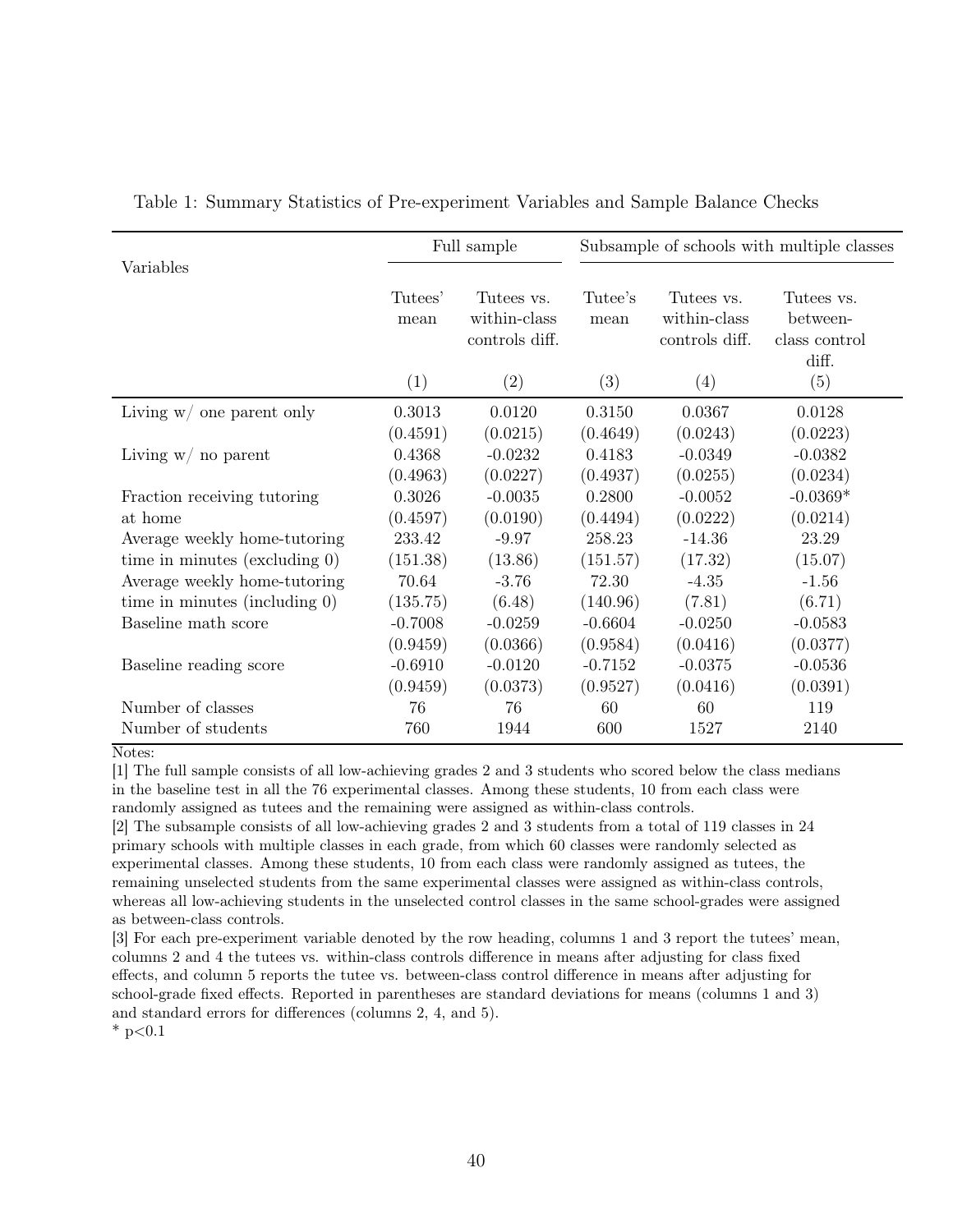<span id="page-43-0"></span>

|                                                                                                                                                                                                                                                                                                           |                                   | Full sample, within-class controls |                       |                                                                                                                                                                                     | Subsample, within-class controls |                     |                        | Subsample, btw-class controls |                          |
|-----------------------------------------------------------------------------------------------------------------------------------------------------------------------------------------------------------------------------------------------------------------------------------------------------------|-----------------------------------|------------------------------------|-----------------------|-------------------------------------------------------------------------------------------------------------------------------------------------------------------------------------|----------------------------------|---------------------|------------------------|-------------------------------|--------------------------|
|                                                                                                                                                                                                                                                                                                           | $\begin{pmatrix} 1 \end{pmatrix}$ | $\widehat{\Omega}$                 | ව                     | $\left( \frac{4}{3} \right)$                                                                                                                                                        | $\widetilde{G}$                  | $\widehat{\odot}$   | $\widetilde{\Xi}$      | $\circledS$                   | $\widehat{\mathfrak{S}}$ |
| Fraction of tutees with<br>endline scores                                                                                                                                                                                                                                                                 |                                   | 0.925                              |                       |                                                                                                                                                                                     | 0.935                            |                     |                        | 0.935                         |                          |
| Tutee                                                                                                                                                                                                                                                                                                     | $-0.0239**$<br>(0.0114)           | $-0.0245***$<br>(0.0114)           | (0.0152)<br>$-0.0199$ | $-0.0157$<br>(0.0127)                                                                                                                                                               | (0.0127)<br>$-0.0167$            | $-0.0193$<br>0.0167 | $-0.00760$<br>(0.0116) | $-0.00884$<br>(0.0116)        | (0.0152)<br>$-0.0114$    |
| $\operatorname{Tutee}\nolimits^{\ast}\operatorname{Living}$ w/ no<br>parent                                                                                                                                                                                                                               |                                   |                                    | (0.0229)<br>$-0.0105$ |                                                                                                                                                                                     |                                  | 0.00613<br>(0.0255) |                        |                               | 1.00597<br>(0.0231)      |
| Female                                                                                                                                                                                                                                                                                                    |                                   | $-0.0088$                          | $-0.0086$             |                                                                                                                                                                                     | $-0.0113$                        | $-0.0114$           |                        | $-0.0079$                     | $-0.0080$                |
|                                                                                                                                                                                                                                                                                                           |                                   | (0.0114)                           | (0.0114)              |                                                                                                                                                                                     | (0.0127)                         | (0.0128)            |                        | (0.0107)                      | (0.0107)                 |
| Living $\le/$ one parent                                                                                                                                                                                                                                                                                  |                                   | $-0.0094$                          | 0.0095                |                                                                                                                                                                                     | $-0.0102$                        | $-0.0102$           |                        | $-0.0114$                     | $-0.0114$                |
| only                                                                                                                                                                                                                                                                                                      |                                   | (0.0150)                           | (0.0150)              |                                                                                                                                                                                     | (0.0165)                         | (0.0165)            |                        | (0.0138)                      | (0.0138)                 |
| Living $w/$ no parent                                                                                                                                                                                                                                                                                     |                                   | ⋇<br>$-0.0236$                     | $-0.0196$             |                                                                                                                                                                                     | $-0.0224$                        | $-0.0247$           |                        | $0.0291**$                    | $-0.0308**$              |
|                                                                                                                                                                                                                                                                                                           |                                   | (0.0142                            | (0.0166)              |                                                                                                                                                                                     | (0.0157)                         | (0.0184)            |                        | (0.0132)                      | (0.0147)                 |
| Class fixed effects                                                                                                                                                                                                                                                                                       |                                   |                                    | $\overline{Y}$        | Υ                                                                                                                                                                                   | $\overline{Y}$                   |                     |                        |                               |                          |
| School-grade fixed effects                                                                                                                                                                                                                                                                                |                                   |                                    |                       |                                                                                                                                                                                     |                                  |                     |                        |                               |                          |
| Number of classes                                                                                                                                                                                                                                                                                         | 92                                | $\frac{9}{2}$                      | 26                    | $60\,$                                                                                                                                                                              | $60\,$                           | 60                  | 119                    | 119                           | 119                      |
| Number of observations                                                                                                                                                                                                                                                                                    | 1944                              | 1944                               | 1944                  | 1527                                                                                                                                                                                | 1527                             | 1527                | 2140                   | 2140                          | 2140                     |
| regression. Columns 1-3 use tutees and their within-class<br>Notes: The dependent variable is a dummy indicator for                                                                                                                                                                                       |                                   |                                    |                       | controls in all the 76 experimental classes; columns $4-6$ use tutees and their within-class<br>whether a student had taken the endline test. Each column corresponds to a separate |                                  |                     |                        |                               |                          |
| controls from a subset of 60 experimental classes randomly selected from school-grades with multiple classes; and column $7-9$ use tutees from the 60                                                                                                                                                     |                                   |                                    |                       |                                                                                                                                                                                     |                                  |                     |                        |                               |                          |
| randomly selected experimental classes and their between-class controls from the unselected classes in the same school-grades. Columns 1-6 control<br>for class fixed effects and columns 7-9 control for school-grade fixed effects. Robust standard errors clustered at the class level are reported in |                                   |                                    |                       |                                                                                                                                                                                     |                                  |                     |                        |                               |                          |
| parentheses                                                                                                                                                                                                                                                                                               |                                   |                                    |                       |                                                                                                                                                                                     |                                  |                     |                        |                               |                          |
| ** $p<0.05$ , * $p<0.1$                                                                                                                                                                                                                                                                                   |                                   |                                    |                       |                                                                                                                                                                                     |                                  |                     |                        |                               |                          |

Table 2: Sample Selection Analysis Table 2: Sample Selection Analysis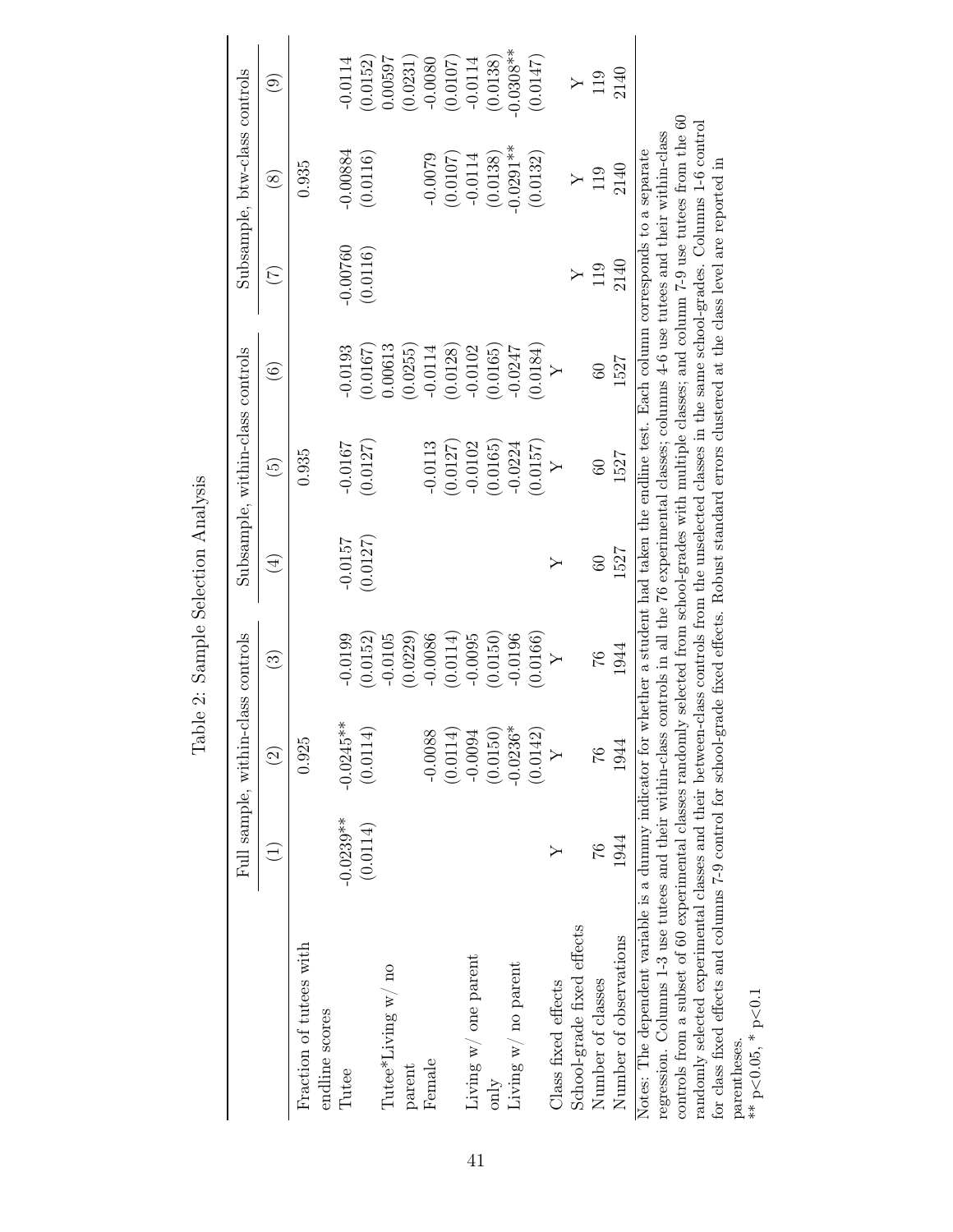|                                                                                                                                                                                                                                                                                                                           |               | Full sample       |                        |             | Subsample, within-class controls |                   |               | Subsample, btw-class controls |                           |
|---------------------------------------------------------------------------------------------------------------------------------------------------------------------------------------------------------------------------------------------------------------------------------------------------------------------------|---------------|-------------------|------------------------|-------------|----------------------------------|-------------------|---------------|-------------------------------|---------------------------|
|                                                                                                                                                                                                                                                                                                                           |               | $\widehat{\odot}$ | $\widehat{\mathbb{G}}$ | $\bigoplus$ | $\widetilde{E}$                  | $\widehat{\odot}$ | $(\zeta)$     | $\circled{s}$                 | $\widehat{\mathbf{e}}$    |
| Panel A. Math scores                                                                                                                                                                                                                                                                                                      | $0.149***$    | $0.134***$        | $0.136***$             | $0.102**$   | $0.0904**$                       | $0.0939**$        | 0.0867        | $0.110^{*}$                   | $0.110^{*}$               |
| Tutee                                                                                                                                                                                                                                                                                                                     | (0.0408)      | (0.0395)          | (0.0395)               | (0.0442)    | (0.0434)                         | (0.0434)          | (0.0565)      | (0.0569)                      | (0.0568)                  |
| Baseline scores                                                                                                                                                                                                                                                                                                           |               | $-0.457***$       | $-0.457***$            |             | $-0.475***$                      | $-0.474***$       |               | $-0.438***$                   | $-0.438***$               |
| Baseline individual                                                                                                                                                                                                                                                                                                       |               | (0.0432)          | (0.0440)               |             | (0.0518)                         | (0.0530)          |               | (0.0393)                      | (0.0396)<br>$\rightarrow$ |
| controls                                                                                                                                                                                                                                                                                                                  |               |                   |                        |             |                                  |                   |               |                               |                           |
| Class fixed effects                                                                                                                                                                                                                                                                                                       | ≻             | ≻                 | Υ                      | Υ           | Υ                                | $\succ$           |               |                               |                           |
| School-grade fixed effects                                                                                                                                                                                                                                                                                                |               |                   |                        |             |                                  |                   | $\rightarrow$ | $\rightarrow$                 | $\succ$                   |
| Number of classes                                                                                                                                                                                                                                                                                                         | $\mathcal{Z}$ | 27                | $\frac{9}{1}$          | $\infty$    | 60                               | 60                | 119           | 119                           | 119                       |
| Number of observations                                                                                                                                                                                                                                                                                                    | 1815          | 1815              | 1815                   | 1428        | 1428                             | 1428              | 2008          | 2008                          | 2008                      |
| Panel B. Reading scores                                                                                                                                                                                                                                                                                                   |               |                   |                        |             |                                  |                   |               |                               |                           |
| Tutee                                                                                                                                                                                                                                                                                                                     | 0.0148        | 0.00666           | 0.0169                 | 0.0143      | $-0.00311$                       | 0.0154            | 0.0556        | 0.0316                        | 0.0416                    |
|                                                                                                                                                                                                                                                                                                                           | (0.0422)      | (0.0399           | (0.0398)               | (0.0498)    | (0.0478)                         | (0.0473)          | (0.0628)      | (0.0597)                      | (0.0596)                  |
| Baseline scores                                                                                                                                                                                                                                                                                                           |               | $-0.315***$       | $-0.343***$            |             | $-0.333***$                      | $-0.363***$       |               | $-0.324***$                   | $-0.350***$               |
|                                                                                                                                                                                                                                                                                                                           |               | (0.0433)          | (0.0448)               |             | (0.0528)                         | (0.0549)          |               | (0.0321)                      | (0.0324)                  |
| Baseline individual                                                                                                                                                                                                                                                                                                       |               |                   | Υ                      |             |                                  | $\succ$           |               |                               | ≻                         |
| controls                                                                                                                                                                                                                                                                                                                  |               |                   |                        |             |                                  |                   |               |                               |                           |
| Class fixed effects                                                                                                                                                                                                                                                                                                       | ≻             | ≻                 | Υ                      | ≻           | Υ                                | Υ                 |               |                               |                           |
| School-grade fixed effects                                                                                                                                                                                                                                                                                                |               |                   |                        |             |                                  |                   |               | $\rightarrow$                 |                           |
| Number of classes                                                                                                                                                                                                                                                                                                         | $\frac{9}{1}$ | 76                | $\frac{9}{1}$          | 60          | $\odot$                          | $60\,$            | 119           | 119                           | 119                       |
| Number of observations                                                                                                                                                                                                                                                                                                    | 1815          | 1815              | 1815                   | 1428        | 1428                             | 1428              | 2008          | 2008                          | 2008                      |
| Notes: The dependent variable is the change in test scores (math for Panel A and reading for Panel $\overline{B}$ ) between the baseline and endline tests. Each<br>column in each panel corresponds to a separate regression. Columns 1-3 use tutees and their within-class controls in all the 76 experimental classes; |               |                   |                        |             |                                  |                   |               |                               |                           |
| columns 4-6 use tutees and their within-class controls from a subset of 60 experimental classes randomly selected from school-grades with multiple                                                                                                                                                                        |               |                   |                        |             |                                  |                   |               |                               |                           |
| classes; and column 7-9 use tutees from the 60 randomly selected experimental classes and their between-class controls from the unselected classes in                                                                                                                                                                     |               |                   |                        |             |                                  |                   |               |                               |                           |
| control for baseline individual characteristics including gender and dummy indicators for living with only one parent and living with no parent in the<br>the same school-grades. Columns 1-6 control for class fixed effects and columns 7-9 control for school-grade fixed effects. Columns 3, 6, and 9 further         |               |                   |                        |             |                                  |                   |               |                               |                           |
| baseline. Robust standard errors clustered at the class level are reported in parentheses.                                                                                                                                                                                                                                |               |                   |                        |             |                                  |                   |               |                               |                           |
| *** $p<0.01$ , ** $p<0.05$ , * $p<0.1$                                                                                                                                                                                                                                                                                    |               |                   |                        |             |                                  |                   |               |                               |                           |

<span id="page-44-0"></span>\*\*\* p<0.01, \*\* p<0.05, \* p<0.1

Table 3: Average Treatment Effects on Math and Reading Scores Table 3: Average Treatment Effects on Math and Reading Scores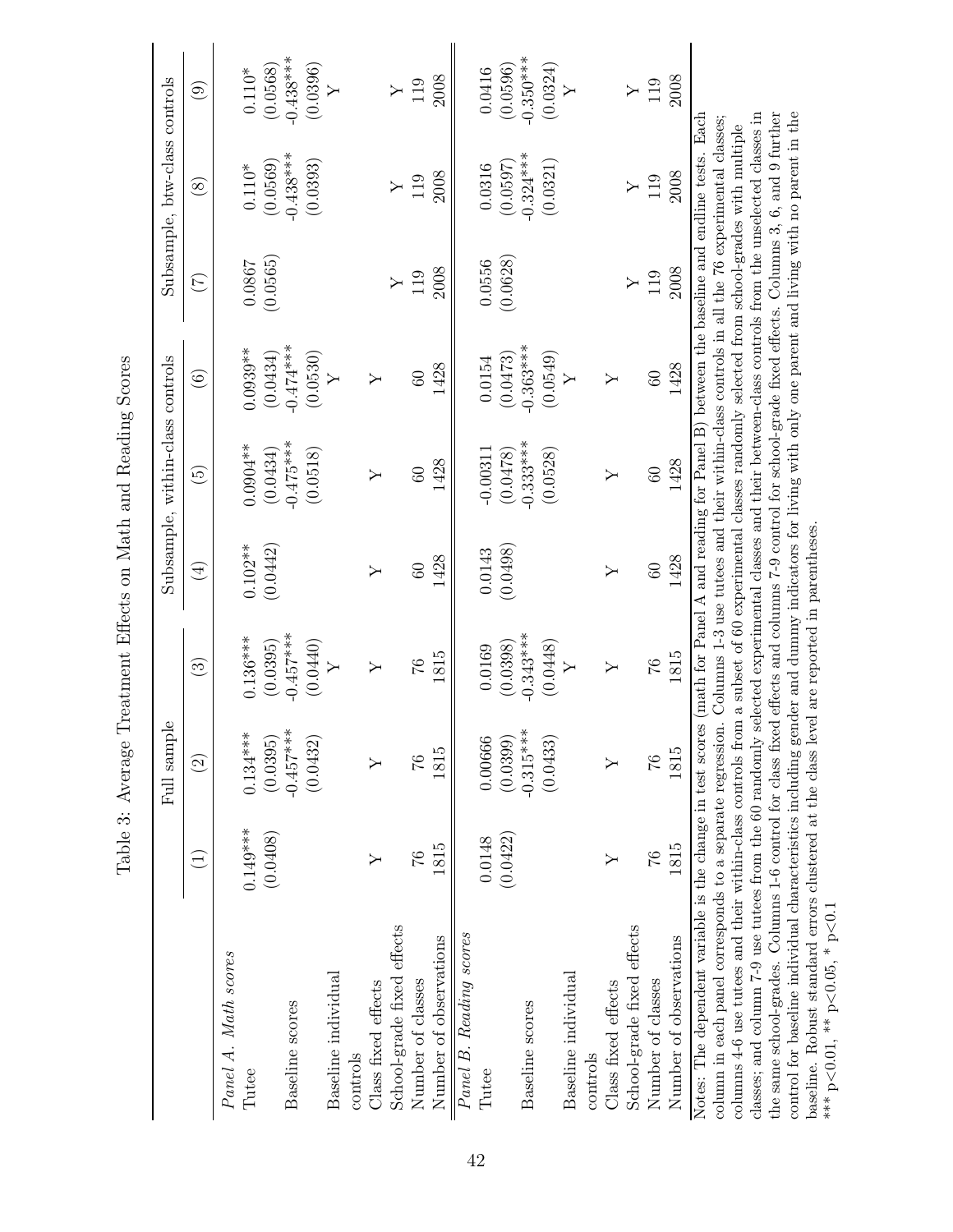|                                                                                                                                                       |                   | Full sample.          | within-class controls |                              |                                                                                                          | within-class controls<br>Subsample. | Subsample.              | btw-class controls |
|-------------------------------------------------------------------------------------------------------------------------------------------------------|-------------------|-----------------------|-----------------------|------------------------------|----------------------------------------------------------------------------------------------------------|-------------------------------------|-------------------------|--------------------|
|                                                                                                                                                       | $\bigcup$         | $\widehat{\Omega}$    | $\odot$               | $\left( \frac{4}{2} \right)$ | $\widetilde{\Theta}$                                                                                     | $\widehat{\circ}$                   | $(\tilde{\mathcal{L}})$ | $\circledast$      |
| Baseline scores                                                                                                                                       | $-0.458***$       | $-0.457***$           | $-0.457***$           | $-0.457***$                  | $-0.475***$                                                                                              | $-0.474***$                         | $-0.438***$             | $-0.439***$        |
| $\operatorname{{\sf Tutee}}^*$ Living w/ both                                                                                                         | (0.0434<br>0.0908 | (0.0439)<br>$0.107\,$ | (0.0431)              | (0.0439)                     | (0.0518)                                                                                                 | (0.0529)                            | (0.0393)                | (0.0396)           |
| parents                                                                                                                                               | (0.0682)          | (0.0864)              |                       |                              |                                                                                                          |                                     |                         |                    |
| Tutee*Living $w/$ one                                                                                                                                 | 0.0762            | 0.0835                |                       |                              |                                                                                                          |                                     |                         |                    |
| parent only                                                                                                                                           | (0.0517           | (0.0560)              |                       |                              |                                                                                                          |                                     |                         |                    |
| $\operatorname{{\mathtt{Tutee}}}^*{\mathtt{Living}}$ w/ no                                                                                            | $0.203***$        | $0.190***$            | $0.203***$            | $0.190***$                   | $0.149***$                                                                                               | $0.122***$                          | $0.134*$                | $0.126*$           |
| parent                                                                                                                                                | (0.0460           | (0.0487)              | (0.0461)              | (0.0487)                     | (0.0518)                                                                                                 | (0.0528)                            | (0.0676)                | (0.0732)           |
| Tutee*Living with one                                                                                                                                 |                   |                       | $0.0829*$             | $0.0943*$                    | 0.0505                                                                                                   | 0.0735                              | 0.0930                  | 0.0981             |
| or both parents                                                                                                                                       |                   |                       | (0.0466)              | (0.0530)                     | (0.0523)                                                                                                 | (0.0606)                            | (0.0641)                | (0.0671)           |
| Baseline individual controls                                                                                                                          |                   | $\triangleright$      |                       |                              |                                                                                                          |                                     |                         |                    |
| Class fixed effects                                                                                                                                   |                   |                       | Υ                     |                              |                                                                                                          |                                     |                         |                    |
| School-grade fixed effects                                                                                                                            |                   |                       |                       |                              |                                                                                                          |                                     |                         |                    |
| Number of classes                                                                                                                                     | $\frac{9}{1}$     | 97                    | 97                    | $\frac{3}{4}$                | $\overline{60}$                                                                                          | $60\,$                              | 119                     | 119                |
| Number of observations                                                                                                                                | 1815              | 1815                  | 1815                  | 1815                         | 1428                                                                                                     | 1428                                | 2008                    | 2008               |
| Notes: The dependent variable is the change in math scores between the baseline and endline tests. Each column corresponds to a separate              |                   |                       |                       |                              |                                                                                                          |                                     |                         |                    |
| regression. Columns 1-4 use tutees and their within-class controls in all the 76 experimental classes; columns 5-6 use tutees and their within-class  |                   |                       |                       |                              |                                                                                                          |                                     |                         |                    |
| controls from a subset of 60 experimental classes randomly selected from school-grades with multiple classes; and column $7-8$ use tutees from the 60 |                   |                       |                       |                              |                                                                                                          |                                     |                         |                    |
| randomly selected experimental classes and their between-class controls from the unselected classes in the same school-grades. Columns 1-6 control    |                   |                       |                       |                              |                                                                                                          |                                     |                         |                    |
| for class fixed effects and columns 7-8 control                                                                                                       |                   |                       |                       |                              | for school-grade fixed effects. The even columns further control for baseline individual characteristics |                                     |                         |                    |

including gender and dummy indicators for living with only one parent and living with no parent in the baseline. Robust standard errors clustered

at the class level are reported in parentheses.

<span id="page-45-0"></span>م<br>\* \*<br>\*

 $< 0.01,$  \*\* p.

 $<$  0.05,  $*$  p $<$  0.1

Table 4: Differential Treatment Effects by Parental Absence Status Table 4: Differential Treatment Effects by Parental Absence Status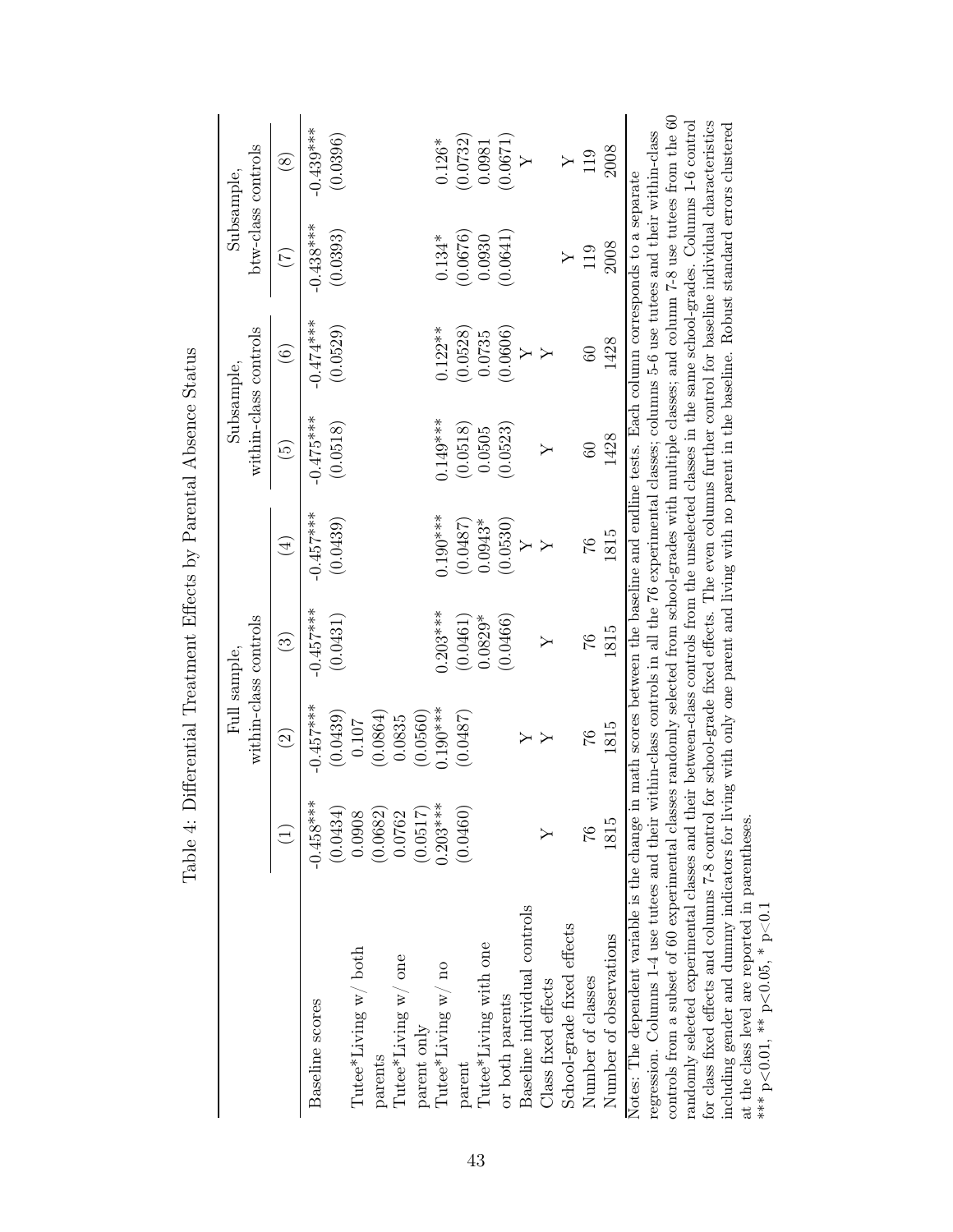<span id="page-46-0"></span>

|                              | $\left( 1\right)$ | $\left( 2\right)$ | $\left( 3\right)$ | $\left( 4\right)$ | (5)         | (6)         |
|------------------------------|-------------------|-------------------|-------------------|-------------------|-------------|-------------|
| Baseline scores              | $-0.448***$       | $-0.450***$       | $-0.457***$       | $-0.457***$       | $-0.449***$ | $-0.450***$ |
|                              | (0.0497)          | (0.0496)          | (0.0440)          | (0.0439)          | (0.0496)    | (0.0495)    |
| Tutee                        | $0.122**$         |                   | $0.123**$         |                   | $0.110*$    |             |
|                              | (0.0483)          |                   | (0.0485)          |                   | (0.0587)    |             |
| Tutee*baseline scores        | $-0.0207$         | $-0.0171$         |                   |                   | $-0.0200$   | $-0.0166$   |
|                              | (0.0469)          | (0.0464)          |                   |                   | (0.0466)    | (0.0461)    |
| Tutee*female                 |                   |                   | 0.0343            | 0.0285            | 0.0327      | 0.0274      |
|                              |                   |                   | (0.0749)          | (0.0753)          | (0.0742)    | (0.0746)    |
| Tutee*Living with            |                   | $0.177***$        |                   | $0.178***$        |             | $0.167**$   |
| no parent                    |                   | (0.0556)          |                   | (0.0577)          |             | (0.0668)    |
| Tutee*Living with            |                   | 0.0841            |                   | 0.0843            |             | 0.0749      |
| one or both parents          |                   | (0.0595)          |                   | (0.0588)          |             | (0.0668)    |
| Baseline individual controls | Y                 | Y                 | Y                 | Υ                 | Y           | Y           |
| Class fixed effects          | Y                 | Y                 | Y                 | Y                 | N           | N           |
| Number of classes            | 76                | 76                | 76                | 76                | 76          | 76          |
| Number of observations       | 1815              | 1815              | 1815              | 1815              | 1815        | 1815        |

Table 5: Robust Analysis

Notes: The dependent variable is the change in math scores between the baseline and endline tests. The sample consists of tutees and their within-class controls in all the 76 experimental classes. Each column corresponds to a separate regression. All regressions control for a female dummy, a dummy indicator for living with only one parent in the baseline, a dummy indicator for living with no parent in the baseline, and class fixed effects. Robust standard errors clustered at the class level are reported in parentheses. \*\*\* p<0.01, \*\* p<0.05, \* p<0.1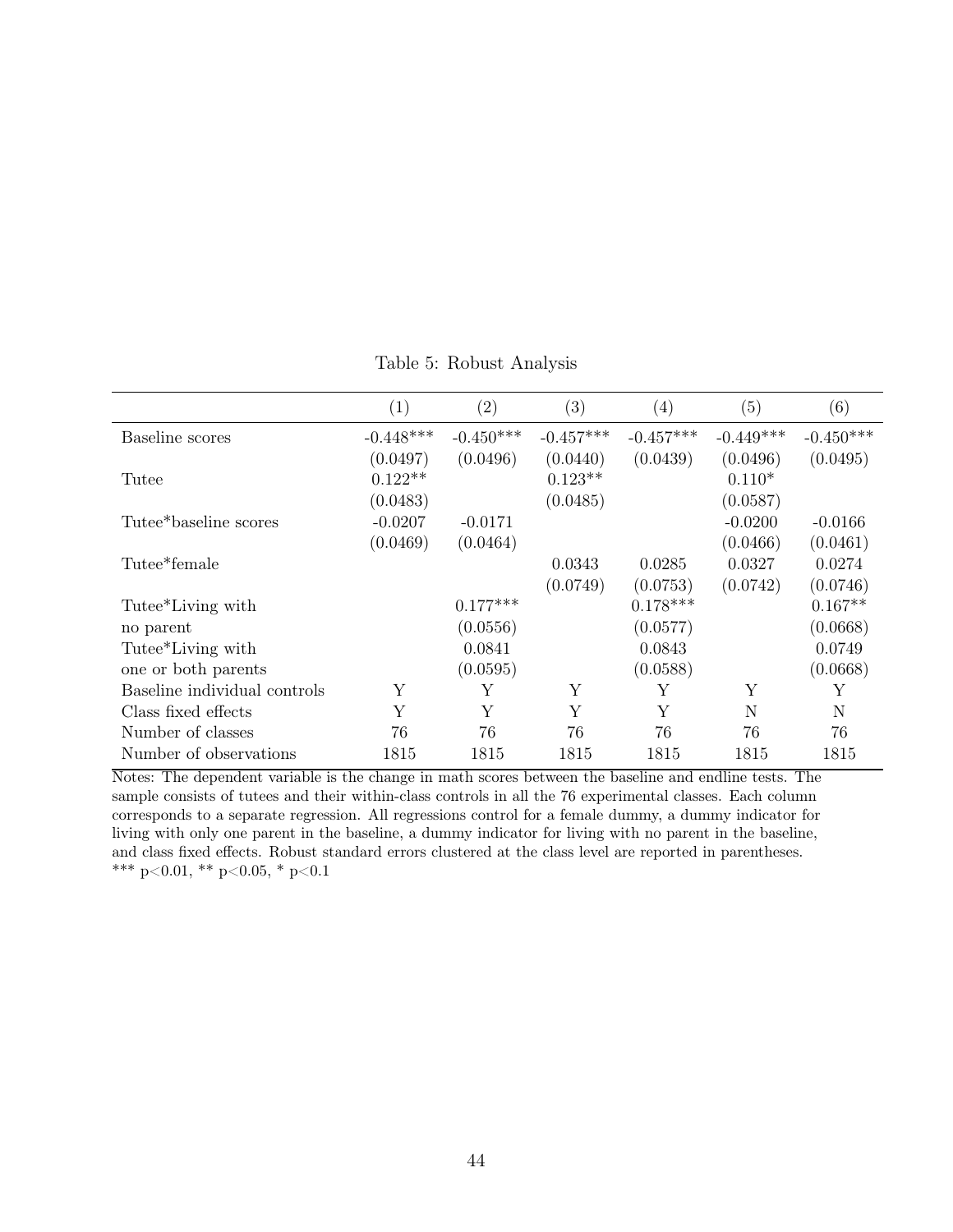<span id="page-47-0"></span>

|                                  |            | Average Treatment Effects |             |            | Differential Treatment Effects |             |
|----------------------------------|------------|---------------------------|-------------|------------|--------------------------------|-------------|
|                                  | (1)        | (2)                       | (3)         | (4)        | (5)                            | (6)         |
| Panel A. Lower-bound estimations |            |                           |             |            |                                |             |
| Tutee                            | $0.110***$ | $0.101**$                 | $0.104***$  |            |                                |             |
|                                  | (0.0399)   | (0.0387)                  | (0.0387)    |            |                                |             |
| Tutee*Living $w/$ no parent      |            |                           |             | $0.178***$ | $0.170***$                     | $0.150***$  |
|                                  |            |                           |             | (0.0518)   | (0.0465)                       | (0.0486)    |
| Tutee*Living $w/$ one or both    |            |                           |             | 0.0611     | 0.0512                         | 0.0684      |
| parents                          |            |                           |             | (0.0491)   | (0.0451)                       | (0.0521)    |
| Baseline scores                  |            | $-0.444***$               | $-0.443***$ |            | $-0.444***$                    | $-0.443***$ |
|                                  |            | (0.0435)                  | (0.0442)    |            | (0.0434)                       | (0.0442)    |
| Baseline individual controls     |            |                           | Y           |            |                                | Y           |
| Class fixed effects              | Y          | Y                         | Y           | Y          | Y                              | Y           |
| Number of classes                | 76         | 76                        | 76          | 76         | 76                             | 76          |
| Number of observations           | 1785       | 1785                      | 1785        | 1785       | 1785                           | 1785        |
| Panel B. Upper-bound estimations |            |                           |             |            |                                |             |
| Tutee                            | $0.191***$ | $0.167***$                | $0.169***$  |            |                                |             |
|                                  | (0.0429)   | (0.0410)                  | (0.0409)    |            |                                |             |
| Tutee*both parents absent        |            |                           |             | $0.263***$ | $0.239***$                     | $0.236***$  |
|                                  |            |                           |             | (0.0520)   | (0.0472)                       | (0.0513)    |
| Tutee*at least one parent        |            |                           |             | $0.139**$  | $0.114**$                      | $0.118**$   |
| present                          |            |                           |             | (0.0536)   | (0.0483)                       | (0.0537)    |
| Baseline scores                  |            | $-0.432***$               | $-0.431***$ |            | $-0.432***$                    | $-0.431***$ |
|                                  |            | (0.0438)                  | (0.0447)    |            | (0.0437)                       | (0.0446)    |
| Baseline individual controls     |            |                           | Y           |            |                                | Y           |
| Class fixed effects              | Y          | Y                         | Y           | Y          | Y                              | Y           |
| Number of classes                | 76         | 76                        | 76          | 76         | 76                             | 76          |
| Number of observations           | 1785       | 1785                      | 1785        | 1785       | 1785                           | 1785        |

Table 6: Bounds on the Average and Differential Treamtne Effects

Notes: The dependent variable is the change in math scores between the baseline and endline tests. In Panel A, the sample consists of all tutees from the 76 experiment classes and a trimmed subset of their within-class controls excluding the bottom-ranked student in test score changes of the 30 randomly selected classes (one from each class). In Panel B, the sample consists of all tutees from the 76 experiment classes and a trimmed subset of their within-class controls excluding the top-ranked student in test score changes of the 30 randomly selected classes (one from each class). Each column in each panel corresponds to a separate regression. All regressions control for class fixed effects. The regressions in columns 3 and 5 further control for baseline individual characteristics including gender and dummy indicators for living with only one parent and living with no parent in the baseline. Robust standard errors clustered at the class level are reported in parentheses.

\*\*\* p<0.01, \*\* p<0.05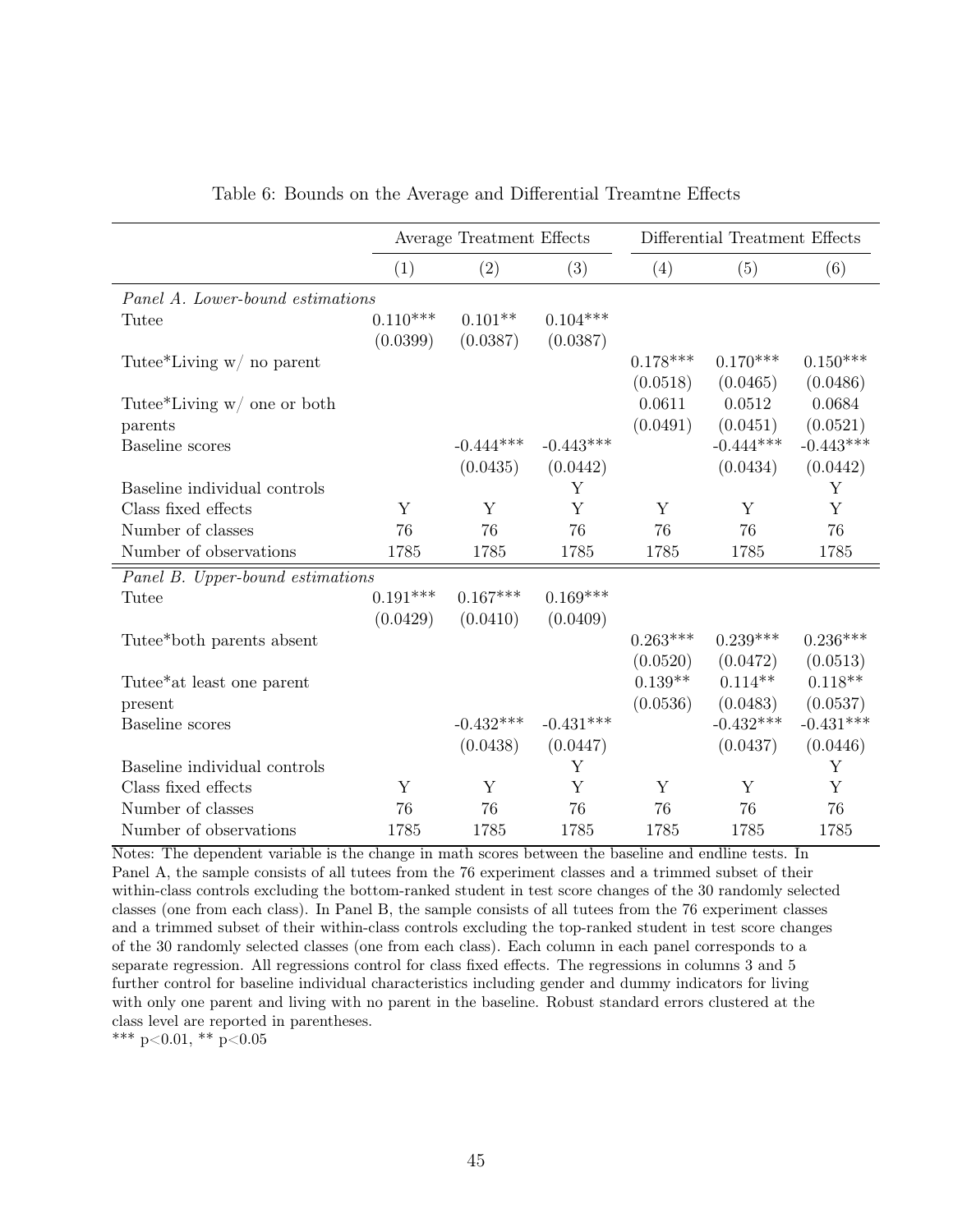<span id="page-48-0"></span>

|                        |          | Math              |             |                   | Reading     |             |
|------------------------|----------|-------------------|-------------|-------------------|-------------|-------------|
|                        | (1)      | $\left( 2\right)$ | (3)         | $\left( 4\right)$ | (5)         | (6)         |
| Tutor                  | 0.0169   | 0.0175            | 0.0291      | 0.00334           | 0.00214     | 0.0326      |
|                        | (0.0312) | (0.0289)          | (0.0515)    | (0.0284)          | (0.0257)    | (0.0515)    |
| Baseline scores        |          | $-0.468***$       | $-0.463***$ |                   | $-0.421***$ | $-0.381***$ |
|                        |          | (0.0880)          | (0.100)     |                   | (0.0333)    | (0.0460)    |
| Female                 |          | $-0.109***$       | $-0.103*$   |                   | $0.0770**$  | 0.0558      |
|                        |          | (0.0396)          | (0.0545)    |                   | (0.0309)    | (0.0458)    |
| Tutor*baseline scores  |          |                   | $-0.00977$  |                   |             | $-0.0741$   |
|                        |          |                   | (0.0530)    |                   |             | (0.0474)    |
| Tutor*female           |          |                   | $-0.0106$   |                   |             | 0.0408      |
|                        |          |                   | (0.0612)    |                   |             | (0.0536)    |
| Class fixed effects    | Y        | Υ                 | Y           | Υ                 | Y           | Y           |
| Number of classes      | 76       | 76                | 76          | 76                | 76          | 76          |
| Number of observations | 1372     | 1372              | 1372        | 1372              | 1372        | 1372        |

Table 7: Treatment Effects on Tutors

Notes: The dependent variable is the change in test scores between the baseline and endline tests. The sample consists of all eligible tutor applicants from 76 senior classes. Each column corresponds to a separate regression. All regressions control for class fixed effects. Robust standard errors clustered at the class level are reported in parentheses.

<span id="page-48-1"></span>\*\*\* p<0.01, \*\* p<0.05, \* p<0.1

Table 8: Self-reported Home Tutoring in the Baseline and Parental Absence Status

|                                       |            | Dummy indicator for Home tutoring time<br>home tutoring |           | (mins/wk)         |
|---------------------------------------|------------|---------------------------------------------------------|-----------|-------------------|
|                                       | (1)        | (2)                                                     | (3)       | $\left( 4\right)$ |
| (i) Living $w/$ both parents          | $0.357***$ |                                                         | $92.2***$ |                   |
|                                       | (0.019)    |                                                         | (6.4)     |                   |
| (ii) Living $w/$ one parent only      | $0.356***$ |                                                         | 89.6***   |                   |
|                                       | (0.018)    |                                                         | (5.9)     |                   |
| (iii) Living $w/$ one or both parents |            | $0.356***$                                              |           | $90.8***$         |
|                                       |            | (0.013)                                                 |           | (4.3)             |
| $(iv)$ Living w/ no parent            | $0.271***$ | $0.271***$                                              | $61.1***$ | $61.1***$         |
|                                       | (0.015)    | (0.015)                                                 | (4.9)     | (4.9)             |
| Difference by the absence of          |            | $0.085***$                                              |           | $29.7***$         |
| both parents (i.e., (iii) $-$ (iv))   |            | (0.020)                                                 |           | (6.8)             |
| Class fixed effects                   | Y          | Y                                                       | Y         | Y                 |
| Number of classes                     | 76         | 76                                                      | 76        | 76                |
| Number of students                    | 1815       | 1815                                                    | 1815      | 1815              |

Notes: The dependent variable is a dummy indicator for having reported any tutoring at home in the baseline survey for columns 1-2 and the reported total home tutoring time (in minutes) in the week prior to the baseline survey. The sample consists of tutees and their within-class controls in all the 76 experimental classes. Each column corresponds to a separate regression. All regressions control for class fixed effects. Robust standard errors are reported in parentheses. \*\*\*  $p<0.01$